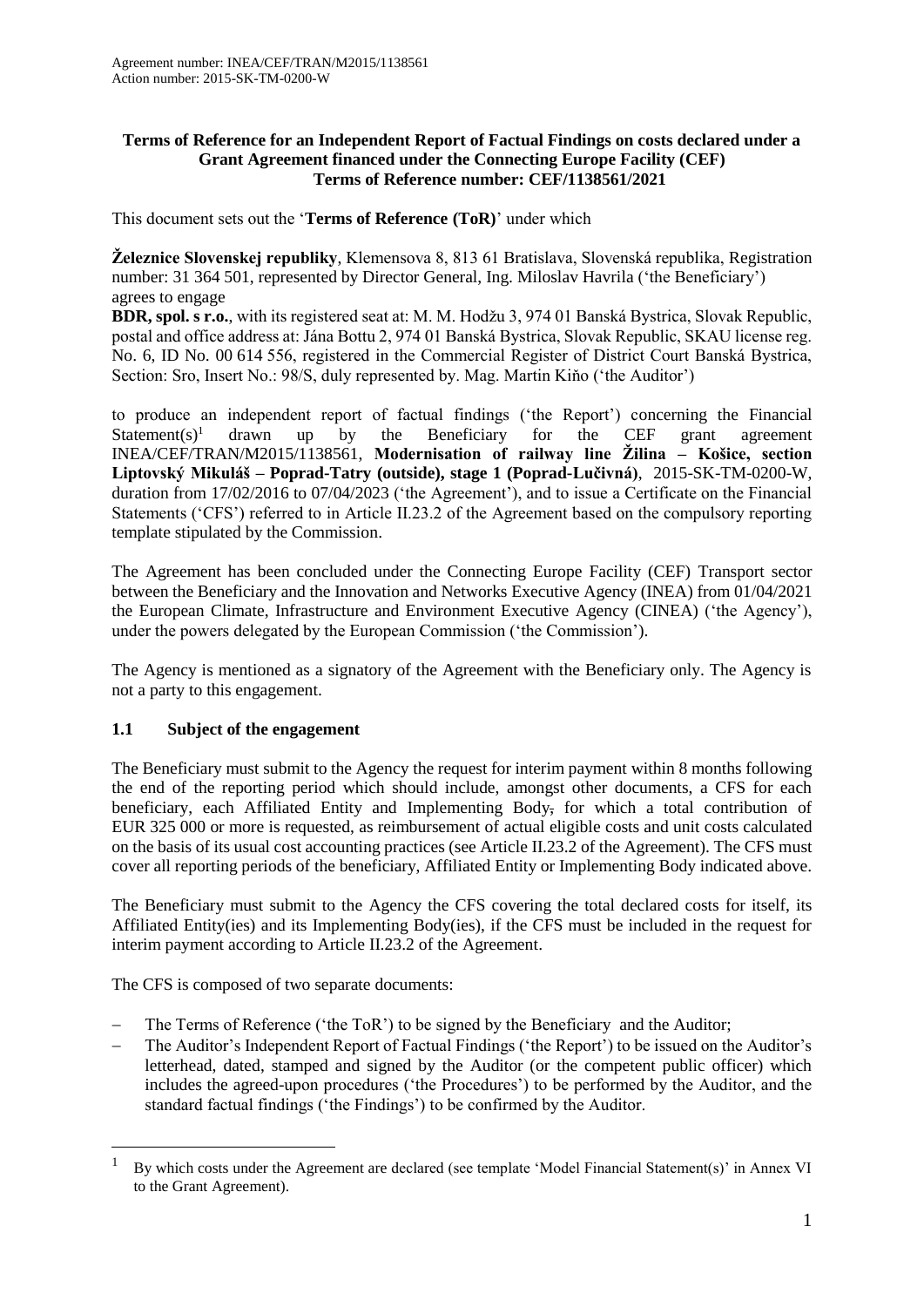If the CFS must be included in the interim report according to Article II.23.2 of the Agreement, the request for interim payment relating to the Agreement cannot be made without the CFS. However, the payment for reimbursement of costs covered by the CFS does not preclude the Commission, the Agency*,* the European Anti-Fraud Office and the European Court of Auditors from carrying out checks, reviews, audits and investigations in accordance with Article II.27 of the Agreement.

# **1.2 Responsibilities**

The Beneficiary:

- must draw up the Financial Statement(s) for the action financed by the Agreement in compliance with the obligations under the Agreement. The Financial Statement(s) must be drawn up according to the Beneficiary's accounting and book-keeping system and the underlying accounts and records;
- must send the Financial Statement(s) to the Auditor;
- $\bullet$  is responsible and liable for the accuracy of the Financial Statement(s);
- is responsible for the completeness and accuracy of the information provided to enable the Auditor to carry out the Procedures. It must provide the Auditor with a written representation letter supporting these statements. The written representation letter must state the period covered by the statements and must be dated;
- accepts that the Auditor cannot carry out the Procedures unless it is given full access to the Beneficiary's staff and accounting as well as any other relevant records and documentation.

The Auditor:

 is qualified to carry out statutory audits of accounting documents in accordance with Directive 2006/43/EC of the European Parliament and of the Council of 17 May 2006 on statutory audits of annual accounts and consolidated accounts, amending Council Directives 78/660/EEC and 83/349/EEC and repealing Council Directive 84/253/EEC or similar national regulations.

The Auditor:

- must be independent from the Beneficiary, in particular, it must not have been involved in preparing the Beneficiary's Financial Statement(s) or providing consultancy advice on the related operations and underlying transactions;
- must plan work so that the Procedures may be carried out and the Findings may be assessed;
- must adhere to the Procedures laid down and the compulsory report format;
- must carry out the engagement in accordance with this ToR;
- must document matters which are important to support the Report;
- must base its Report on the evidence gathered;
- must submit the Report to the Beneficiary.

The Agency sets out the Procedures to be carried out by the Auditor. The Auditor is not responsible for their suitability or pertinence. As this engagement is not an assurance engagement, the Auditor does not provide an audit opinion or a statement of assurance.

### **1.3 Applicable Standards**

The Auditor must comply with these Terms of Reference and with<sup>2</sup>:

<sup>&</sup>lt;u>.</u> <sup>2</sup> Supreme Audit Institutions applying INTOSAI-standards may carry out the Procedures according to the corresponding International Standards of Supreme Audit Institutions and code of ethics issued by INTOSAI instead of the International Standard on Related Services ('ISRS') 4400 and the Code of Ethics for Professional Accountants issued by the IAASB and the IESBA.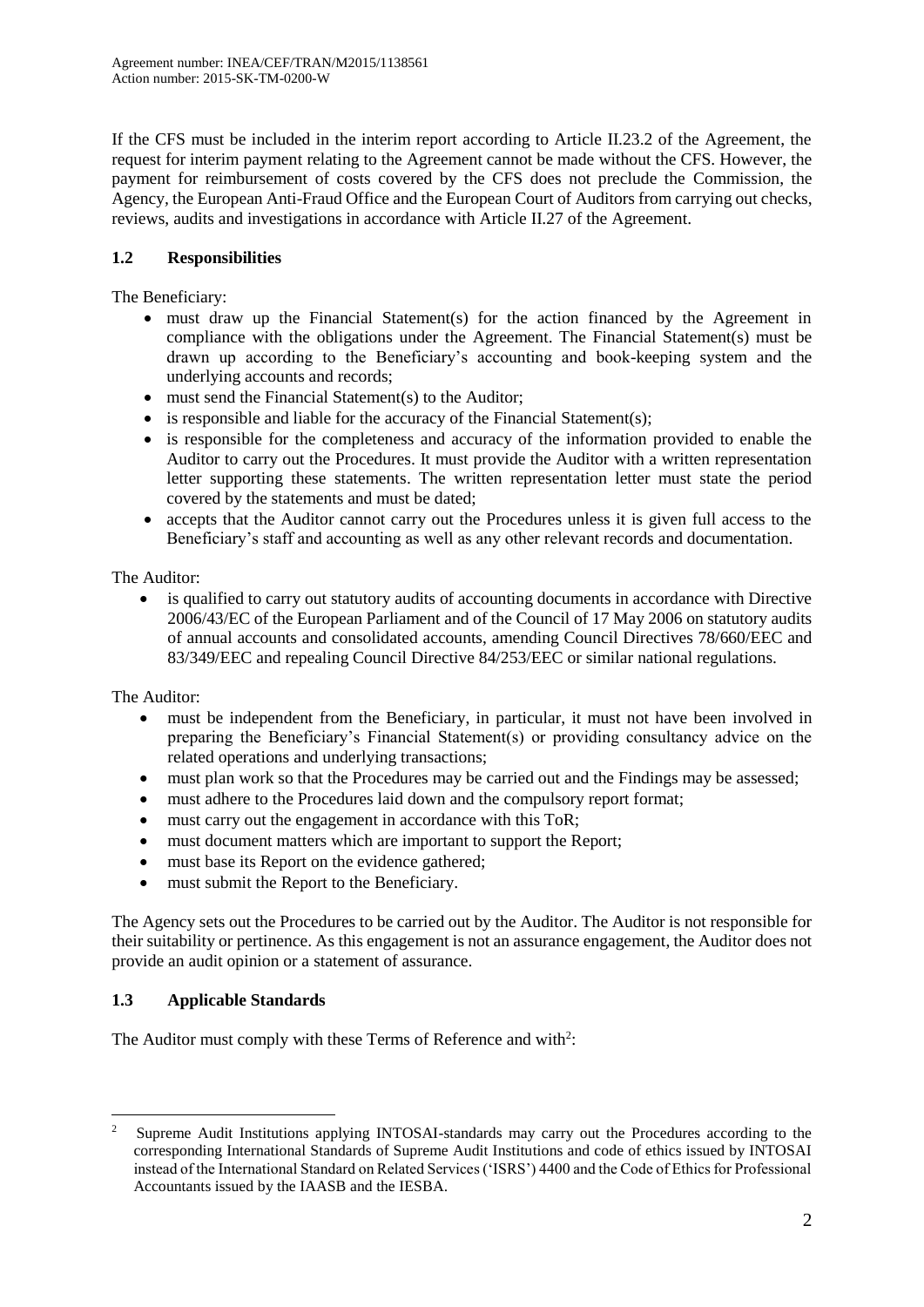- the International Standard on Related Services ('ISRS') 4400 *Engagements to perform Agreedupon Procedures regarding Financial Information* as issued by the International Auditing and Assurance Standards Board (IAASB);
- the *Code of Ethics for Professional Accountants* issued by the International Ethics Standards Board for Accountants (IESBA). Although ISRS 4400 states that independence is not a requirement for engagements to carry out agreed-upon procedures, the Agency requires that the Auditor also complies with the Code's independence requirements.

The Auditor's Report must state that there is no conflict of interests in establishing this Report between the Auditor and the Beneficiary and must specify - if the service is invoiced - the total fee paid to the Auditor for providing the Report.

# **1.4 Reporting**

The Report must be written in English in accordance with Article 4.3 of the Agreement.

Under Article II.27 of the Agreement, the Commission, the Agency, the European Anti-Fraud Office and the Court of Auditors have the right to audit any work that is carried out under the action and for which costs are declared from the European Union budget. This includes work related to this engagement. The Auditor must provide access to all working papers (e.g. recalculation of hourly rates, verification of the time declared for the action) related to this assignment if the Commission, the Agency, the European Anti-Fraud Office or the European Court of Auditors requests them.

# **1.5 Timing**

The Report must be provided within 50 days from the date on which ToR shall take effect. The Report must be delivered to the Beneficiary as follows:

- Report in paper form: 3 signed and stamped originals must be delivered with cover letter to the following address: Železnice Slovenskej republiky, Odbor investorský, Klemensova 8, 813 61 Bratislava, Slovenská republika
- Report in electronic form: (i) in format \*.pdf (scan of signed and stamped original) and (ii) in open format \*.doc/\*.docx, annexes in open format \*.xls/\*.xlsx must be delivered to the following email address: [gro220@zsr.sk](mailto:gro220@zsr.sk)

Before the submission of the Report, draft report must be provided within 30 days from the date on which ToR shall take effect. Draft report (including annexes) must be delivered to the Beneficiary in electronic form: (i) in format \*.pdf and (ii) in open format \*.doc/\*.docx, annexes in open format \*.xls/\*.xlsx to the following email address: [gro220@zsr.sk.](mailto:gro220@zsr.sk)

# **1.6 Other terms**

## 1.6.1 Declared costs

All declared costs to be included in the request for interim payment, were incurred within the period from 17/02/2016 to 31/12/2020. Personal costs are not included in declared costs of the Beneficiary's Financial Statement(s).

## 1.6.2 Contract price

The contract price is **2 350,00** EUR excl. VAT.

### 1.6.3 Payment arrangements

Upon submission of the Report in accordance with the ToR, the Auditor is entitled to issue the invoice. The invoice shall include grant agreement number, title of the action, Terms of Reference number, due date of the invoice in accordance with this Article, stamp, name and signature of authorised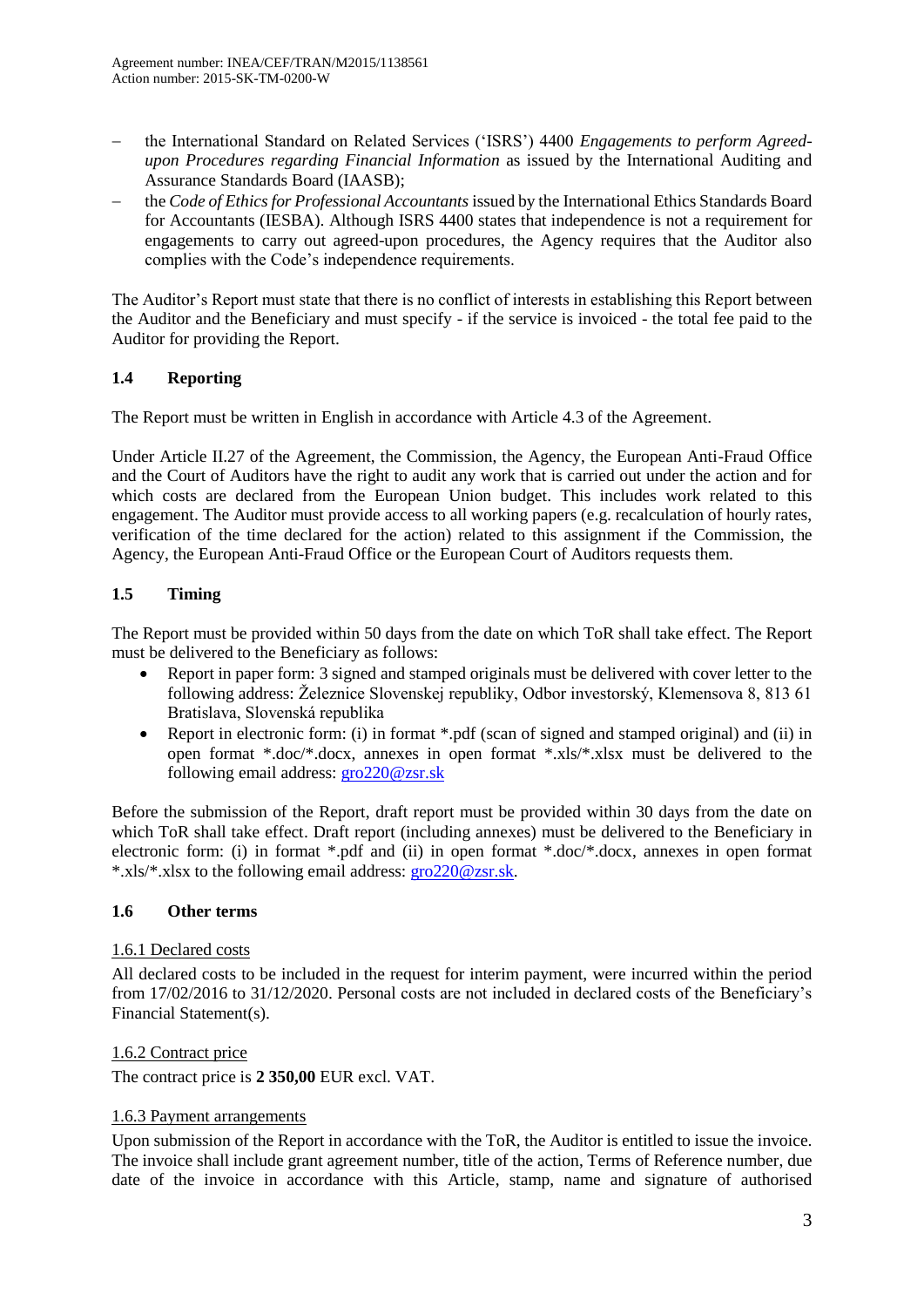representative and other particulars according to Act No. 513/1991 Coll. Commercial Code and Act No. 222/2004 Coll. on VAT. The invoice shall be issued in 4 signed originals and sent with cover letter to the following address:

Železnice Slovenskej republiky Odbor investorský Klemensova 8 813 61 Bratislava Slovenská republika

Within 60 days from the receipt of the invoice, the Beneficiary shall make the payment of the contract price to the Auditor. Payment shall be made to the following bank account:

Account holder: BDR, spol. s r.o. Bank name: Branch address: IBAN: SWIFT:

In case of late payment, the Auditor may claim late-payment interest according to Act No. 513/1991 Coll. Commercial Code. The late-payment interest shall apply to the time which elapses between the date of the payment deadline (exclusive), and the date on which the Beneficiary´s account is debited (inclusive).

In case the submitted Report or the invoice is not in accordance with the ToR, the Beneficiary is entitled to return the invoice to the Auditor. The Auditor must submit new invoice to the Beneficiary. The new payment deadline of 60 days shall commence from the date on which the new invoice is submitted.

## 1.6.4 Liability for damages

If the Beneficiary incurs damage to property, rights or other property as a result of the Auditor's breach of the obligations set out in the ToR, the Auditor shall be liable for such damages and is obliged to compensate the Beneficiary for the damages incurred. The form of compensation is monetary compensation for the damage incurred in full.

If the damage is caused by a third party to whom the Auditor has entrusted the performance of his duties, the Auditor shall be liable for the damage.

Liability for damage caused by a breach of obligations in connection with the ToR by any Party is governed by the provisions of Article 373 et seq. of the Act No. 513/1991 Coll. Commercial Code and other relevant legislation on damages actions.

## 1.6.5 Personal data protection

The Auditor undertakes to process all the provided personal data lawfully, to the extent permitted by applicable law, in particular the Regulation (EU) 2016/679 of the European Parliament and of the Council of 27 April 2016 on the protection of natural persons with regard to the processing of personal data and on the free movement of such data, and repealing Directive 95/46/EC ('the GDPR') and Act No. 18/2018 Coll. on personal data protection and amending and supplementing certain Acts ('the Personal Data Protection Act').

In particular, the Auditor undertakes to collect personal data exclusively for the purpose stated in the ToR, to process personal data only to the necessary extent and for a period of time, to maintain confidentiality of all data provided and to ensure that all persons authorized to process personal data are bound by professional secrecy. At the same time, the Auditor undertakes to ensure that appropriate technical and organizational measures are taken in accordance with the GDPR and the Personal Data Protection Act to prevent misuse, theft, unauthorized disclosure or other unacceptable forms of processing in connection with received documents.

Further information on the processing of personal data and rights is provided in Annex 1.6.5.A Conditions for personal data processing.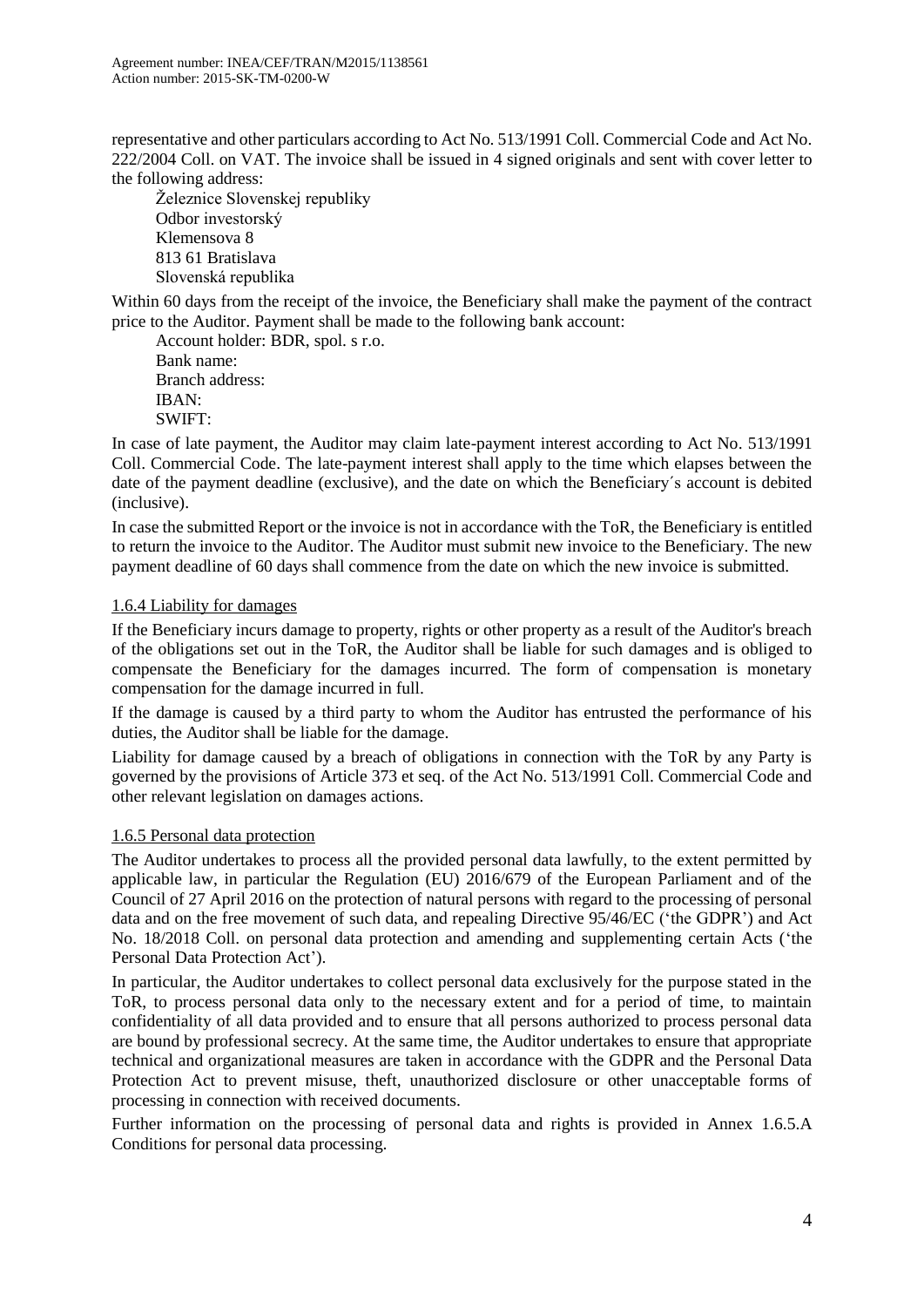The Auditor is obliged to inform all related entities about the Beneficiary's policy on the 'Principles of Personal Data Protection' made available at *<https://www.zsr.sk/ou.html>*

## 1.6.6 Conditions supplemented by the Auditor

The Parties agree that all special areas not covered by the ToR are governed by the following conditions: 1.6.6.1 The Subject of the engagement will be carried out by the Auditor remotely, not in the premises

of the Beneficiary. The Beneficiary is obliged to provide all information (records, documentation, data, etc.) related to the Subject of the engagement in electronic form and provide the information to the Auditor either via an electronic storage (cloud), or upload the data on an USB key, which the Auditor will personally pick up from the Beneficiary. In case of large volumes of information, which is kept in paper form, the Beneficiary can prepare such information in a file folder, which the Auditor will personally pick up from the Beneficiary and the Auditor will carry out the audit of such paper form data remotely and not in the premises of the Beneficiary. Such documents in paper form shall be returned to the Beneficiary before the submission of the Report. Transmission of the documents in paper form will be carried out upon Taking-Over Certificate(s) signed by both parties.

## 1.6.7 Obligations of the Auditor in relation to the direct subcontractors

- 1.6.7.1 The Auditor shall be liable to the Beneficiary for any acts, negligence, failure or omissions in the performance of the obligations or necessary actions in a proper and timely manner of the subcontractors at any level, as if they were acts, negligence, failure or omissions in the performance of the obligations or necessary actions in a proper and timely manner of the Auditor himself.
- 1.6.7.2 The Auditor is entitled to entrust part of the ToR performance only to those subcontractors who are listed in the List of direct subcontractors, that forms Annex 1.6.7.A ('Annex 1.6.7.A' or 'the List') or who will be added to the List in accordance with point 1.6.7.3 or 1.6.7.4. This does not apply in case of a subcontractor who is exclusively the supplier of the goods.
- 1.6.7.3 The Auditor is entitled to change the subcontractor stated in the List during the ToR performance only with the prior written consent of the Beneficiary. In the Auditor's written request for consent, the Auditor is obliged to include all the data on the subcontractor in the scope stated in the List. The Beneficiary shall notify the Auditor in writing of his decision within 5 days from the date of receipt of the request for consent and in case of non-consent the Beneficiary shall state the reasons for non-consent. If the Beneficiary does not respond within the time limit according to the previous sentence, it means the Beneficiary's consent to the subcontractor.
- 1.6.7.4 If the Beneficiary finds out that the subcontractor is unable to fulfil its obligations or does not perform the relevant part of ToR performance properly, the Beneficiary may immediately request the Auditor to replace the subcontractor. The Auditor is obliged to comply with the request for replacement in accordance with point 1.6.7.3 no later than 30 days from the date of receipt of the Beneficiary's request or to notify the Beneficiary within this period that he will perform the relevant part of performance himself. The Beneficiary's request to replace the subcontractor under this point does not affect the Auditor's obligation to perform properly and in a timely manner on the basis of the ToR.
- 1.6.7.5 If there is a change in the subcontractors during the ToR performance, the Auditor is obliged to submit the current List to the Beneficiary within 5 working days from the date of concluding the contract with the new subcontractor (adding the subcontractor to the List) or from the date of termination of the contract with the subcontractor (omission of the subcontractor from the List without replacement). The current List will be submitted in the scope of data according to Annex 1.6.7.A.
- 1.6.7.6 The Auditor is obliged to notify the Beneficiary in writing of any change in the data on the subcontractor, no later than within 10 days from when he became aware of the change. The term 'data on the subcontractor' means in particular the data listed in Annex 1.6.7.A, change in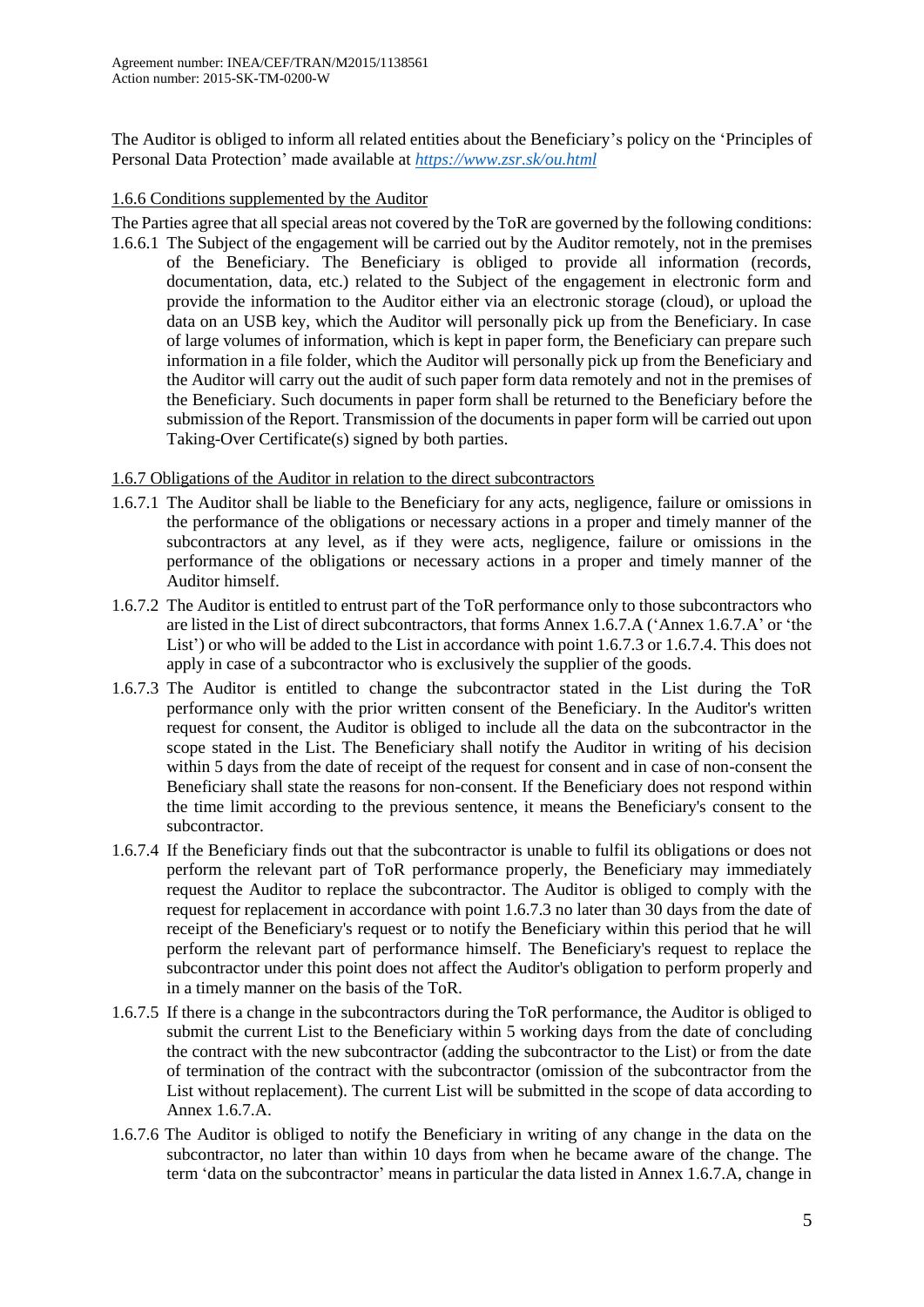the legal form of the subcontractor, change in the share capital of the subcontractor, commencement of bankruptcy proceedings, restructuring proceedings or liquidation of the subcontractor.

### 1.6.8 Final provisions

The Parties mutually agree that any assignment of claims that arise or are related to the ToR is possible only with the prior written consent of the Party concerned.

This ToR is drawn up in English in five originals, one original being for the Auditor, three originals being for the Beneficiary and one original will be submitted to the Agency as part of the CFS. This ToR shall enter into force on the date on which the last party signs and take effect on the day following that of its publication in the Central register of contracts kept by the Slovak republic Government Office.

| BDR, spol. s r.o.                | Zeleznice Slovenskej republiky        |
|----------------------------------|---------------------------------------|
| Represented by Mag. Martin Kiňo, | Represented by Ing. Miloslav Havrila, |
| Statutory representative         | Director General                      |
| 25.05.2021                       | 17.06.2021                            |
| Date                             | Date                                  |

…………………………………… Stamp and signature of the Auditor ……………………………………….. Stamp and signature of the Beneficiary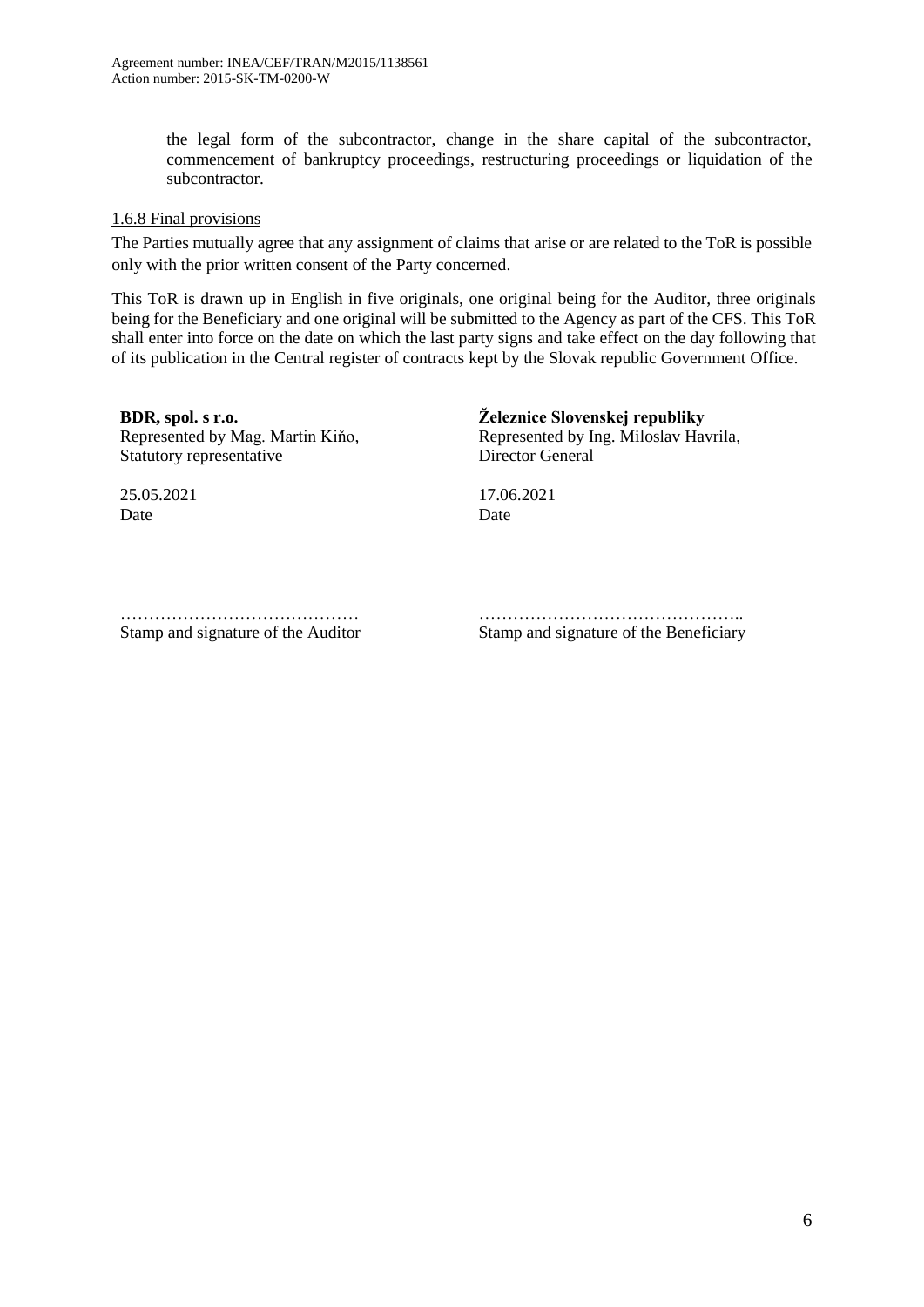## **Independent Report of Factual Findings on costs declared under the Connecting Europe Facility (CEF)**

*(To be printed on the Auditor's letterhead)*

To Ing. Miloslav Havrila, Director General **Železnice Slovenskej republiky** Klemensova 8, 813 61 Bratislava, Slovenská republika [dd Month yyyy]

Dear Mr. Miloslav Havrila,

As agreed under the terms of reference dated [dd Month yyyy]

with [insert name of the beneficiary] ('the Beneficiary'),

 $W$  $\rho$ 

[name of the auditor] ('the Auditor'),

established at

[full address/city/state/province/country]*,*

represented by

[name and function of an authorised representative]*,*

have carried out the procedures agreed with you regarding the costs declared in the Financial Statement(s)<sup>3</sup> of the Beneficiary concerning the grant agreement INEA/CEF/TRAN/M2015/1138561, **Modernisation of railway line Žilina – Košice, section Liptovský Mikuláš – Poprad-Tatry (outside), stage 1 (Poprad-Lučivná)**, 2015-SK-TM-0200-W ('the Agreement'),

with a total cost declared of EUR [total amount],

and **hereby provide our Independent Report of Factual Findings ('the Report')** using the compulsory report format agreed with you.

### **The Report**

1

Our engagement was carried out in accordance with the terms of reference ('the ToR') appended to this Report. The Report includes the agreed-upon procedures ('the Procedures') carried out and the standard factual findings ('the Findings') examined.

The Procedures were carried out solely to assist the Agency in evaluating whether the Beneficiary's costs in the accompanying Financial Statement(s) were declared in accordance with the Agreement. The Agency draws its own conclusions from the Report and any additional information it may require.

The scope of the Procedures was defined by the Agency*.* Therefore, the Auditor is not responsible for their suitability or pertinence. Since the Procedures carried out constitute neither an audit nor a review made in accordance with International Standards on Auditing or International Standards on Review Engagements, the Auditor does not give a statement of assurance on the Financial Statements.

<sup>&</sup>lt;sup>3</sup> By which the Beneficiary declares costs under the Agreement (see template 'Model Financial Statement(s)' in Annex VI to the Agreement).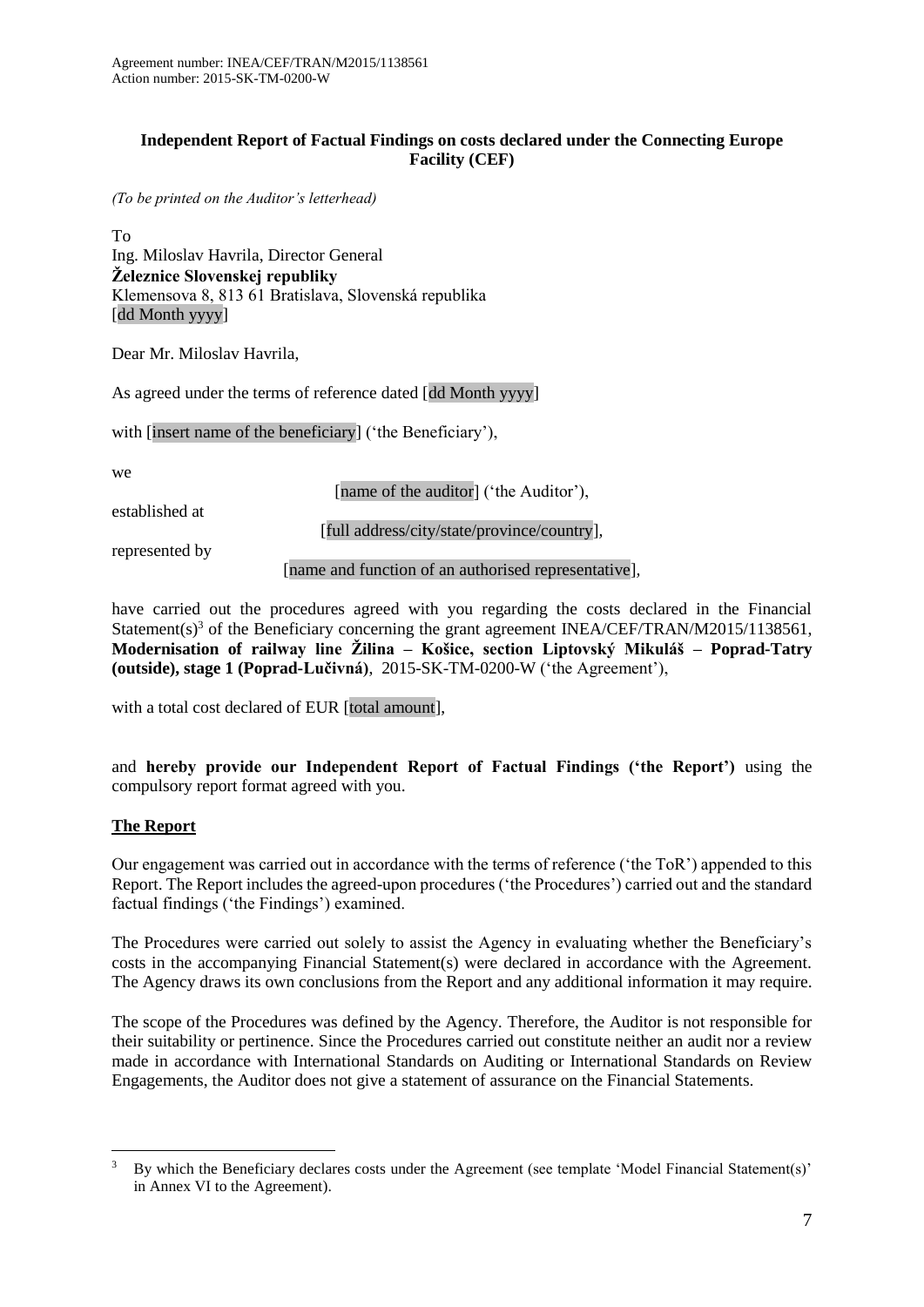Had the Auditor carried out additional procedures or an audit of the Beneficiary's Financial Statements in accordance with International Standards on Auditing or International Standards on Review Engagements, other matters might have come to its attention and would have been included in the Report.

## **Not applicable Findings**

We examined the Financial Statement(s) stated above and considered the following Findings not applicable:

*Explanation (to be removed from the Report):*

*If a Finding was not applicable, it must be marked as 'N.A.' ('Not applicable') in the corresponding row on the right-hand column of the table and means that the Finding did not have to be corroborated by the Auditor and the related Procedure(s) did not have to be carried out.*

*The reasons of the non-application of a certain Finding must be obvious i.e.:*

- *i) if no cost was declared under a certain category then the related Finding(s) and Procedure(s) are not applicable;*
- *ii) if the condition set to apply certain Procedure(s) are not met the related Finding(s) and those Procedure(s) are not applicable. For instance, for 'beneficiaries with accounts established in a currency other than euro' the Procedure and Finding related to 'beneficiaries with accounts established in euro' are not applicable. Similarly, if no additional remuneration is paid, the related Finding(s) and Procedure(s) for additional remuneration are not applicable.*

**List here all Findings considered not applicable for the present engagement and explain the reasons of the non-applicability.**

**….**

## **Exceptions**

Apart from the exceptions listed below, the Beneficiary provided the Auditor all the documentation and accounting information needed by the Auditor to carry out the requested Procedures and evaluate the Findings.

*Explanation (to be removed from the Report):*

- **-** *If the Auditor was not able to successfully complete a procedure requested, it must be marked as 'E' ('Exception') in the corresponding row on the right-hand column of the table. The reason such as the inability to reconcile key information or the unavailability of data that prevents the Auditor from carrying out the Procedure must be indicated below.*
- **-** *If the Auditor cannot corroborate a standard finding after having carried out the corresponding procedure, it must also be marked as 'E' ('Exception') and, where possible, the reasons why the Finding was not fulfilled and its possible impact must be explained here below.*

**List here any exceptions and add any information on the cause and possible consequences of each exception, if known. If the exception is quantifiable, include the corresponding amount. ….** 

*Example (to be removed from the Report):*

- *1. The Beneficiary was unable to substantiate the Finding number 1 on … because ….*
- 2. *After carrying out the agreed procedures to confirm the Finding number 31, the Auditor found a difference of EUR* The difference can be explained by ...

## **Further Remarks**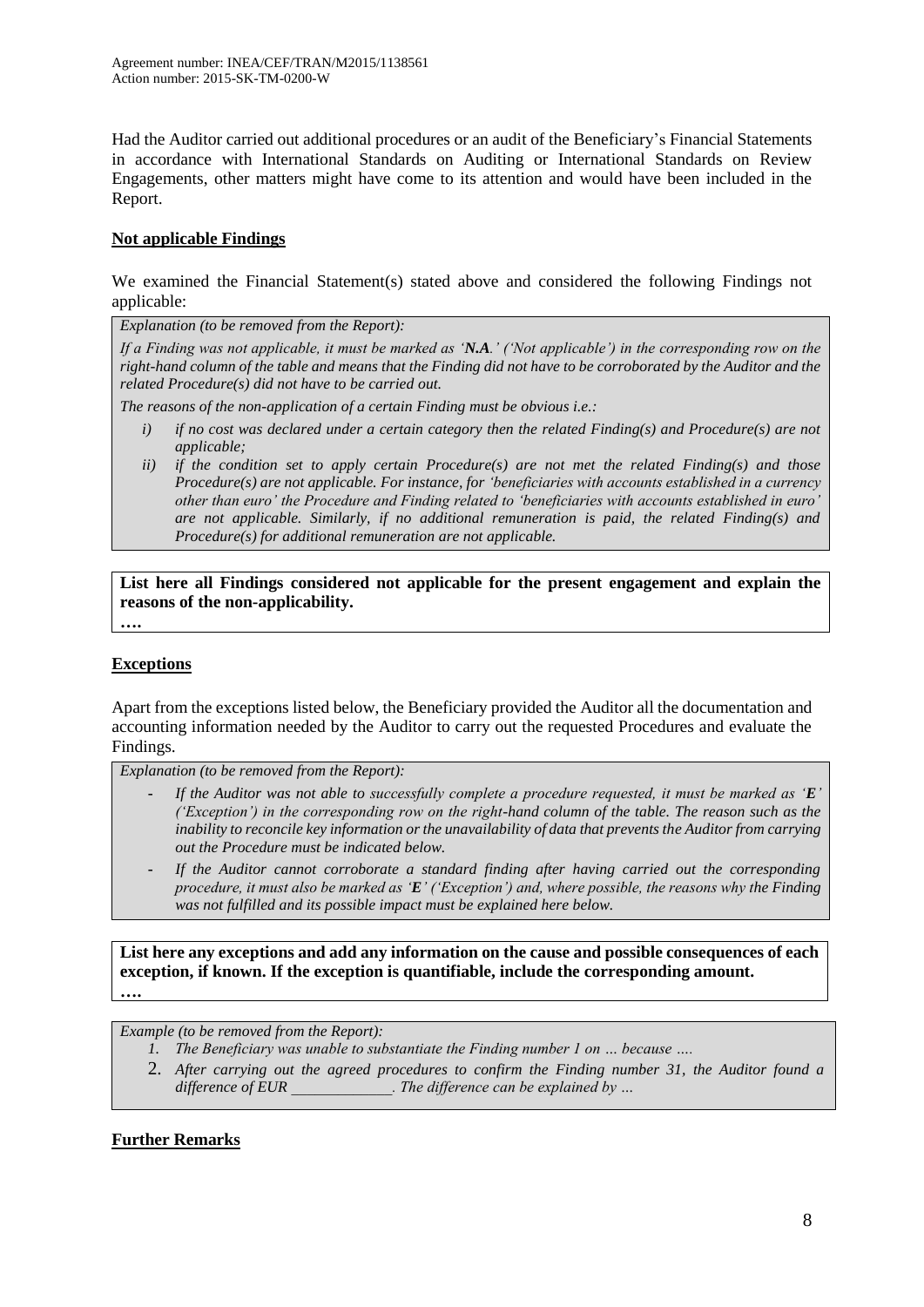In addition to reporting on the results of the specific procedures carried out, the Auditor would like to make the following general remarks:

| <i>Example (to be removed from the Report):</i>                                                       |
|-------------------------------------------------------------------------------------------------------|
| 1. Regarding Finding number 8 the conditions for additional remuneration were considered as fulfilled |
| because                                                                                               |
|                                                                                                       |

2. *In order to be able to confirm the Finding number 15 we carried out the following additional procedures: ….* 

## **Use of this Report**

This Report may be used only for the purpose described in the above objective. It was prepared solely for the confidential use of the Beneficiary and the Agency, and only to be submitted to the Agency in connection with the requirements set out in Article II.23.2 of the Agreement. The Report may not be used by the Beneficiary or by the Agency for any other purpose, nor may it be distributed to any other parties.

The Agency may only disclose the Report to authorised parties, in particular to the European Anti-Fraud Office (OLAF) and the European Court of Auditors.

This Report relates only to the Financial Statement(s) submitted to the Agency by the Beneficiary for the Agreement. Therefore, it does not extend to any other of the Beneficiary's Financial Statement(s).

There was no conflict of interest<sup>4</sup> between the Auditor and the Beneficiary in establishing this Report. The total fee paid to the Auditor for providing the Report was EUR cincluding EUR of deductible VAT).

We look forward to discussing our Report with you and would be pleased to provide any further information or assistance.

[legal name of the Auditor] [name and function of an authorised representative] [dd Month yyyy] Stamp and signature of the Auditor

Annex 1: Implementation contracts list

<u>.</u>

k∎ cef\_mga\_annex\_vii\_ revision\_sept\_2017 $\overline{a}$ Annex 2: Certified Financial Statement sampled transactions x≣ cef\_mga\_annex\_vii\_ revision\_sept\_2017

<sup>4</sup> A conflict of interest arises when the Auditor's objectivity to establish the certificate is compromised in fact or in appearance when the Auditor for instance:

<sup>-</sup> was involved in the preparation of the Financial Statements or in providing consultancy advice on the related operations or underlying transactions;

stands to benefit directly should the certificate be accepted;

has a close relationship with any person representing the beneficiary, the affiliated entity or the implementing body;

is a director, trustee or partner of the beneficiary, the affiliated entity or the implementing body; or

is in any other situation that compromises his or her independence or ability to establish the certificate impartially.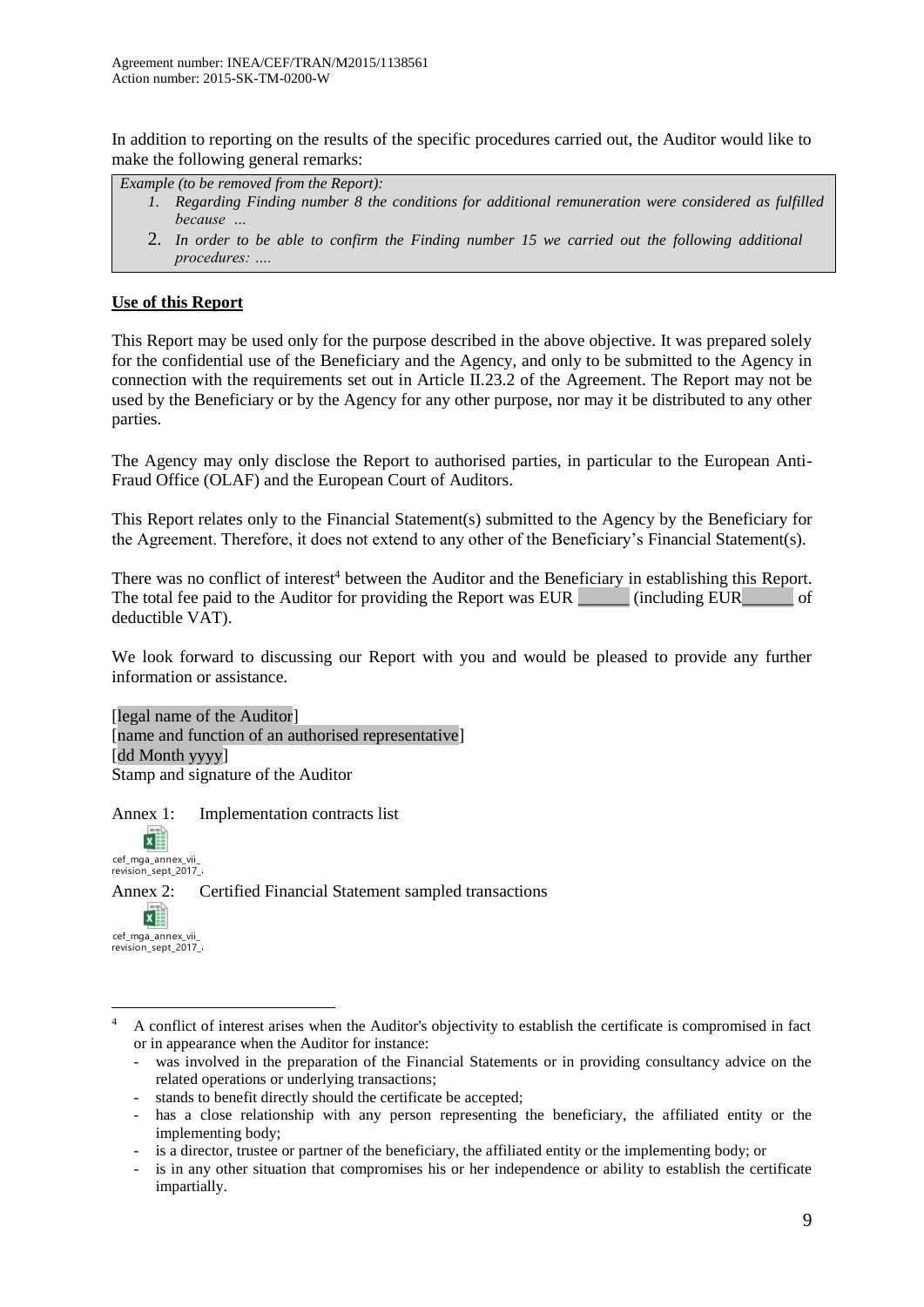### **Agreed-upon procedures to be performed and standard factual findings to be confirmed by the Auditor**

The Agency reserves the right to i) provide the Auditor with additional guidance regarding the procedures to be followed or the facts to be ascertained and the way in which to present them (this may include sample coverage and findings) or to ii) change the procedures, by notifying the Beneficiary in writing. The procedures carried out by the Auditor to confirm the standard factual finding are listed in the table below.

If this certificate relates to an Affiliated Entity or Implementing Body, any reference here below to 'the Beneficiary' is to be considered as a reference to 'the Affiliated Entity' or 'Implementing Body' respectively.

The 'result' column has three different options: 'C', 'E' and 'N.A.':

- $\triangleright$  'C' stands for 'confirmed' and means that the Auditor can confirm the 'standard factual finding' and, therefore, there is no exception to be reported.
- 'E' stands for 'exception' and means that the Auditor carried out the procedures but cannot confirm the 'standard factual finding', or that the Auditor was not able to carry out a specific procedure (e.g. because it was impossible to reconcile key information or data were unavailable),
- $\triangleright$  'N.A.' stands for 'not applicable' and means that the Finding did not have to be examined by the Auditor and the related Procedure(s) did not have to be carried out. The reasons of the nonapplication of a certain Finding must be obvious i.e. i) if no cost was declared under a certain category then the related Finding(s) and Procedure(s) are not applicable; ii) if the condition set to apply certain Procedure(s) are not met then the related Finding(s) and Procedure(s) are not applicable. For instance, for 'beneficiaries with accounts established in a currency other than the euro' the Procedure related to 'beneficiaries with accounts established in euro' is not applicable. Similarly, if no additional remuneration is paid, the related Finding(s) and Procedure(s) for additional remuneration are not applicable.

### **Sampling Requirements and Reporting of Sampled Transactions**

The sampling requirements for each cost category are defined in section A-F of the table below. The sampled transactions overall *must* cover at least 10% of the total declared costs on the financial statement.

If, following the sampling instructions in each section of the table below, an overall financial coverage of 10% of declared costs is not obtained, additional transactions should be tested to achieve this minimum financial coverage. The method used to select the additional transactions is at the discretion of the auditor.

In order for CINEA to identify the sampled transactions, and verify the overall coverage target, the auditor *must* provide the sampled transactions from the certified financial statement at Annex 2.

There is no requirement to separately identify transactions sampled under different cost categories.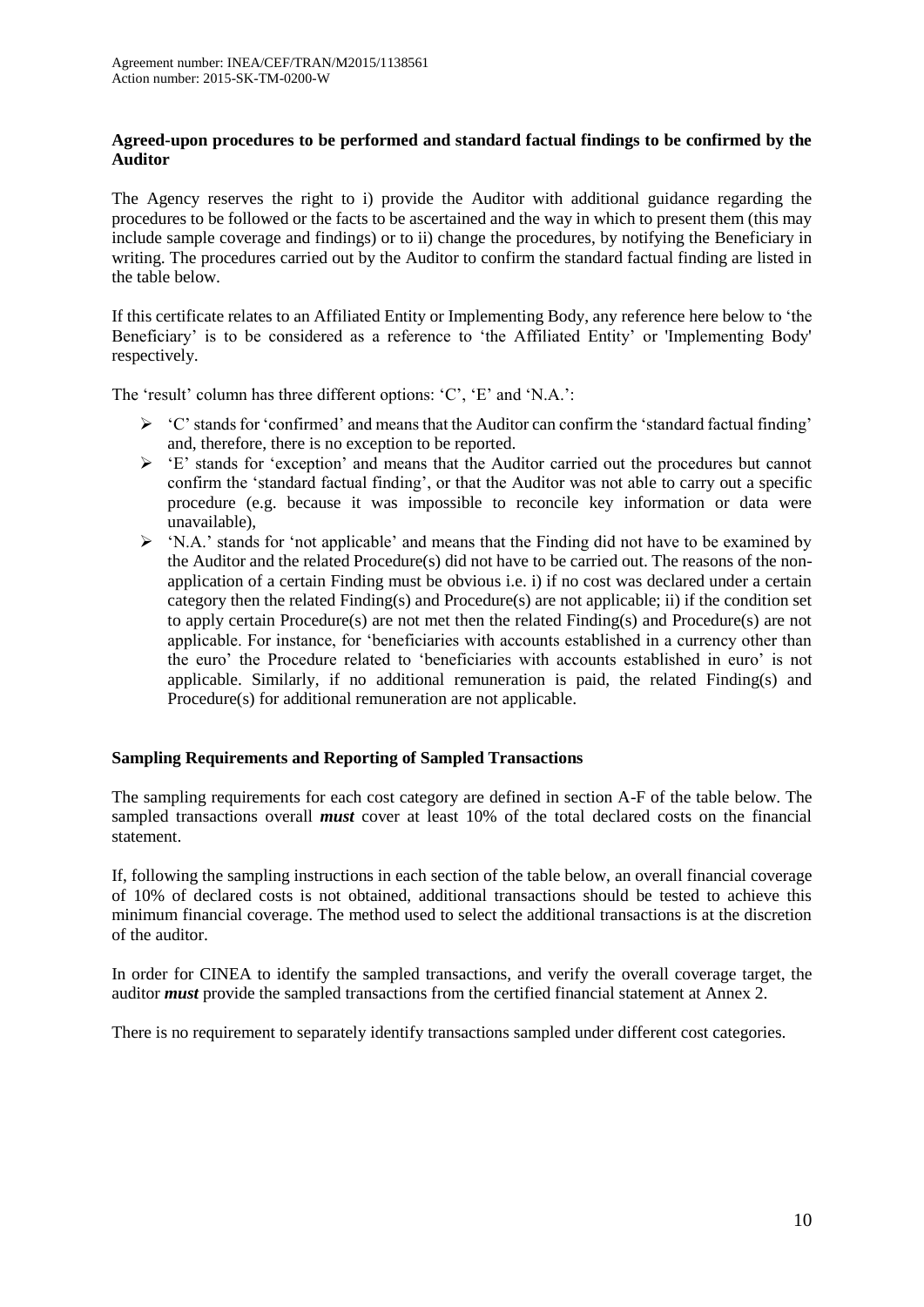| <b>Ref</b>   | <b>Procedures</b>                                                                                                                                                                                                                                                                                                                                                                                                                                                                                                                                                                                                                                                                                                                                                      | <b>Standard factual finding</b>                                                                                                                                                                                                                                                                                                                            | <b>Result</b> |
|--------------|------------------------------------------------------------------------------------------------------------------------------------------------------------------------------------------------------------------------------------------------------------------------------------------------------------------------------------------------------------------------------------------------------------------------------------------------------------------------------------------------------------------------------------------------------------------------------------------------------------------------------------------------------------------------------------------------------------------------------------------------------------------------|------------------------------------------------------------------------------------------------------------------------------------------------------------------------------------------------------------------------------------------------------------------------------------------------------------------------------------------------------------|---------------|
|              |                                                                                                                                                                                                                                                                                                                                                                                                                                                                                                                                                                                                                                                                                                                                                                        |                                                                                                                                                                                                                                                                                                                                                            | (C/ E/N.A.)   |
| $\mathbf{A}$ | ACTUAL PERSONNEL COSTS AND UNIT COSTS CALCULATED BY THE BENEFICIARY IN ACCORDANCE WITH ITS USUAL<br><b>COST ACCOUNTING PRACTICE</b>                                                                                                                                                                                                                                                                                                                                                                                                                                                                                                                                                                                                                                    |                                                                                                                                                                                                                                                                                                                                                            |               |
|              | The Auditor draws a sample of persons whose costs were declared in the Financial Statement(s) to<br>carry out the procedures indicated in the consecutive points of this section A.                                                                                                                                                                                                                                                                                                                                                                                                                                                                                                                                                                                    |                                                                                                                                                                                                                                                                                                                                                            |               |
|              | (The sample should be selected randomly so that it is representative. Full coverage is required if<br>there are fewer than 10 people (including employees, natural persons working under a direct<br>contract and personnel seconded by a third party), otherwise the sample should have a minimum<br>of 10 people, or 10% of the total personnel cost declared, whichever number is the highest)                                                                                                                                                                                                                                                                                                                                                                      |                                                                                                                                                                                                                                                                                                                                                            |               |
|              | The Auditor sampled enterprise people out of the total of enterprise people.                                                                                                                                                                                                                                                                                                                                                                                                                                                                                                                                                                                                                                                                                           |                                                                                                                                                                                                                                                                                                                                                            |               |
| A.1          | PERSONNEL COSTS<br>For the persons included in the sample and working under an employment contract or equivalent<br>act (general procedures for individual actual personnel costs and personnel costs declared as unit<br>costs)<br>To confirm standard factual findings 1-6 listed in the next column, the Auditor reviewed following<br>information/documents provided by the Beneficiary:<br>a list of the persons included in the sample indicating the period(s) during which they<br>$\circ$<br>worked for the action, their position (classification or category) and type of contract;<br>the payslips of the employees included in the sample;<br>$\circ$<br>reconciliation of the personnel costs declared in the Financial Statement(s) with the<br>$\circ$ | 1) The employees i) were directly<br>hired by the Beneficiary in<br>accordance with its national<br>legislation or seconded to the<br>beneficiary by a third party<br>against payment, ii) under the<br>Beneficiary's sole technical<br>supervision and responsibility<br>and iii) remunerated in<br>accordance with the<br>Beneficiary's usual practices. |               |
|              | accounting system (project accounting and general ledger) and payroll system;                                                                                                                                                                                                                                                                                                                                                                                                                                                                                                                                                                                                                                                                                          | 2) Personnel costs were recorded in<br>the Beneficiary's<br>accounts/payroll system.                                                                                                                                                                                                                                                                       |               |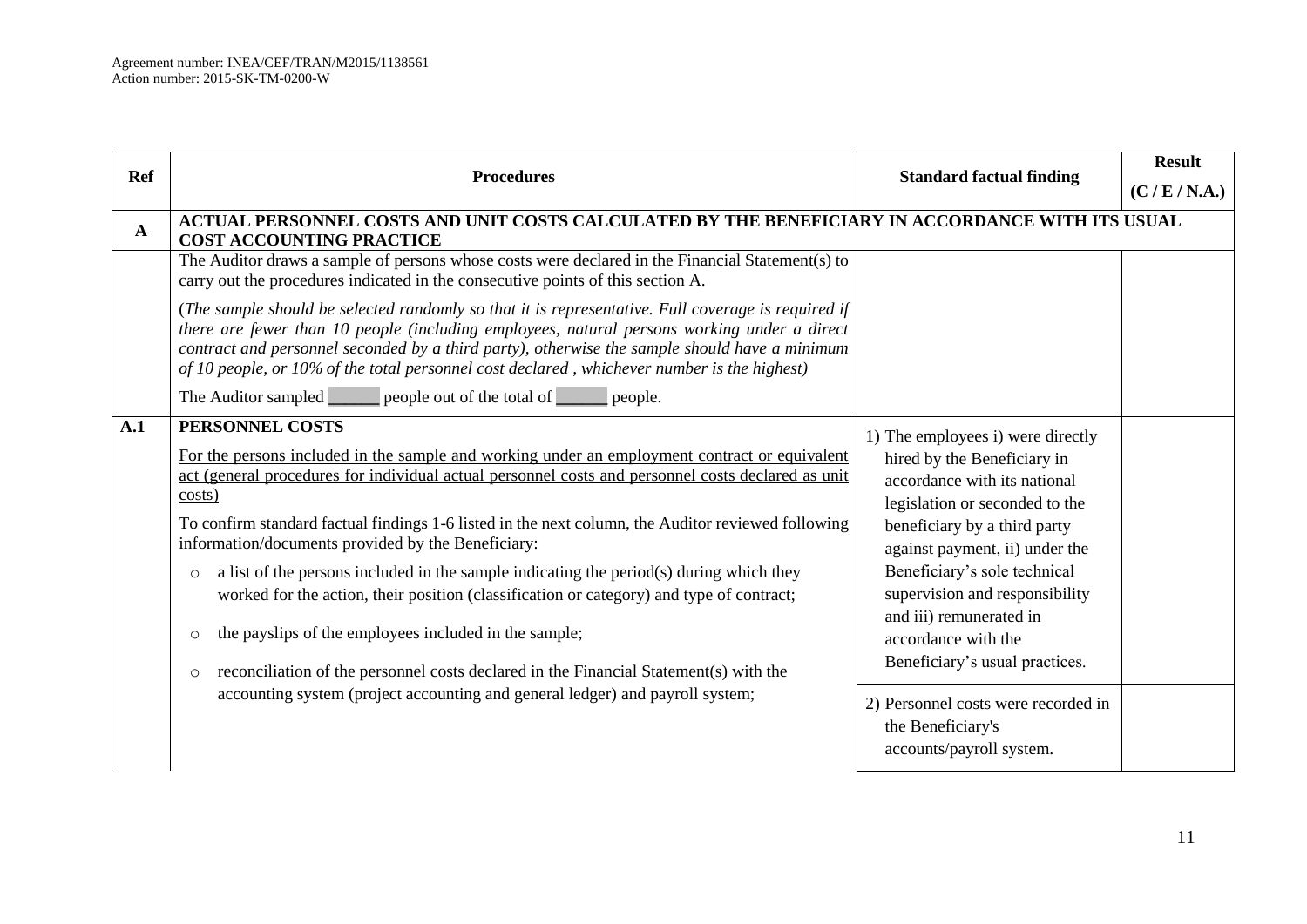|                    | <b>Procedures</b>                                                                                                                                                                                                                                                                                                                                                                                                                                                                                                                          | <b>Standard factual finding</b>                                                                                                                                                                                    | <b>Result</b><br>(C / E / N.A.) |
|--------------------|--------------------------------------------------------------------------------------------------------------------------------------------------------------------------------------------------------------------------------------------------------------------------------------------------------------------------------------------------------------------------------------------------------------------------------------------------------------------------------------------------------------------------------------------|--------------------------------------------------------------------------------------------------------------------------------------------------------------------------------------------------------------------|---------------------------------|
| $\circ$<br>$\circ$ | information concerning the employment status and employment conditions of personnel<br>included in the sample, in particular their employment contracts or equivalent;<br>the Beneficiary's usual policy regarding payroll matters (e.g. salary policy, overtime policy,                                                                                                                                                                                                                                                                   | 3) Costs were adequately supported<br>and reconciled with the accounts<br>and payroll records.                                                                                                                     |                                 |
| $\circ$            | variable pay);<br>applicable national law on taxes, labour and social security and                                                                                                                                                                                                                                                                                                                                                                                                                                                         | 4) Personnel costs did not contain<br>any ineligible elements.                                                                                                                                                     |                                 |
| $\circ$            | any other document that supports the personnel costs declared.<br>The Auditor also verified the eligibility of all components of the retribution (see Article II.19.1 and<br>II.19.2.a) of the Agreement) and recalculated the personnel costs for employees included in the<br>sample.                                                                                                                                                                                                                                                    | 5) There were no discrepancies<br>between the personnel costs<br>charged to the action and the<br>costs recalculated by the<br>Auditor.                                                                            |                                 |
|                    |                                                                                                                                                                                                                                                                                                                                                                                                                                                                                                                                            | 6) The personnel costs declared<br>were incurred within the<br>reporting period and free from<br>non-eligible costs set out in<br>Article II.19.4 of the Agreement.                                                |                                 |
| $\circ$<br>$\circ$ | Further procedures if 'additional remuneration' is paid<br>To confirm standard factual findings 7-8 listed in the next column, the Auditor:<br>reviewed relevant documents provided by the Beneficiary (legal form, legal/statutory<br>obligations, the Beneficiary's usual policy on additional remuneration, criteria used for its<br>calculation);<br>recalculated the amount of additional remuneration eligible for the action based on the<br>supporting documents received (full-time or part-time work, exclusive or non-exclusive | 7) The amount of additional<br>remuneration paid corresponded<br>to the Beneficiary's usual<br>remuneration practices and was<br>consistently paid whenever the<br>same kind of work or expertise<br>was required. |                                 |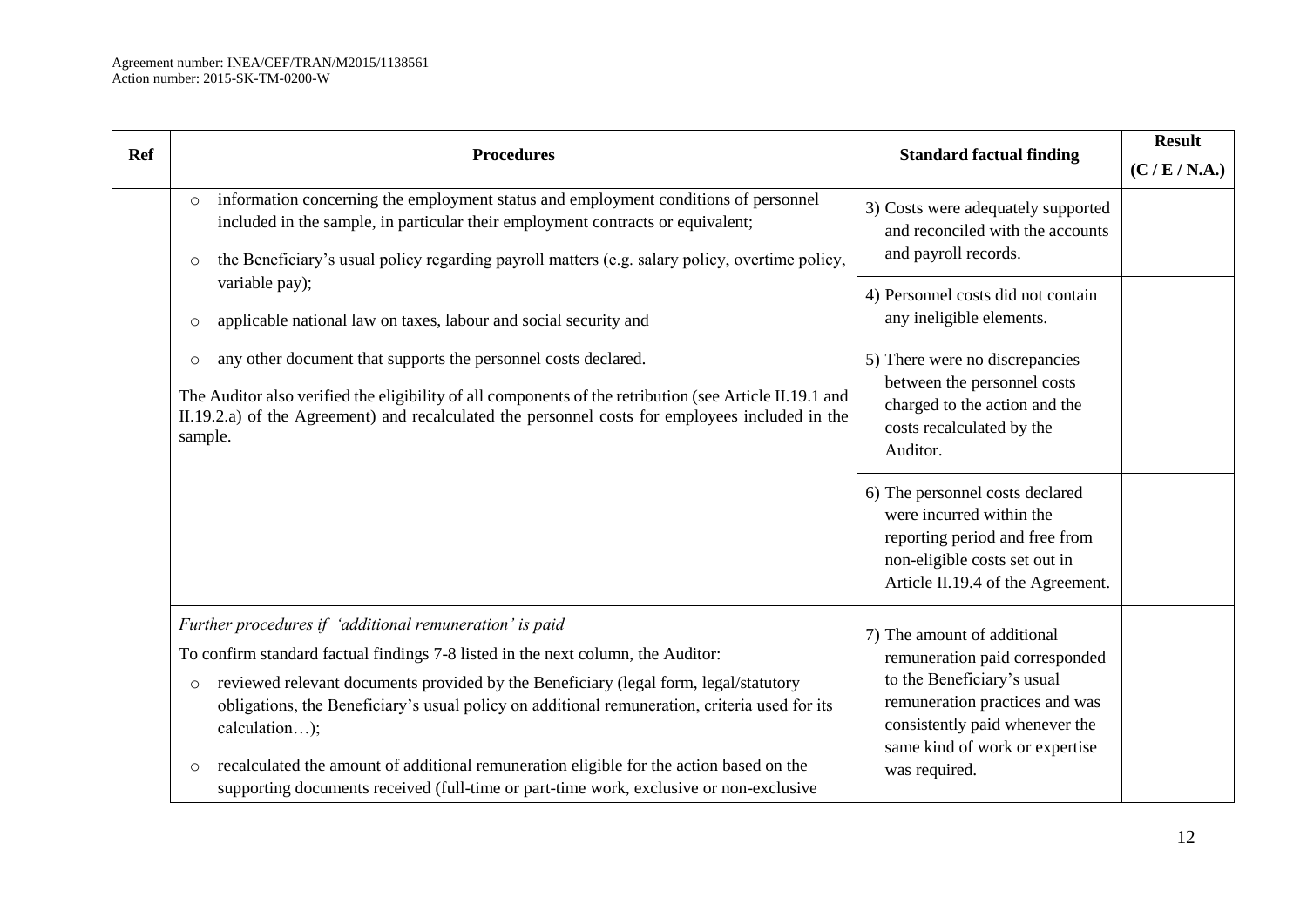| <b>Ref</b> | <b>Procedures</b>                                                                                                                                                                                                                                                                                                                                                                                                                                                                                                            | <b>Standard factual finding</b>                                                                                                                                | <b>Result</b>  |
|------------|------------------------------------------------------------------------------------------------------------------------------------------------------------------------------------------------------------------------------------------------------------------------------------------------------------------------------------------------------------------------------------------------------------------------------------------------------------------------------------------------------------------------------|----------------------------------------------------------------------------------------------------------------------------------------------------------------|----------------|
|            |                                                                                                                                                                                                                                                                                                                                                                                                                                                                                                                              |                                                                                                                                                                | (C / E / N.A.) |
|            | dedication to the action, etc.) to arrive at the applicable full time equivalent (FTE)/year and<br>pro-rata rate (see data collected in the course of carrying out the procedures under A.2<br>'Productive hours' and A.4 'Time recording system').                                                                                                                                                                                                                                                                          | 8) The criteria used to calculate the<br>additional remuneration were<br>applied by the Beneficiary<br>regardless of the source of<br>funding used.            |                |
|            | Additional procedures in case "unit costs calculated by the Beneficiary in accordance with its<br>usual cost accounting practices" is applied:<br>Apart from carrying out the procedures indicated above to confirm standard factual findings 1-6<br>and, if applicable, also 7-8, the Auditor carried out following procedures to confirm standard factual<br>findings 9-12 listed in the next column:<br>obtained a description of the Beneficiary's usual cost accounting practice to calculate unit<br>$\circ$<br>costs: | The personnel costs included in<br>9)<br>the Financial Statement were<br>calculated in accordance with<br>the Beneficiary's usual cost<br>accounting practice. |                |
|            | reviewed whether the Beneficiary's usual cost accounting practice was applied for the<br>$\circ$<br>Financial Statements subject of the present CFS;                                                                                                                                                                                                                                                                                                                                                                         | 10) The employees were charged<br>under the correct category.                                                                                                  |                |
|            | verified the employees included in the sample were charged under the correct category (in<br>$\circ$<br>accordance with the criteria used by the Beneficiary to establish personnel categories) by<br>reviewing the contract/HR-record or analytical accounting records;                                                                                                                                                                                                                                                     | 11) Total personnel costs used in<br>calculating the unit costs were<br>consistent with the expenses<br>recorded in the statutory<br>accounts.                 |                |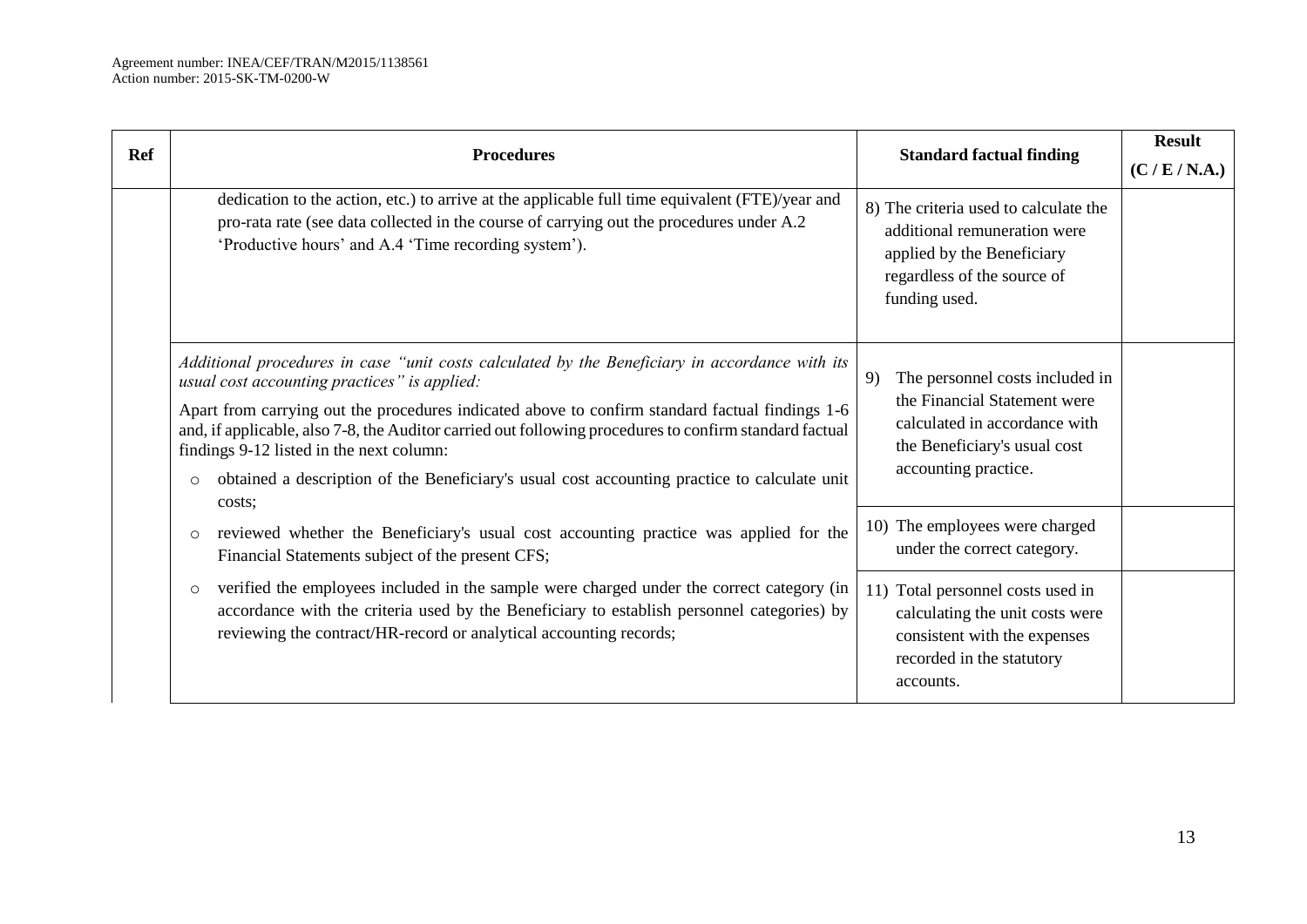| <b>Ref</b> | <b>Procedures</b>                                                                                                                                                                                                                                                                                                                                                                                                                                                                                                                                                                                                                                                                                                                                                                | <b>Standard factual finding</b>                                                                                                                                                                                                                                        | <b>Result</b><br>(C/ E/N.A.) |
|------------|----------------------------------------------------------------------------------------------------------------------------------------------------------------------------------------------------------------------------------------------------------------------------------------------------------------------------------------------------------------------------------------------------------------------------------------------------------------------------------------------------------------------------------------------------------------------------------------------------------------------------------------------------------------------------------------------------------------------------------------------------------------------------------|------------------------------------------------------------------------------------------------------------------------------------------------------------------------------------------------------------------------------------------------------------------------|------------------------------|
|            | verified that there is no difference between the total amount of personnel costs used in<br>$\Omega$<br>calculating the cost per unit and the total amount of personnel costs recorded in the statutory<br>accounts;<br>verified whether actual personnel costs were adjusted on the basis of budgeted or estimated<br>$\circ$<br>elements and, if so, verified whether those elements used were relevant for the calculation,<br>reasonable and correspond to objective and verifiable information supported by documents;<br>verified that unit costs were calculated in accordance with the methodology laid down in<br>$\circ$<br>Commission Decision C(2016) 478 of 3.2.2016 on the reimbursement of personnel costs of<br>beneficiaries of the Connecting Europe Facility. | 12) Any estimated or budgeted<br>element used by the<br>Beneficiary in its unit-cost<br>calculation were relevant for<br>calculating personnel costs and<br>corresponded to objective and<br>verifiable information.                                                   |                              |
|            | For natural persons included in the sample and working with the Beneficiary under a direct contract<br>other than an employment contract, such as consultants.<br>To confirm standard factual findings 13-16 listed in the next column the Auditor reviewed<br>following information/documents provided by the Beneficiary:<br>the contracts, especially the cost, contract duration, work description, place of work,<br>$\circ$<br>ownership of the results and reporting obligations to the Beneficiary;<br>the employment conditions of staff in the same category to compare costs and;<br>$\circ$                                                                                                                                                                          | 13) The natural persons reported to<br>the Beneficiary (worked under<br>the conditions similar to those<br>of an employee: in particular<br>regarding the way the work is<br>organised, the tasks that are<br>performed and the premises<br>where they are performed). |                              |
|            | any other document that supports the costs declared and its registration (e.g. invoices,<br>$\circ$<br>accounting records, etc.).                                                                                                                                                                                                                                                                                                                                                                                                                                                                                                                                                                                                                                                | 14) The results of work carried out<br>belong to the Beneficiary<br>(unless exceptionally agreed<br>otherwise).                                                                                                                                                        |                              |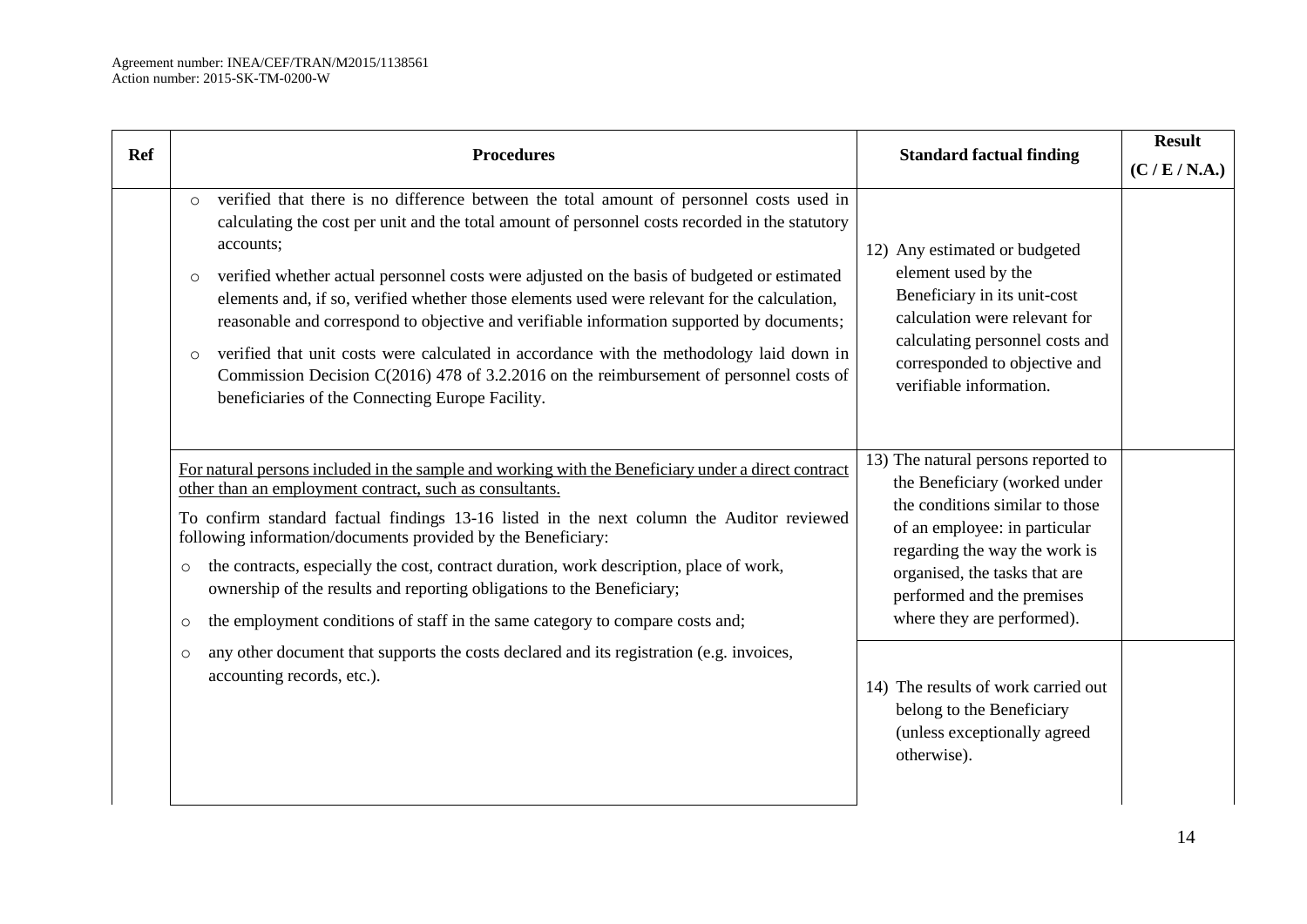| <b>Ref</b> | <b>Procedures</b>                                                                                                                                                                                                                                                                                                                                                                                                                                                                                                                                                                                                                                                                                                                                     | <b>Standard factual finding</b>                                                                                                                                                                                                                 | <b>Result</b><br>(C / E / N.A.) |
|------------|-------------------------------------------------------------------------------------------------------------------------------------------------------------------------------------------------------------------------------------------------------------------------------------------------------------------------------------------------------------------------------------------------------------------------------------------------------------------------------------------------------------------------------------------------------------------------------------------------------------------------------------------------------------------------------------------------------------------------------------------------------|-------------------------------------------------------------------------------------------------------------------------------------------------------------------------------------------------------------------------------------------------|---------------------------------|
|            |                                                                                                                                                                                                                                                                                                                                                                                                                                                                                                                                                                                                                                                                                                                                                       | 15) Their costs were not<br>significantly different from<br>those for staff who perform<br>similar tasks under an<br>employment contract with the<br>Beneficiary.                                                                               |                                 |
|            |                                                                                                                                                                                                                                                                                                                                                                                                                                                                                                                                                                                                                                                                                                                                                       | 16) The costs were supported by<br>audit evidence and registered in<br>the accounts.                                                                                                                                                            |                                 |
| A.2        | <b>PRODUCTIVE HOURS</b><br>To confirm standard factual findings 17-22 listed in the next column, the Auditor reviewed relevant<br>documents, especially national legislation, labour agreements and contracts and time records of the<br>persons included in the sample, to verify that:<br>the annual productive hours applied were calculated in accordance with one of the methods<br>$\circ$<br>described below;<br>the full-time equivalent (FTEs) ratios for employees not working full-time were correctly<br>$\circ$<br>calculated.<br>If the Beneficiary applied method B, the Auditor verified that the correctness in which the total<br>number of hours worked was calculated and that the contracts specified the annual workable hours. | 17) The Beneficiary applied<br>method [choose one option and<br>delete the others]<br>[A: 1720 hours]<br>[B: the 'total number of hours<br>worked']<br>[C: 'annual productive hours'<br>used correspond<br>to<br>usual<br>accounting practices] |                                 |
|            | If the Beneficiary applied method C, the Auditor verified that the 'annual productive hours' applied<br>when calculating the hourly rate were equivalent to at least 90 % of the 'standard annual workable<br>hours'. The Auditor can only do this if the calculation of the standard annual workable hours can<br>be supported by records, such as national legislation, labour agreements, and contracts.                                                                                                                                                                                                                                                                                                                                           | 18) Productive hours were<br>calculated annually.<br>19) For employees not working<br>full-time the full-time                                                                                                                                   |                                 |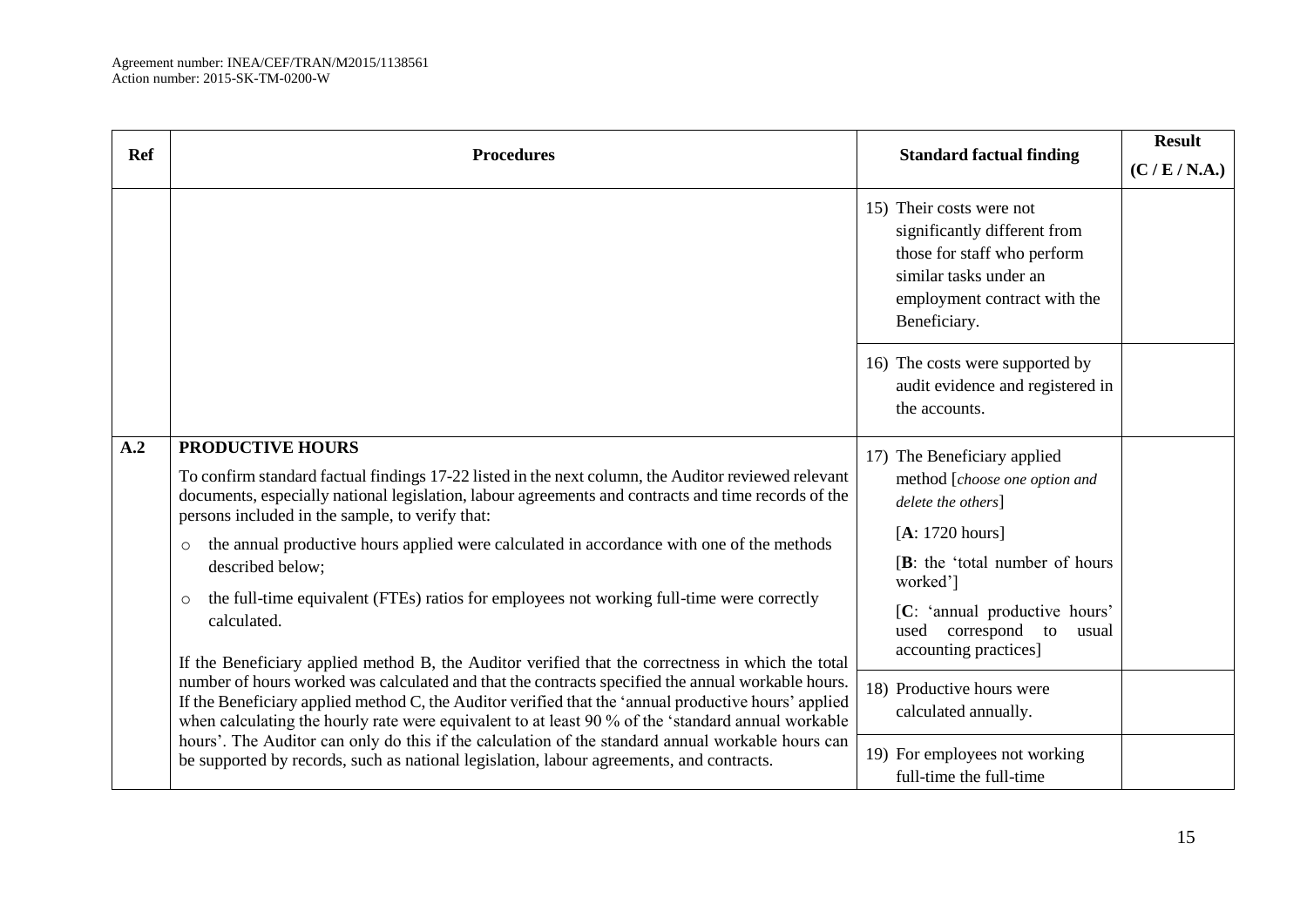| <b>Ref</b> | <b>Procedures</b>                                                                                                                                                                                                                                                                                                                                                                                                                                                                                                                                                                                                                                                                                                                                                                                                                                                                                                                                                                                                                                                                                                                                                                                            | <b>Standard factual finding</b>                                                                                                                                                                                                                                                                                                                                                                                     | <b>Result</b><br>(C / E / N.A.) |
|------------|--------------------------------------------------------------------------------------------------------------------------------------------------------------------------------------------------------------------------------------------------------------------------------------------------------------------------------------------------------------------------------------------------------------------------------------------------------------------------------------------------------------------------------------------------------------------------------------------------------------------------------------------------------------------------------------------------------------------------------------------------------------------------------------------------------------------------------------------------------------------------------------------------------------------------------------------------------------------------------------------------------------------------------------------------------------------------------------------------------------------------------------------------------------------------------------------------------------|---------------------------------------------------------------------------------------------------------------------------------------------------------------------------------------------------------------------------------------------------------------------------------------------------------------------------------------------------------------------------------------------------------------------|---------------------------------|
|            | Beneficiary's Productive hours' for persons working full time shall be one of the following<br>methods:                                                                                                                                                                                                                                                                                                                                                                                                                                                                                                                                                                                                                                                                                                                                                                                                                                                                                                                                                                                                                                                                                                      | equivalent (FTE) ratio was<br>correctly applied.                                                                                                                                                                                                                                                                                                                                                                    |                                 |
|            | A. 1720 hours for persons working full time (or corresponding pro-rata for persons not working<br>$full-time);$<br><b>B.</b> the total number of hours worked by the person for the beneficiary in the year (this method is<br>also referred to as 'total number of hours worked' in the next column). The calculation of the<br>total number of hours worked was done as follows: annual workable hours of the person<br>according to the employment contract, applicable labour agreement or national law plus<br>overtime worked minus absences (such as sick leave or special leave);<br>C. the standard number of annual hours generally applied by the beneficiary for its personnel in<br>accordance with its usual cost accounting practices (this method is also referred to as 'total<br>annual productive hours' in the next column). This number must be at least 90% of the<br>standard annual workable hours.<br>'Annual workable hours' means the period during which the personnel must be working, at the<br>employer's disposal and carrying out his/her activity or duties under the employment contract,<br>applicable collective labour agreement or national working time legislation. | If the Beneficiary applied<br>method B.<br>20) The calculation of the number<br>of 'annual workable hours',<br>overtime and absences was<br>verifiable based on the<br>documents provided by the<br>Beneficiary.<br>If the Beneficiary applied<br>method C.<br>21) The calculation of the number<br>of 'standard annual workable<br>hours' was verifiable based on<br>the documents provided by the<br>Beneficiary. |                                 |
|            |                                                                                                                                                                                                                                                                                                                                                                                                                                                                                                                                                                                                                                                                                                                                                                                                                                                                                                                                                                                                                                                                                                                                                                                                              | 22) The 'annual productive hours'<br>used for calculating the hourly<br>rate were consistent with the<br>usual cost accounting practices<br>of the Beneficiary and were<br>equivalent to at least 90 % of<br>the 'annual workable hours'.                                                                                                                                                                           |                                 |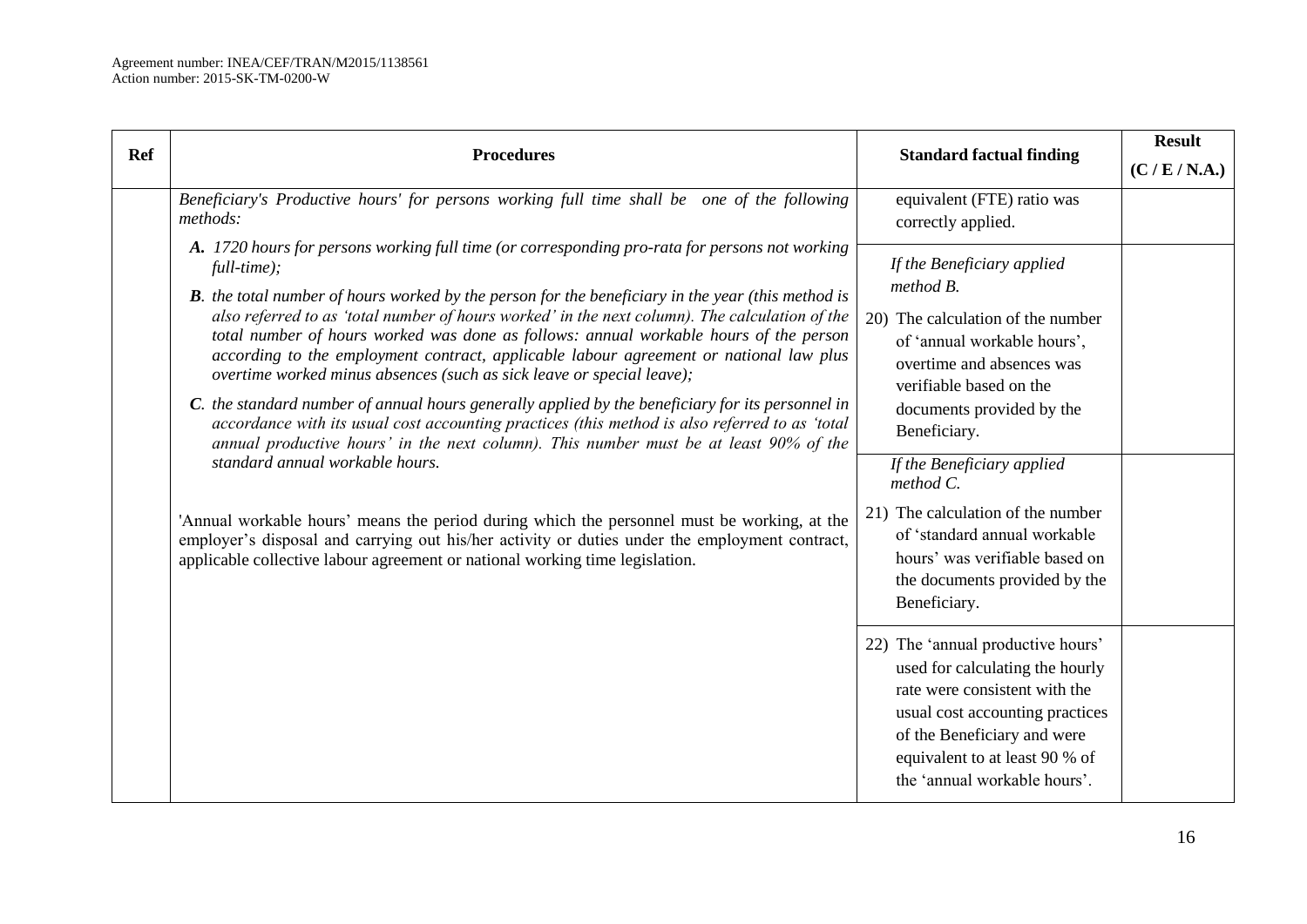| <b>Ref</b> | <b>Procedures</b>                                                                                                                                                                                                                                                                                                                                                                                                                                                       | <b>Standard factual finding</b>                                                                                                                                                                  | <b>Result</b>  |
|------------|-------------------------------------------------------------------------------------------------------------------------------------------------------------------------------------------------------------------------------------------------------------------------------------------------------------------------------------------------------------------------------------------------------------------------------------------------------------------------|--------------------------------------------------------------------------------------------------------------------------------------------------------------------------------------------------|----------------|
|            |                                                                                                                                                                                                                                                                                                                                                                                                                                                                         |                                                                                                                                                                                                  | (C / E / N.A.) |
| A.3        | <b>HOURLY PERSONNEL RATES</b><br>I) For unit costs calculated in accordance to the Beneficiary's usual cost accounting practice (unit<br>costs):                                                                                                                                                                                                                                                                                                                        | 23) The Beneficiary applied<br>[choose one option and delete<br>the other]:                                                                                                                      |                |
|            | The Auditor:<br>reviewed the documentation provided by the Beneficiary, including manuals and internal<br>guidelines that explain how to calculate hourly rates;<br>recalculated the unit costs (hourly rates) of staff included in the sample following the results<br>$\circ$<br>of the procedures carried out in A.1 and A.2.<br>II) For individual hourly rates:<br>The Auditor:                                                                                    | [Option I: "Unit costs (hourly<br>rates) were calculated in<br>accordance with the<br>Beneficiary's usual cost<br>accounting practices"]<br>[Option II: Individual hourly<br>rates were applied. |                |
|            | reviewed the documentation provided by the Beneficiary, including manuals and internal<br>$\circ$<br>guidelines that explain how to calculate hourly rates;                                                                                                                                                                                                                                                                                                             |                                                                                                                                                                                                  |                |
|            | recalculated the hourly rates of staff included in the sample following the results of the<br>$\circ$<br>procedures carried out in A.1 and A.2.                                                                                                                                                                                                                                                                                                                         |                                                                                                                                                                                                  |                |
|            | "Unit costs calculated by the Beneficiary in accordance with its usual cost accounting practices":<br>It is calculated by dividing the total amount of personnel costs of the category to which the<br>employee belongs verified in line with procedure A.1 by the number of FTE and the annual total<br>productive hours of the same category. calculated by the Beneficiary in accordance with procedure<br>A.2.<br>Hourly rate for individual actual personal costs: |                                                                                                                                                                                                  |                |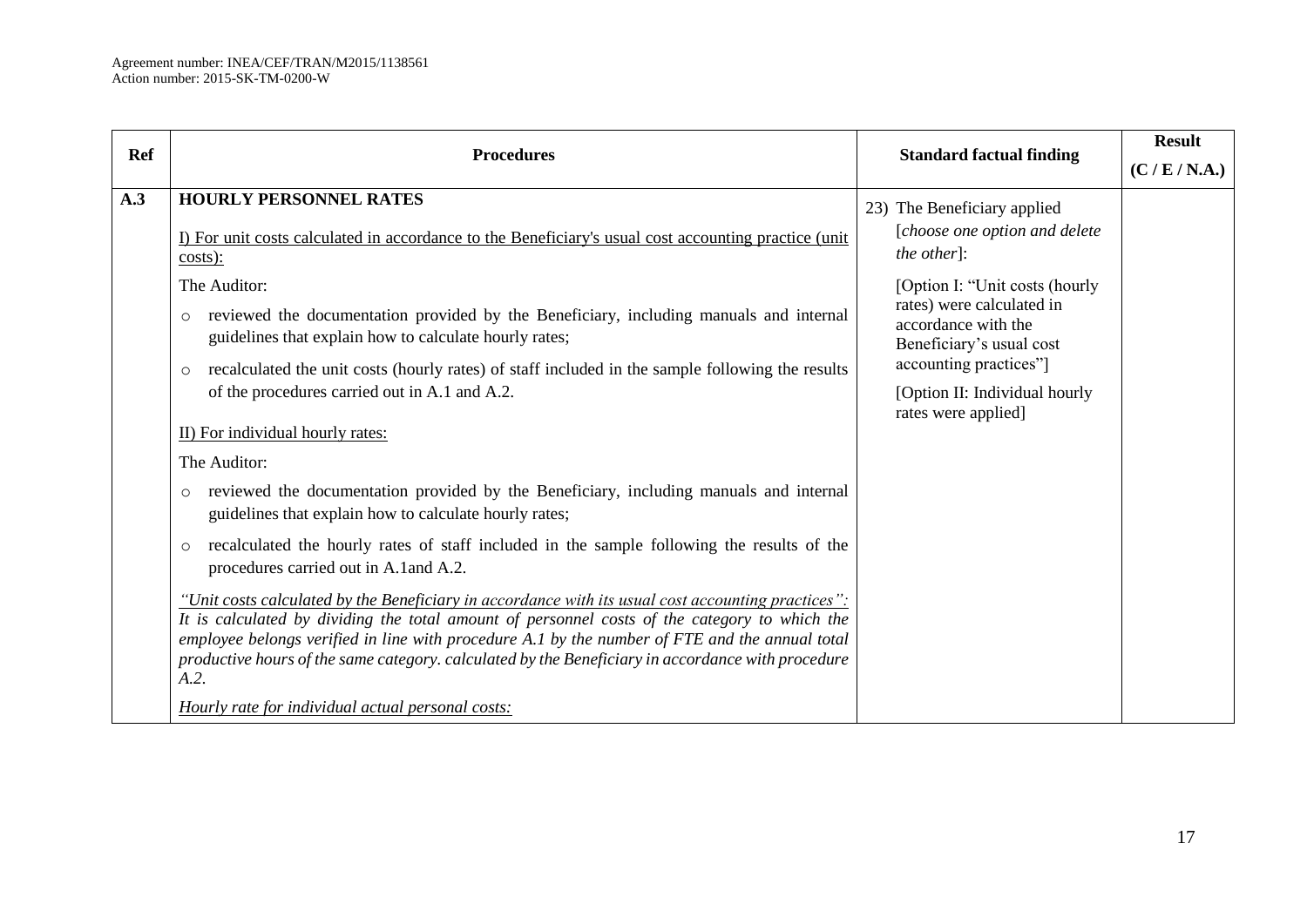| <b>Ref</b> | <b>Procedures</b>                                                                                                                                                                                                                                                                                                                                                                                                                                                                                                                                                                                                                                                     | <b>Standard factual finding</b>                                                                                                                                                                                                                                                                                                          | <b>Result</b>  |
|------------|-----------------------------------------------------------------------------------------------------------------------------------------------------------------------------------------------------------------------------------------------------------------------------------------------------------------------------------------------------------------------------------------------------------------------------------------------------------------------------------------------------------------------------------------------------------------------------------------------------------------------------------------------------------------------|------------------------------------------------------------------------------------------------------------------------------------------------------------------------------------------------------------------------------------------------------------------------------------------------------------------------------------------|----------------|
|            |                                                                                                                                                                                                                                                                                                                                                                                                                                                                                                                                                                                                                                                                       |                                                                                                                                                                                                                                                                                                                                          | (C / E / N.A.) |
|            | It is calculated by dividing the total amount of personnel costs of an employee verified in line with<br>procedure A.1 by the number of annual productive hours verified in line with procedure A.2.                                                                                                                                                                                                                                                                                                                                                                                                                                                                  | For Option I concerning unit costs:<br>24) The unit costs re-calculated by<br>the Auditor were the same as<br>the rates applied by the<br>Beneficiary.<br>For Option II concerning individual<br>hourly rates:<br>25) The individual rates re-<br>calculated by the Auditor were<br>the same as the rates applied by<br>the Beneficiary. |                |
| A.4        | <b>SME OWNERS AND NATURAL PERSONS NOT RECEIVING A SALARY</b><br>The Auditor:<br>verified that the unit per hour worked on the action was calculated in accordance with the<br>$\circ$<br>methodology laid down in Commission Decision C(2016)478 of 3 February 2016;<br>verified that the total number of hours declared, in a year, for one SME owner not receiving a<br>$\circ$<br>salary is not higher than 1720 hours.<br>"Unit costs for SME owners and natural persons not receiving a salary":<br>The direct personnel costs of SMEs owners not receiving a salary shall be based on a unit cost per<br>hour worked on the action to be calculated as follows: | 26) For SME owners and natural<br>persons not received a salary,<br>the direct personnel costs have<br>been declared based on a unit<br>costs per hour worked on the<br>action.<br>27) The unit costs declared were<br>calculated in accordance with<br><b>Commission Decision</b><br>C(2016)478                                         |                |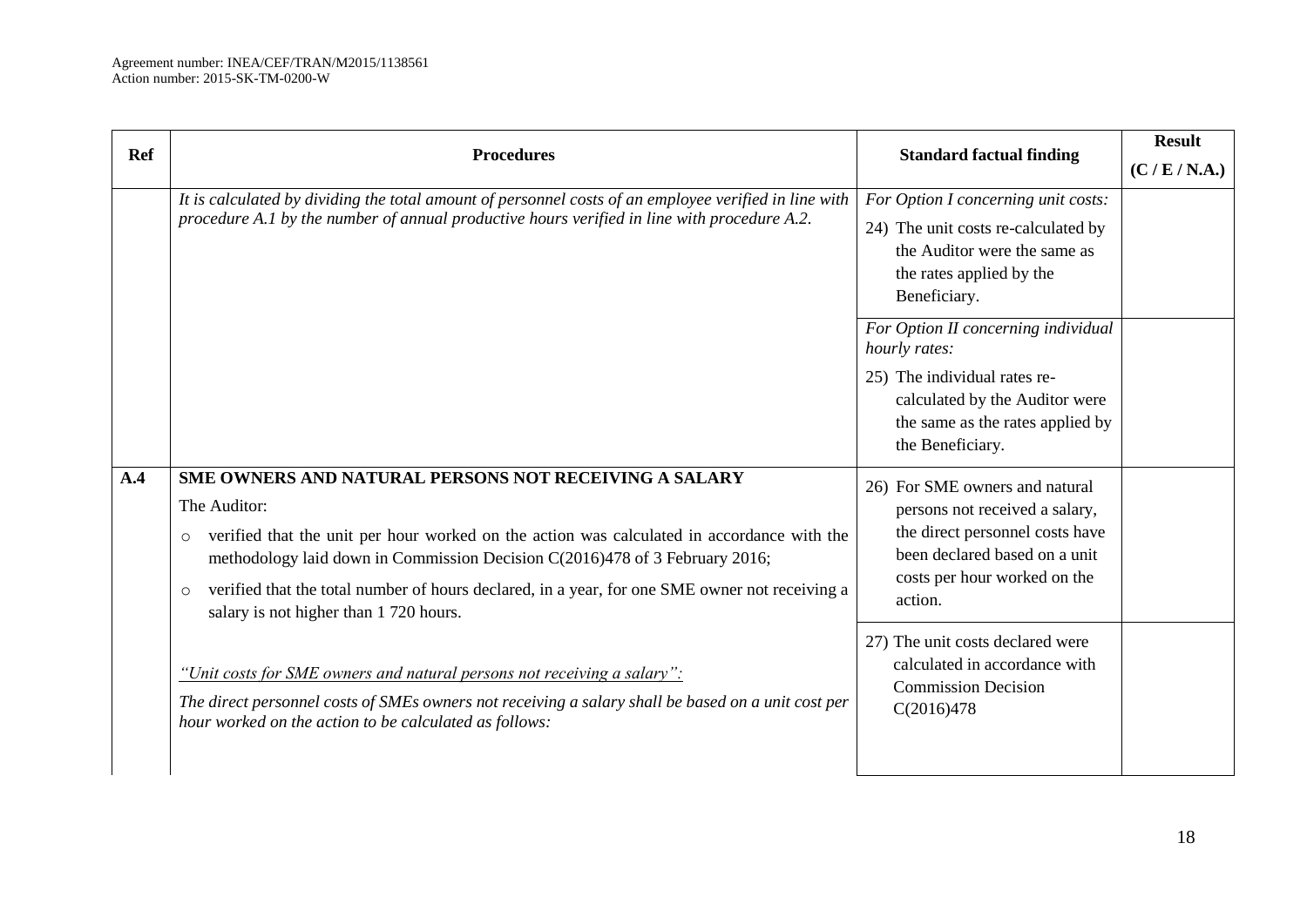| Ref | <b>Procedures</b>                                                                                                                                                                                                                                                                                                                                                                                                                                                                                                                                                      | <b>Standard factual finding</b>                                                                                                                                                                        | <b>Result</b>  |
|-----|------------------------------------------------------------------------------------------------------------------------------------------------------------------------------------------------------------------------------------------------------------------------------------------------------------------------------------------------------------------------------------------------------------------------------------------------------------------------------------------------------------------------------------------------------------------------|--------------------------------------------------------------------------------------------------------------------------------------------------------------------------------------------------------|----------------|
|     |                                                                                                                                                                                                                                                                                                                                                                                                                                                                                                                                                                        |                                                                                                                                                                                                        | (C / E / N.A.) |
|     | {Monthly living allowance fixed at EUR 4 650 multiplied by the country-specific correction<br>coefficient as set out in the Appendix of Commission Decision C(2016)478} divided by 143 hours                                                                                                                                                                                                                                                                                                                                                                           | 28) The total number of hours<br>declared in a year do not                                                                                                                                             |                |
|     | The value of the work of the SME owners not receiving a salary shall be determined by multiplying<br>the unit cost by the number of actual hours worked on the Action.                                                                                                                                                                                                                                                                                                                                                                                                 | exceed 1 720 hours                                                                                                                                                                                     |                |
|     | The standard number of annual productive hours per SME owner is equal to 1720 hours. The total<br>number of hours declared, in a year, in EU and Euratom grants for one SME owner not receiving<br>a salary may not be higher than the standard number of annual productive hours (1 720 hours).                                                                                                                                                                                                                                                                       |                                                                                                                                                                                                        |                |
| A.5 | <b>TIME RECORDING SYSTEM</b><br>To verify that the time recording system ensures the fulfilment of all minimum requirements and<br>that the hours declared for the action were correct, accurate and properly authorised and supported<br>by documentation, the Auditor made the following checks for the persons included in the sample<br>that declare time as worked for the action on the basis of time records:<br>description of the time recording system provided by the Beneficiary (registration,<br>$\circ$<br>authorisation, processing in the HR-system); | 29) All persons recorded their time<br>dedicated to the action on a<br>daily/weekly/monthlybasis<br>using a paper/computer-<br>based system. [delete the<br>answers that are not<br><i>applicable]</i> |                |
|     | its actual implementation;<br>$\circ$<br>time records were signed at least monthly by the employees (on paper or electronically) and<br>$\circ$<br>authorised by the project manager or another manager;<br>the hours declared were worked within the reporting period;<br>$\circ$                                                                                                                                                                                                                                                                                     | 30) Their time-records were<br>authorised at least monthly by<br>the project manager or other<br>superior.                                                                                             |                |
|     | there were no hours declared as worked for the action if HR-records showed absence due to<br>$\circ$<br>holidays or sickness (further cross-checks with travels are carried out in B.1 below);<br>the hours charged to the action matched those in the time recording system.<br>$\circ$                                                                                                                                                                                                                                                                               | 31) Hours declared were worked<br>within the reporting period and<br>were consistent with the<br>presences/absences recorded in<br>HR-records.                                                         |                |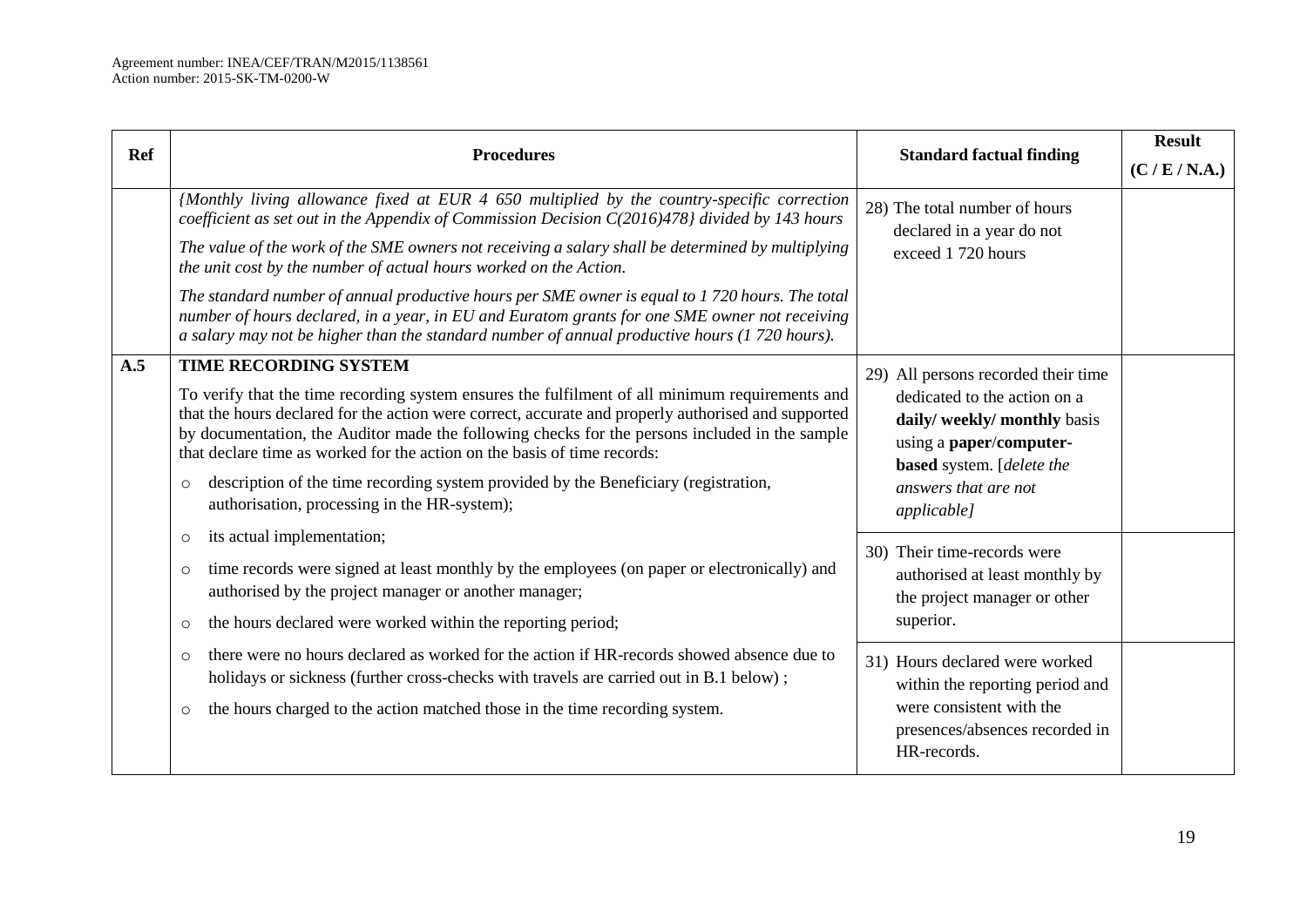| Ref | <b>Procedures</b>                                                                                                                                                                                                                                                                                                                                                                                                                                                                                                                                                                                                                                                                                                    |                                                                                                                                        | <b>Result</b>  |
|-----|----------------------------------------------------------------------------------------------------------------------------------------------------------------------------------------------------------------------------------------------------------------------------------------------------------------------------------------------------------------------------------------------------------------------------------------------------------------------------------------------------------------------------------------------------------------------------------------------------------------------------------------------------------------------------------------------------------------------|----------------------------------------------------------------------------------------------------------------------------------------|----------------|
|     |                                                                                                                                                                                                                                                                                                                                                                                                                                                                                                                                                                                                                                                                                                                      | <b>Standard factual finding</b>                                                                                                        | (C / E / N.A.) |
|     | Only the hours worked on the action can be charged. All working time to be charged should be<br>recorded throughout the duration of the REPORTING PERIOD, adequately supported by evidence<br>of their reality and reliability (see specific provisions below for persons working exclusively for<br>the action without time records).<br>The time recording system should record all working time including absences and may be paper<br>or electronically based. The time records must be approved by the persons working on the action<br>and their supervisors, at least monthly. The absence of an adequate time recording system is<br>considered to be a serious and systematic weakness of internal control. | 32) There were no discrepancies<br>between the number of hours<br>charged to the action and the<br>number of hours recorded.           |                |
|     | If the persons are working exclusively for the action and without time records<br>For the persons selected that worked exclusively for the action without time records, the Auditor<br>verified evidence available demonstrating that they were in reality exclusively dedicated to the<br>action and that the Beneficiary signed a declaration confirming that they have worked exclusively<br>for the action.                                                                                                                                                                                                                                                                                                      | 33) The exclusive dedication is<br>supported by a declaration<br>signed by the Beneficiary's and<br>by any other evidence<br>gathered. |                |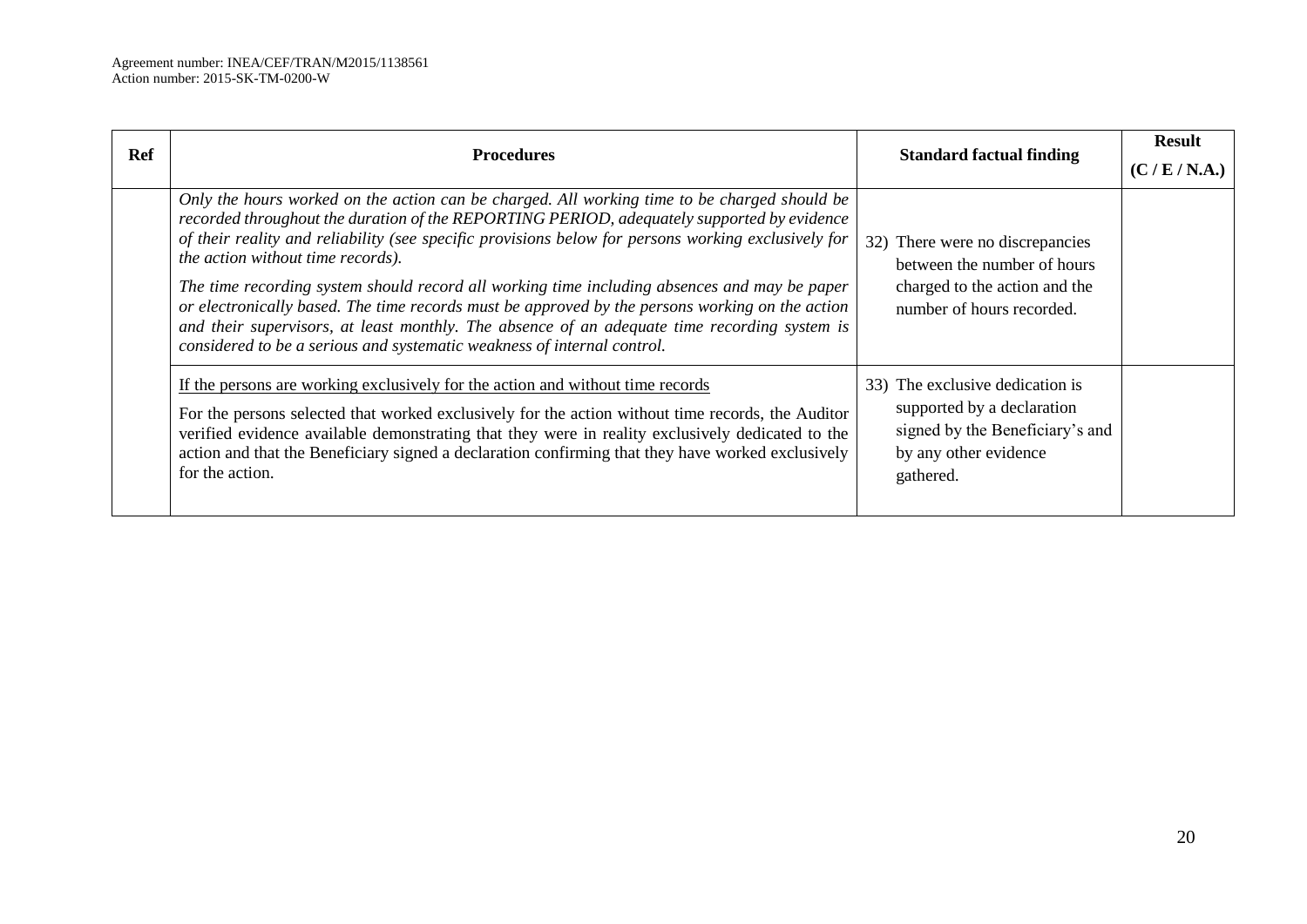| $\overline{\mathbf{B}}$ | AWARDED CONTRACTS NECESSARY FOR THE IMPLEMENTATION OF THE ACTION                                                                                                                                                                                                                                                                                                                                                                                                                                                                                                                                                                                                                       |                                                                                                           |
|-------------------------|----------------------------------------------------------------------------------------------------------------------------------------------------------------------------------------------------------------------------------------------------------------------------------------------------------------------------------------------------------------------------------------------------------------------------------------------------------------------------------------------------------------------------------------------------------------------------------------------------------------------------------------------------------------------------------------|-----------------------------------------------------------------------------------------------------------|
| B.1                     | Assessment of the procurement process                                                                                                                                                                                                                                                                                                                                                                                                                                                                                                                                                                                                                                                  |                                                                                                           |
|                         | contracts<br>selected randomly for testing of the applied procurement procedure (full coverage is required if<br>there are fewer than 5 contracts, otherwise the sample should have a minimum of 5 contracts, or<br>10% of the total number of contracts, whichever number is the highest).                                                                                                                                                                                                                                                                                                                                                                                            |                                                                                                           |
|                         | In order to select the sample, a full schedule of all contracts awarded relevant to the costs<br>declaration certified was made available for the Auditor including the name of the Contracting<br>Authority /Entity, supplier name, subject of the contract, type of procurement procedure applied,<br>level and means of advertisement (including references to contract notices and contract award<br>notices or other means), the initial contract value and the aggregate value including all subsequent<br>amendments to the original contract and date of publication of the relevant tender or at least the<br>date of the award of the contract if no publication took place. | 34) The required information on all<br>contracts signed relevant to the<br>costs declared was provided by |
|                         | This schedule should be attached to the CFS as Annex 1                                                                                                                                                                                                                                                                                                                                                                                                                                                                                                                                                                                                                                 | the beneficiary in order to                                                                               |
|                         | To confirm standard factual finding 31-59 listed in the next column, the Auditor reviewed the<br>following for the items included in the sample:                                                                                                                                                                                                                                                                                                                                                                                                                                                                                                                                       | select the sample.                                                                                        |
|                         | THE NATIONAL LAW TRANSPOSING THE EU DIRECTIVES ON PUBLIC<br>B.1.1)<br>PROCUREMENT PROCEDURES IS APPLICABLE TO THE CONTRACT(S) IN<br><b>QUESTION</b>                                                                                                                                                                                                                                                                                                                                                                                                                                                                                                                                    |                                                                                                           |
|                         | If this is not applicable, go directly to section B.1.2                                                                                                                                                                                                                                                                                                                                                                                                                                                                                                                                                                                                                                |                                                                                                           |
|                         | From the sampled contracts, the Auditor verified that (35-52):                                                                                                                                                                                                                                                                                                                                                                                                                                                                                                                                                                                                                         |                                                                                                           |
|                         | the contracted tasks are relevant for the activities (or sub-activities) defined in the Agreement<br>$\circ$<br>(Article 1 and Annex I of the Agreement);                                                                                                                                                                                                                                                                                                                                                                                                                                                                                                                              | 35) The contracted works/services/                                                                        |
|                         | the contracts were not awarded to other Beneficiaries listed in the Agreement <i>(in such cases,</i><br>$\circ$<br>the costs should be declared on an actual cost basis by the co-beneficiary and not as a profit<br>generating contract between beneficiaries);                                                                                                                                                                                                                                                                                                                                                                                                                       | supplies were linked to the<br>activities covered in the<br>Agreement.                                    |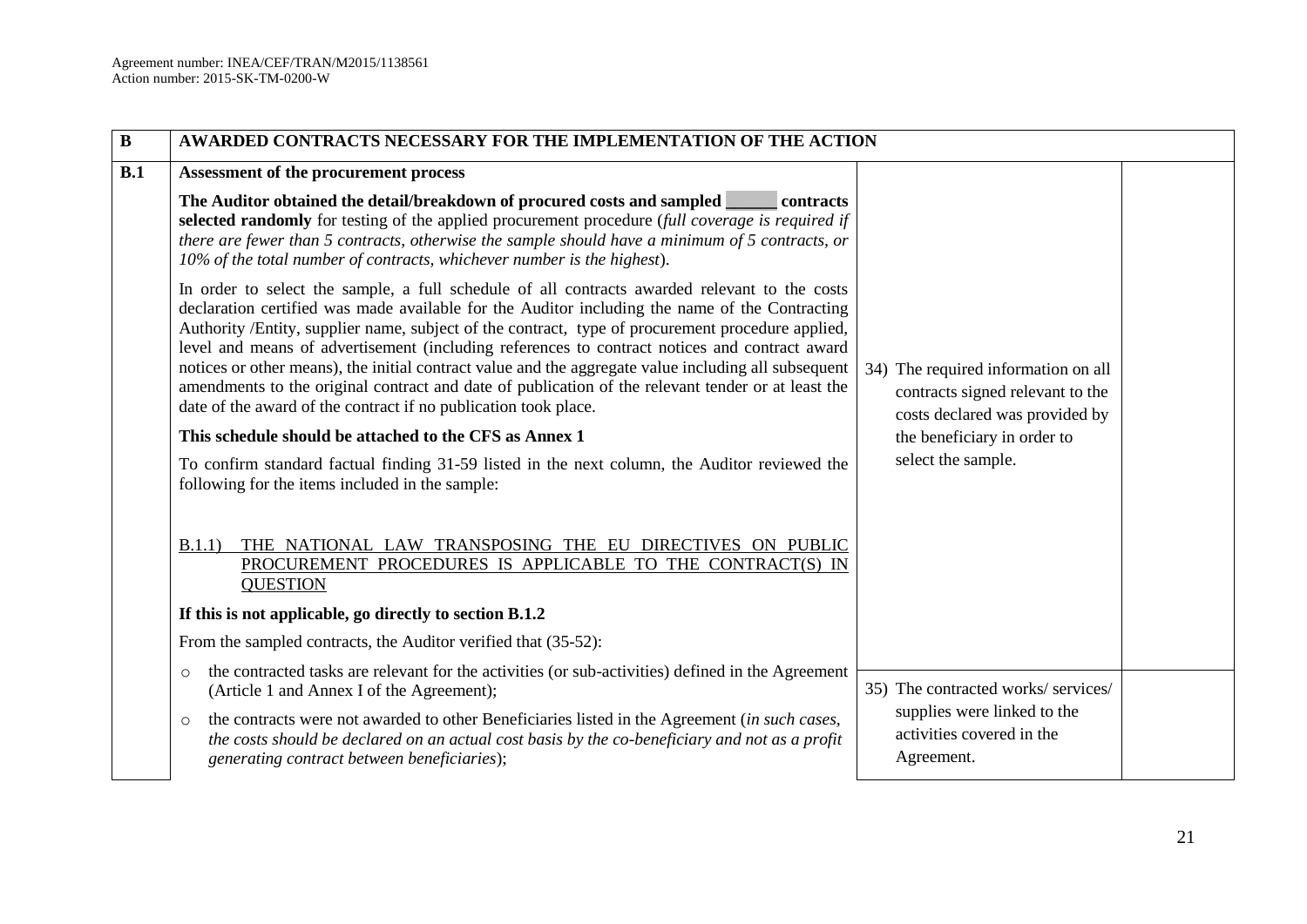o there were signed contracts between the Beneficiary and the contractor; o there was evidence that the contract was executed by the contractor (i.e. services were provided, works/supply were delivered).  $\circ$  the procurement procedure used was in compliance with the national law transposing the EU legal framework (EU Directive(s) on public procurement); o the respective EU public procurement thresholds were not bypassed by artificial contract splitting by the beneficiary: *(This can be considered by examining the list of all contracts signed (obtained under section B.1.1) above), their value and type of procedure. If the subjects of several contracts are so closely linked to another one in the cost claim, that they could or should have been tendered together, and the concerned contracts – usually below EU thresholds - were awarded to the same contractor(s), the auditor provides a clear explanation of why each contract had to be considered as separate procurement exercise);* o adequate justification is provided on the use of negotiated procedures with or without prior call for competition under the national law transposing the relevant EU public procurement Directives: o Publicity was ensured during the tendering process in line with the national legislation (contract notice, contract award notice is available or level of publicity is satisfactory if prior publication in the Official Journal is not needed). o the deadline for submitting requests to participate/tenders was consistent with the national / European legal framework; o the procedure was sufficiently transparent and non-discriminatory (the selection and award criteria enabled fair competition and did not unfairly favour any bidder); o the selection and award criteria were predefined in the contract notice / tender specifications and were not changed during the evaluation process;  $\circ$  the evaluation was sufficiently documented, with a clear audit trail leading to the selection of the contractor recommended by the evaluation process; 36) The contracts were not signed with other co- Beneficiaries 37) The Beneficiary provided original signed contracts with the contractor. 38) The Beneficiary provided adequate evidence that the services/ works were provided by the contractors. 39) The contract(s) in question falls within the scope of application of the national law transposing the EU Directives on public procurement procedures. 40) No indications of artificial contractual splitting aimed at avoiding the application of the national law transposing the EU Directives on public procurement procedures were observed based on the review of the complete contract listing. *(When indications are noted the Auditor explains the reasons provided by the*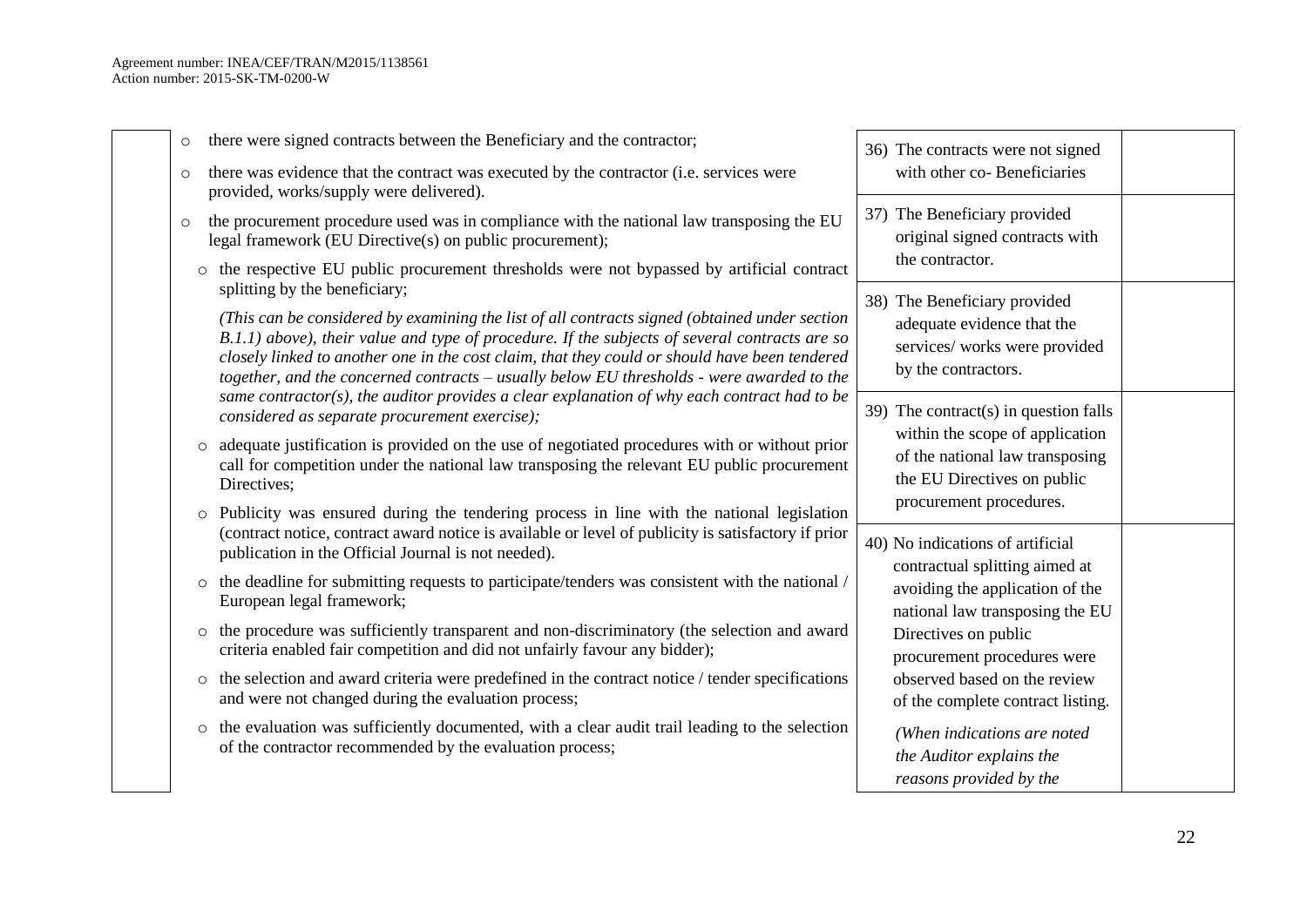|         | o exclusions / rejections during the tender evaluation were compliant with the tender<br>specifications and could be validated by the Auditor;                                                                                                                                                                                                                                                                                                                                    | Beneficiary under the caption<br>"Exceptions" of the Report. The                                                      |
|---------|-----------------------------------------------------------------------------------------------------------------------------------------------------------------------------------------------------------------------------------------------------------------------------------------------------------------------------------------------------------------------------------------------------------------------------------------------------------------------------------|-----------------------------------------------------------------------------------------------------------------------|
|         | • the amount, duration and conditions of the contract signed following the award process were<br>consistent with the provisions stipulated in the procurement documents;                                                                                                                                                                                                                                                                                                          | Agency will analyse this<br>information to evaluate                                                                   |
|         | In the case of post contract award amendments, the Auditor verified that (60-63):                                                                                                                                                                                                                                                                                                                                                                                                 | whether these costs might be                                                                                          |
|         | • the beneficiary has produced documented technical and legal justification for the amendment,<br>and its compliance with the requirements of the applicable national law transposing the EU<br>Directives on public procurement procedures;                                                                                                                                                                                                                                      | accepted as eligible).<br>41) The procurement procedure<br>selected was in compliance                                 |
| $\circ$ | the amendments signed were compliant with national law transposing the EU Directives (a<br>strict interpretation of the requirements of the national transposing the Directives is required<br>as the use of negotiated procedures without prior call for competition always constitute an<br>exception and shall be justified under Article 31 of Directive 2004/18/EC or Article 40 of<br>Directive 2014/17/EC by the party seeking to rely on their use) or the amendments are | with the national law<br>transposing the EU Directives<br>on public procurement<br>(justification was provided on the |
|         | compliant with Article 72 of Directive 2014/24/EU or Article 89 of Directive 2014/25/EU if<br>the national transposing these Directives was applicable to the contract in question;                                                                                                                                                                                                                                                                                               | use of negotiated procedures with<br>or without prior call for competition                                            |
|         | amendments do not introduce changes which are materially different in character from the<br>conditions of the original contract showing the intention to renegotiate essential terms of the<br>contract;                                                                                                                                                                                                                                                                          | under the national law transposing<br>the relevant EU public procurement<br>Directives)                               |
| $\circ$ | amendments do not introduce conditions which, had they been part of the initial award<br>procedure, would have allowed for the admission of tenderers other than those initially<br>admitted or would have allowed for the acceptance of a tender other than the one initially<br>accepted;                                                                                                                                                                                       | 42) The conditions for publication<br>according to national law<br>transposing the EU law were                        |
|         | the scope of the contract has not been extended considerably to encompass services not<br>covered initially;                                                                                                                                                                                                                                                                                                                                                                      | respected (contract notice /<br>contract award notice where<br>applicable).                                           |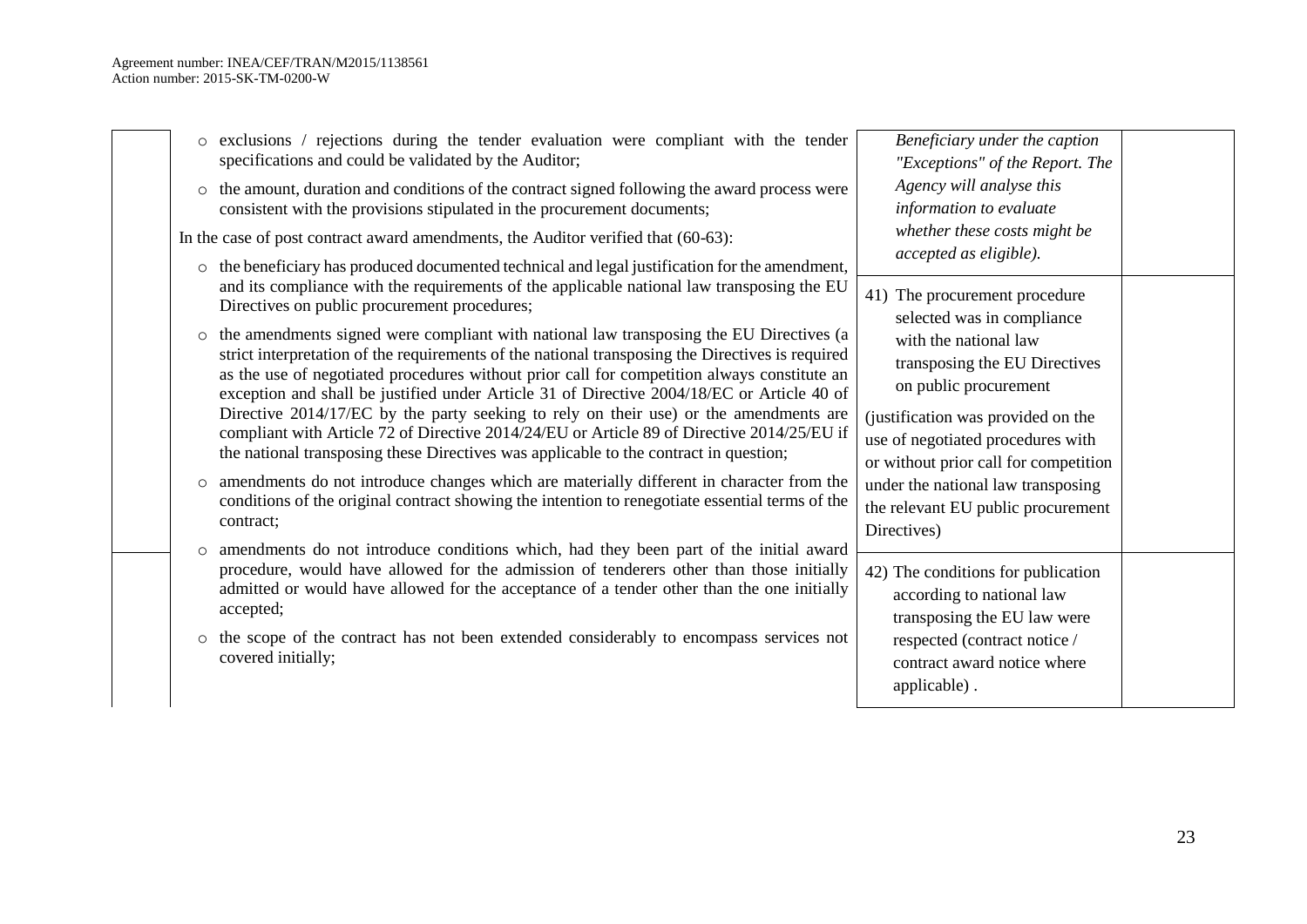| $\circ$<br>$\circ$ | the economic balance of the contract has not changed in favour of the supplier in a manner<br>which was not provided for in the terms of the initial procurement documents.<br>Where the national law transposing Directives 2014/24/EU or 2014/25/EU is applicable and<br>a new contractor replaces the one to which the contract was initially awarded the amendment<br>is in line with Article $72(1)(d)$ of Directive $2014/24/EU$ or Article $89(1)(d)$ of Directive<br>$2014/25/EU$ : there is either (1) an unequivocal review clause or option or , (2) a universal or<br>partial succession of the initial contractor and the new contractor fulfils the criteria for<br>qualitative selection without modifying substantially the contractor or (3) the contracting<br>authority assumes itself the role of the main contractor. | 43) The deadlines to request<br>participation, submit tenders, or<br>ask for information were<br>compliant with the<br>requirements of the applicable<br>national law transposing the EU<br>Directives on public<br>procurement.                                                                                   |  |
|--------------------|--------------------------------------------------------------------------------------------------------------------------------------------------------------------------------------------------------------------------------------------------------------------------------------------------------------------------------------------------------------------------------------------------------------------------------------------------------------------------------------------------------------------------------------------------------------------------------------------------------------------------------------------------------------------------------------------------------------------------------------------------------------------------------------------------------------------------------------------|--------------------------------------------------------------------------------------------------------------------------------------------------------------------------------------------------------------------------------------------------------------------------------------------------------------------|--|
| $\circ$            | Where the national law transposing Directives $2014/24/EU$ or $2014/25/EU$ is applicable the<br>value of the modification is below the applicable threshold and 10 % of the initial contract<br>value for service and supply contracts and 15% of the initial contract value for works<br>contracts.                                                                                                                                                                                                                                                                                                                                                                                                                                                                                                                                       | 44) The procurement procedures<br>applied were transparent and<br>non-discriminatory.<br>45) The selection and award criteria<br>were published in the contract<br>notice / tender specifications.<br>No changes to the exclusion /<br>selection / award criteria were<br>made after the submission of<br>tenders. |  |
|                    |                                                                                                                                                                                                                                                                                                                                                                                                                                                                                                                                                                                                                                                                                                                                                                                                                                            | 46) The evaluation was based on<br>pre-defined criteria. The award<br>decision was consistent with the<br>results obtained and the contract<br>was awarded to the best ranked<br>tender.                                                                                                                           |  |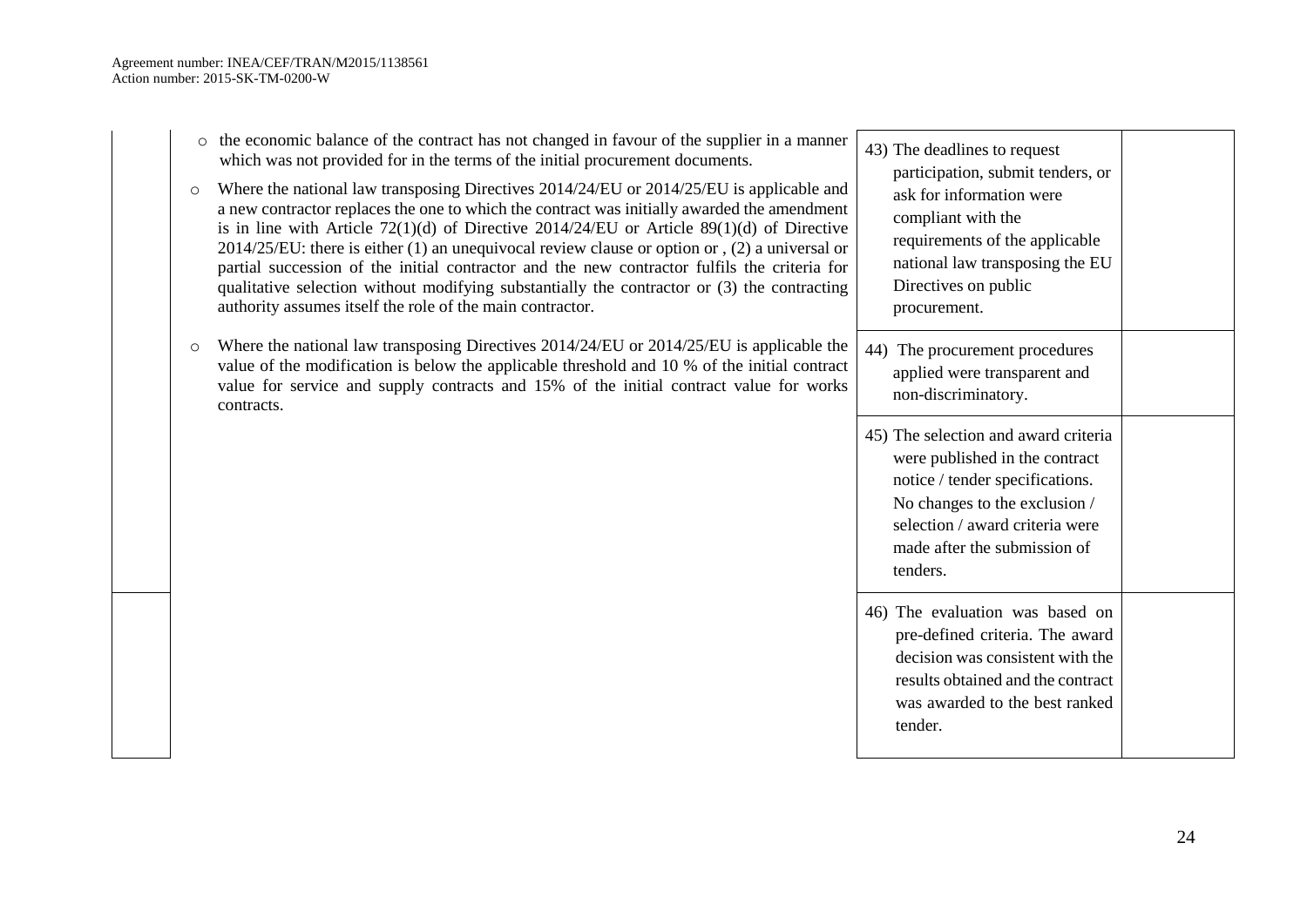| 47) In case of tenders<br>excluded/rejected during the<br>evaluation process the<br>exclusion/rejection was<br>justified and consistent with the<br>requirements in the contract<br>notice / tender specifications<br>(exclusion, selection and award<br>criteria). |
|---------------------------------------------------------------------------------------------------------------------------------------------------------------------------------------------------------------------------------------------------------------------|
| 48) The amount, duration and<br>conditions of the contract<br>signed following the award<br>process were consistent with<br>the winning tender and tender<br>specifications.                                                                                        |
| 49) The contractual amendments<br>signed were compliant with<br>national law transposing the<br>relevant EU Directives.                                                                                                                                             |
| 50) In case of amendments, the<br>beneficiary has produced<br>documented technical and legal                                                                                                                                                                        |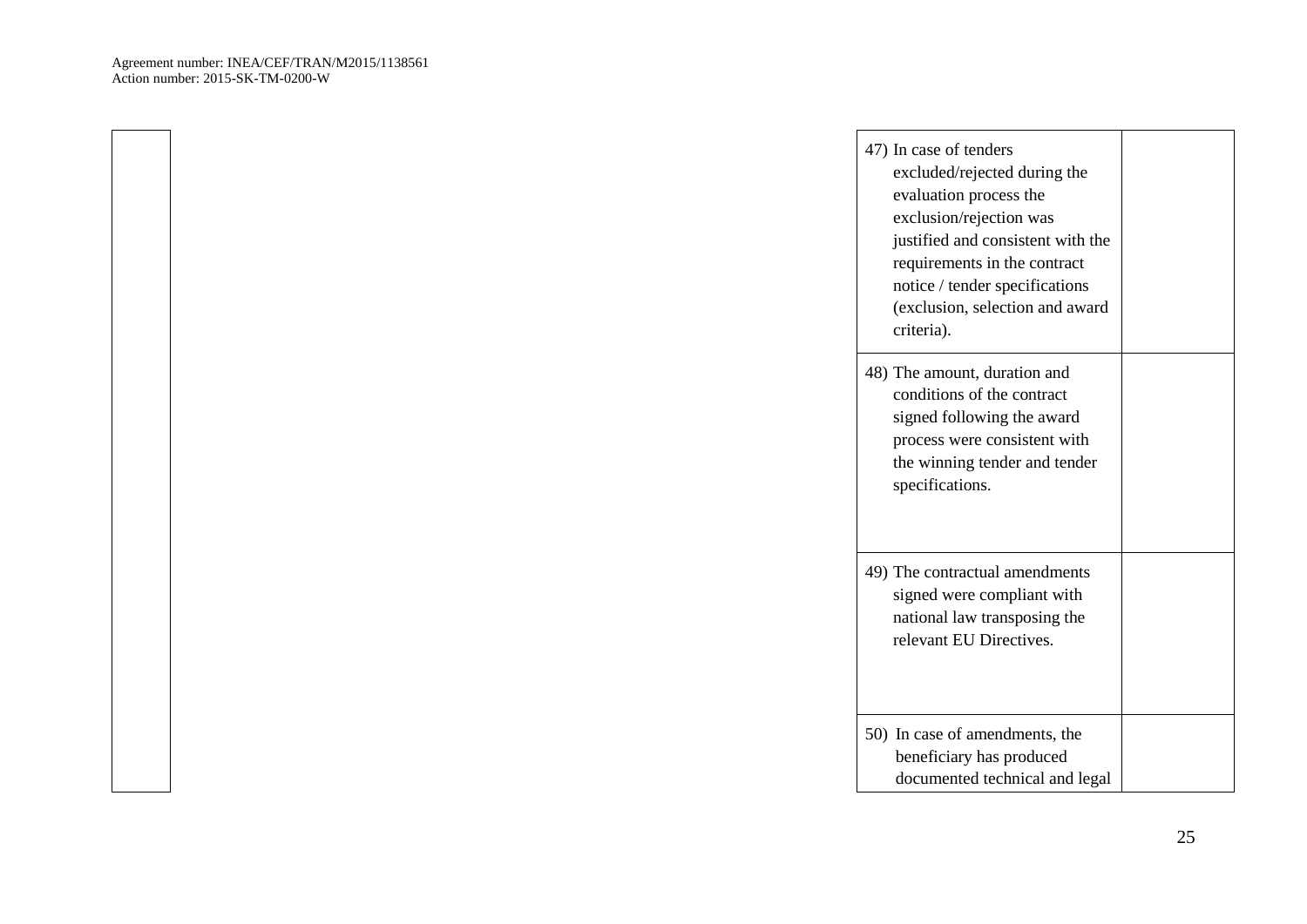| justification for the<br>amendment, and its compliance<br>with the requirements of the<br>applicable national law<br>transposing the EU Directives<br>on public procurement.                                         |  |
|----------------------------------------------------------------------------------------------------------------------------------------------------------------------------------------------------------------------|--|
| 51) In case of amendments the<br>scope of the contract has not<br>been extended considerably to<br>encompass services not<br>covered initially.                                                                      |  |
| 52) In case of amendments the<br>economic balance of the<br>contract has not changed in<br>favour of the supplier in a<br>manner which was not<br>provided for in the terms of the<br>initial procurement documents. |  |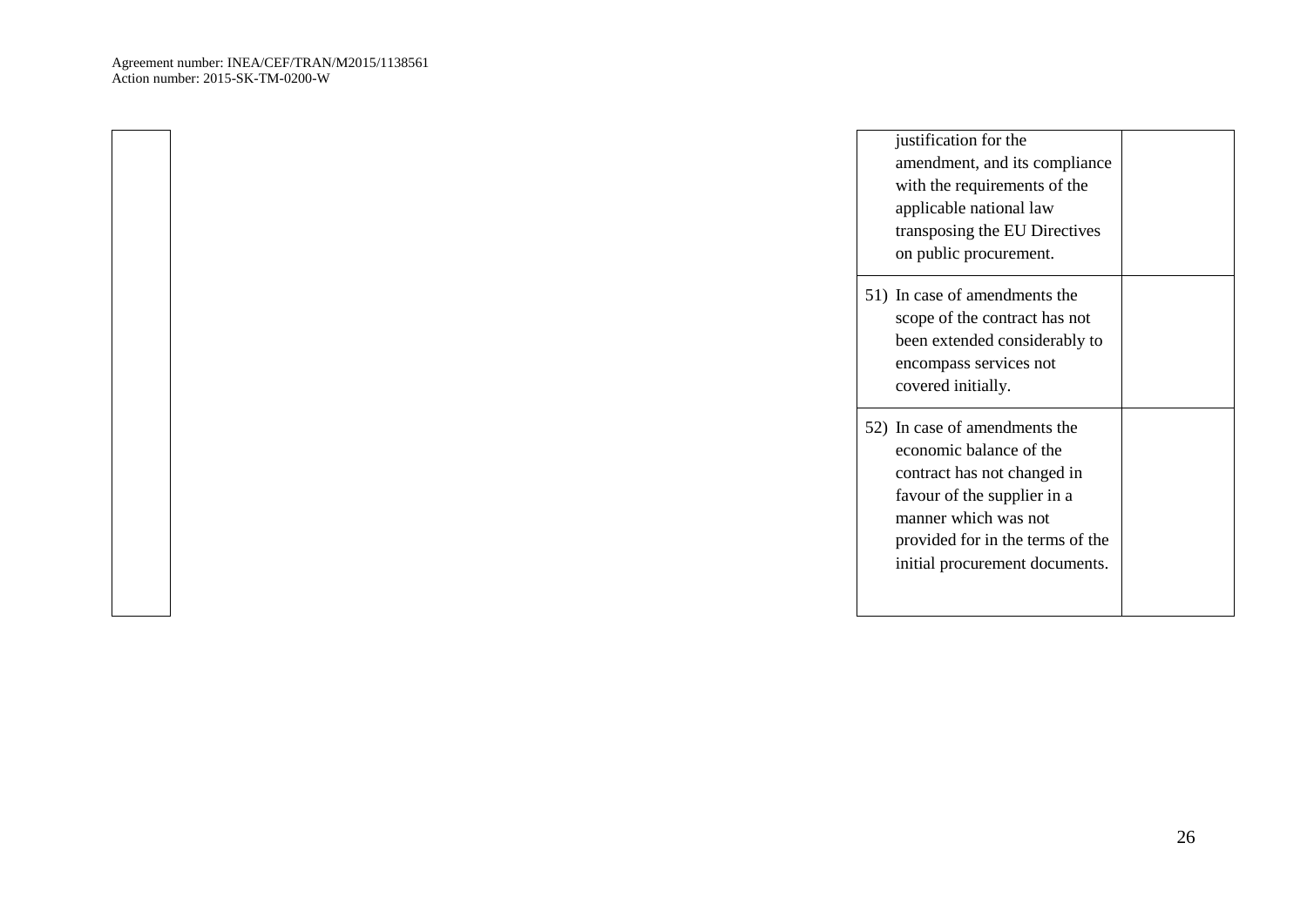|         | B.1.2) FOR ALL CONTRACTS, THE AUDITOR VERIFIED THAT (57-58):                                                                                                                                                                                   |                                                                                                                    |  |
|---------|------------------------------------------------------------------------------------------------------------------------------------------------------------------------------------------------------------------------------------------------|--------------------------------------------------------------------------------------------------------------------|--|
|         | To confirm standard factual finding 53-59 listed in the next column, the Auditor reviewed the<br>following for the items included in the sample:                                                                                               | 53) The required information on all                                                                                |  |
| $\circ$ | the contracted tasks are relevant for the activities (or sub-activities) defined in the Agreement<br>(Article 1 and Annex I of the Agreement);                                                                                                 | contracts signed relevant to the<br>costs declared was provided by                                                 |  |
| $\circ$ | the Beneficiary followed their usual procurement rules;                                                                                                                                                                                        | the beneficiary in order to<br>select the sample.                                                                  |  |
| $\circ$ | supporting documents on the selection and award procedure demonstrate that the selected<br>contractor offered the best value (or lowest price) according to the criteria defined by the<br>beneficiary;                                        |                                                                                                                    |  |
| $\circ$ | original tenders of all tenderers were reviewed and consistent with the evaluation documents<br>(entity name / price/submission date) - (Article II.27.2 GA);                                                                                  | 54) The contracted works/ services/<br>supplies were linked to the<br>activities covered in the                    |  |
| $\circ$ | the Beneficiary ensured that there was no conflict of interest when selecting and awarding<br>the contract to the contractor.                                                                                                                  | Agreement.                                                                                                         |  |
| $\circ$ | the contracts were not awarded to other Beneficiaries listed in the Agreement (in such cases,<br>the costs should be declared on an actual cost basis by the co-beneficiary and not as a profit<br>generating contract between beneficiaries); | 55) The contracts were not signed<br>with other co-Beneficiaries                                                   |  |
| $\circ$ | there were signed contracts between the Beneficiary and the contractor;                                                                                                                                                                        |                                                                                                                    |  |
| $\circ$ | there was evidence that the contract was executed by the contractor (i.e. services were<br>provided, works/supply were delivered).                                                                                                             | 56) The Beneficiary provided                                                                                       |  |
| $\circ$ | In the award of the audited contracts, the principle of sound financial management and basic<br>principles of the Treaty of the Functioning of the European Union are respected<br>(transparency, equal treatment, non-discrimination).        | signed contracts with the<br>contractor.                                                                           |  |
|         | In case there is a cross-border interest, if an adequate level of publicity has been ensured and<br>the provisions of Commission Communication 2006/C 179/02 have been respected.                                                              | 57) The Beneficiary provided<br>adequate evidence that the<br>services/ works were provided<br>by the contractors. |  |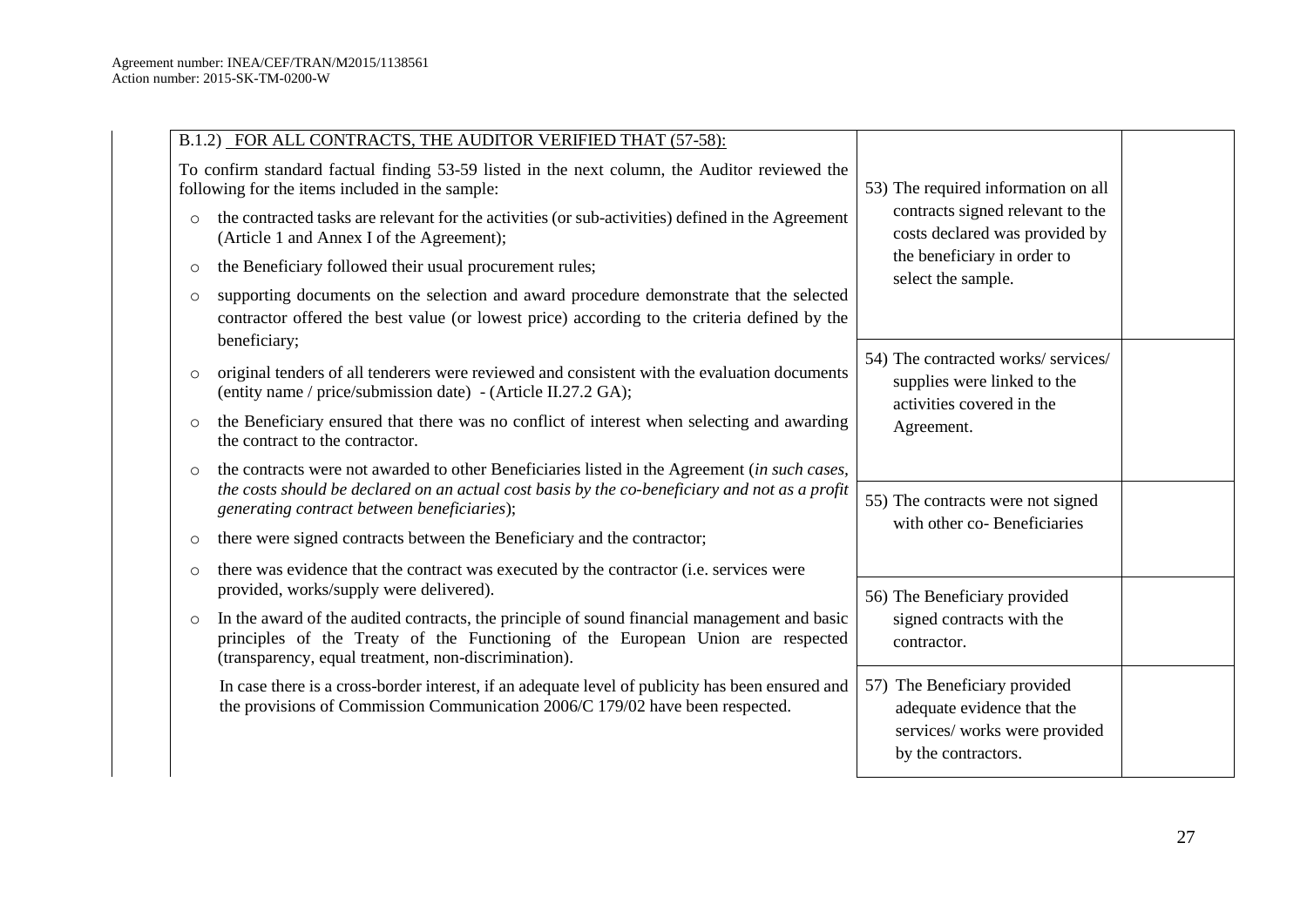|     |                                                                                                                                                                                                                                                                                                                                                                                                    | 58) The principle of sound<br>financial management and<br>basic principles of the Treaty<br>(transparency, equal treatment,<br>non-discrimination) are<br>respected.                                                                                                                                                                                                                                                                            |
|-----|----------------------------------------------------------------------------------------------------------------------------------------------------------------------------------------------------------------------------------------------------------------------------------------------------------------------------------------------------------------------------------------------------|-------------------------------------------------------------------------------------------------------------------------------------------------------------------------------------------------------------------------------------------------------------------------------------------------------------------------------------------------------------------------------------------------------------------------------------------------|
|     |                                                                                                                                                                                                                                                                                                                                                                                                    | 59) For Beneficiaries acting as<br>Contracting Authorities or<br>Contracting Entities, in case<br>the national law on public<br>procurement transposing the<br>Directives is not or only<br>partially applicable due to<br>exceptions provided by the<br>Directives and there is a cross-<br>border interest, verify if an<br>adequate level of publicity has<br>been ensured in line with<br><b>Commission Communication</b><br>2006/C 179/02. |
| B.2 | <b>Transaction controls for procurement related costs</b><br>In section B.1, the contract award and post contract award process was verified in order to test<br>compliance with Article II.9 of the Grant Agreement. The purpose of this section is to verify if the<br>costs declared arising from the contracting procedures are eligible in line with Article II.19 of<br>the grant agreement. | 60) The costs declared were<br>incurred within the reporting<br>period and free from non-<br>eligible costs set out in Article<br>II.19.4 of the Agreement.                                                                                                                                                                                                                                                                                     |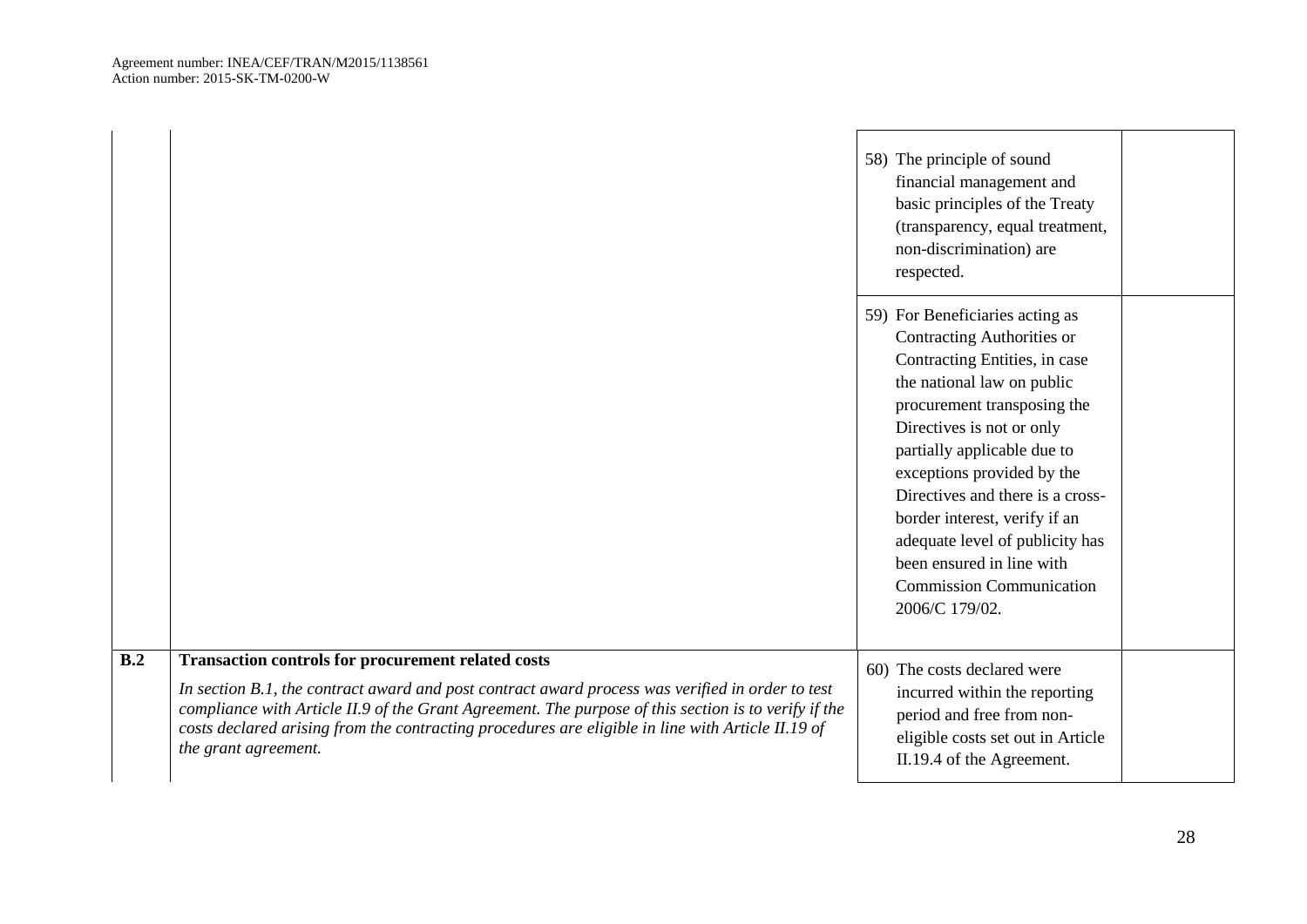| least 10%<br>r section<br>agreement<br>er than 5<br>total value | 61) The declared costs were<br>accounted according to the<br>Beneficiary's usual accounting<br>practice                                        |
|-----------------------------------------------------------------|------------------------------------------------------------------------------------------------------------------------------------------------|
|                                                                 | 62) The declared costs were<br>covered by the activities in the<br>Agreement                                                                   |
|                                                                 | 63) In the case of contractual<br>amendments, the conditions<br>under B1.1 were respected and<br>the related costs are considered<br>eligible. |

**Based on the contracts sampled in section B.1, the Auditor randomly sampled at of** the total value of costs declared **for each procurement procedure selected under** 

**B.1** in order to verify if the declared costs were incurred in compliance with the grant eligibility conditions defined in article II.19 (*full coverage is required if there are fewe transactions per contract, otherwise the sample should have a minimum of 10% of the of costs declared per contract*.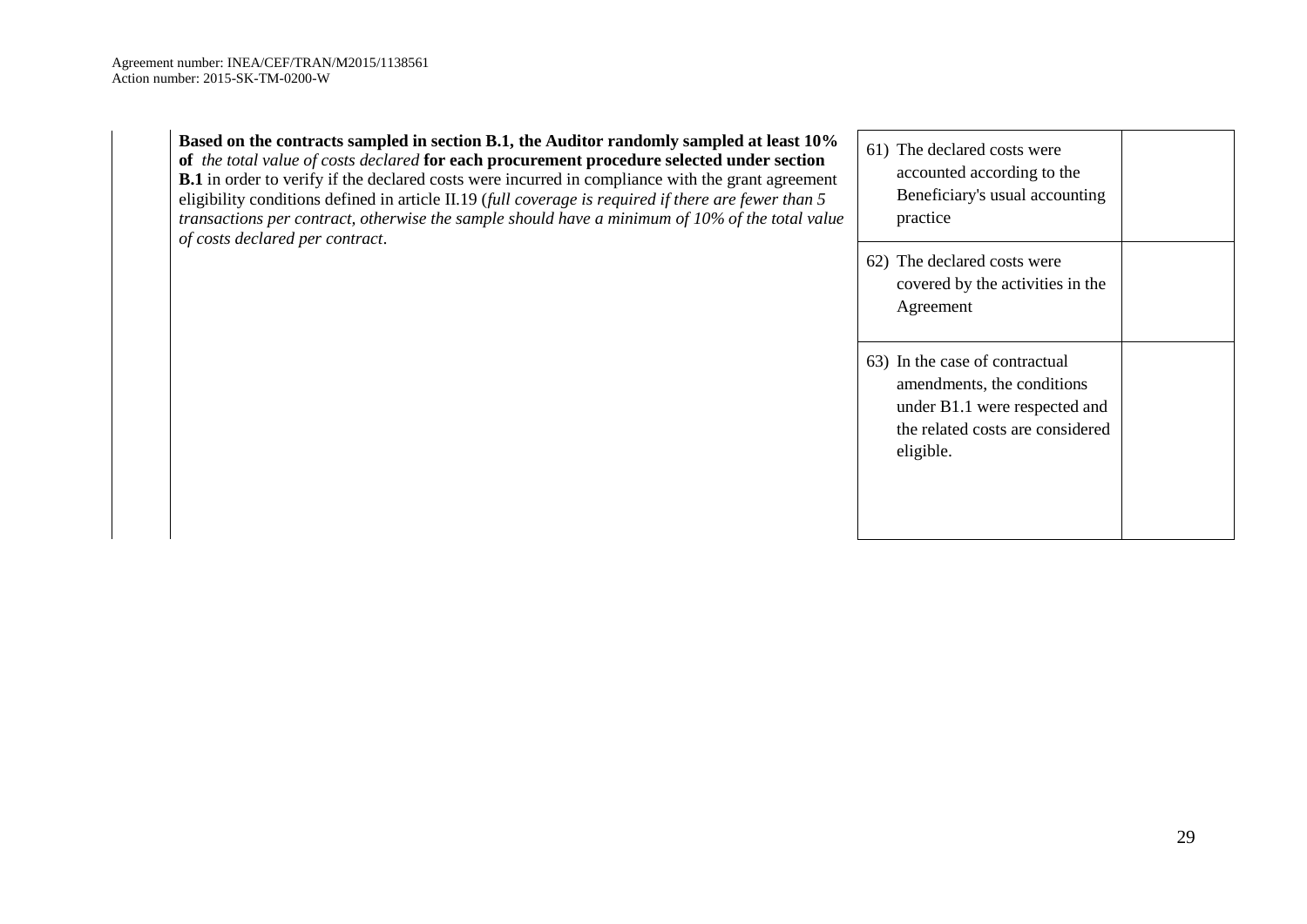| $\mathbf C$ | COSTS OF PROVIDING FINANCIAL SUPPORT TO THIRD PARTIES                                                                                                                                                                                                                                                                                                                                                                                                                                                                                                                                                                                                                                                                                                                                                                                                                                                                                                                                                                                                                                                                                                                                                                                                                                                                                                                                                                                                                                                                                                                                                                                              |                                                                                                                                                                                                                                                  |
|-------------|----------------------------------------------------------------------------------------------------------------------------------------------------------------------------------------------------------------------------------------------------------------------------------------------------------------------------------------------------------------------------------------------------------------------------------------------------------------------------------------------------------------------------------------------------------------------------------------------------------------------------------------------------------------------------------------------------------------------------------------------------------------------------------------------------------------------------------------------------------------------------------------------------------------------------------------------------------------------------------------------------------------------------------------------------------------------------------------------------------------------------------------------------------------------------------------------------------------------------------------------------------------------------------------------------------------------------------------------------------------------------------------------------------------------------------------------------------------------------------------------------------------------------------------------------------------------------------------------------------------------------------------------------|--------------------------------------------------------------------------------------------------------------------------------------------------------------------------------------------------------------------------------------------------|
| C.1         | The Auditor obtained the detail/breakdown of the costs of providing financial support to<br>third parties and sampled cost items selected randomly (full coverage is required if<br>there are fewer than 5 items, otherwise the sample should have a minimum of 5 item, or $10\%$ of the<br>total costs declared under this category, whichever number is the highest).<br>If the possibility to give financial support to third parties is provided for in the Agreement (Article<br>17 of the Agreement), the Auditor verified that the following minimum conditions were met:<br>the maximum amount of financial support for each third party did not exceed EUR 60 000,<br>a)<br>unless it is the primary aim of the action as specified in Annex I of the Agreement;<br>the financial support to third parties was agreed in Annex I of the Agreement and the other<br>b)<br>provisions on financial support to third parties included in Annex I were respected (i.e. the<br>criteria for determining the exact amount of the financial support, the different types of<br>activity that may receive financial support on the basis of a fixed list, the definition of the<br>persons or categories of persons which may receive financial support, the criteria for giving<br>the financial support);<br>in case the financial support takes the form of a prize, the financial support to third parties<br>c)<br>was given in accordance with the conditions specified in Annex I of the Agreement,<br>including inter alia the conditions for participation, the award criteria, the amount of the prize<br>and the payment arrangements. | 64) Article II.11 applies (Article<br>17) and all minimum<br>conditions were met.<br>65) The costs declared were<br>incurred within the reporting<br>period and free from non-<br>eligible costs set out in Article<br>II.19.4 of the Agreement. |
| D           | <b>OTHER ACTUAL DIRECT COSTS</b>                                                                                                                                                                                                                                                                                                                                                                                                                                                                                                                                                                                                                                                                                                                                                                                                                                                                                                                                                                                                                                                                                                                                                                                                                                                                                                                                                                                                                                                                                                                                                                                                                   |                                                                                                                                                                                                                                                  |
| D.1         | COSTS OF TRAVEL AND RELATED SUBSISTENCE ALLOWANCES<br>The Auditor obtained the detail/breakdown of travel and subsistence costs and sampled<br>cost items selected randomly (full coverage is required if there are fewer than 10 items,                                                                                                                                                                                                                                                                                                                                                                                                                                                                                                                                                                                                                                                                                                                                                                                                                                                                                                                                                                                                                                                                                                                                                                                                                                                                                                                                                                                                           | 66) Costs were incurred, approved<br>and reimbursed in line with the<br>Beneficiary's usual policy for<br>travels.                                                                                                                               |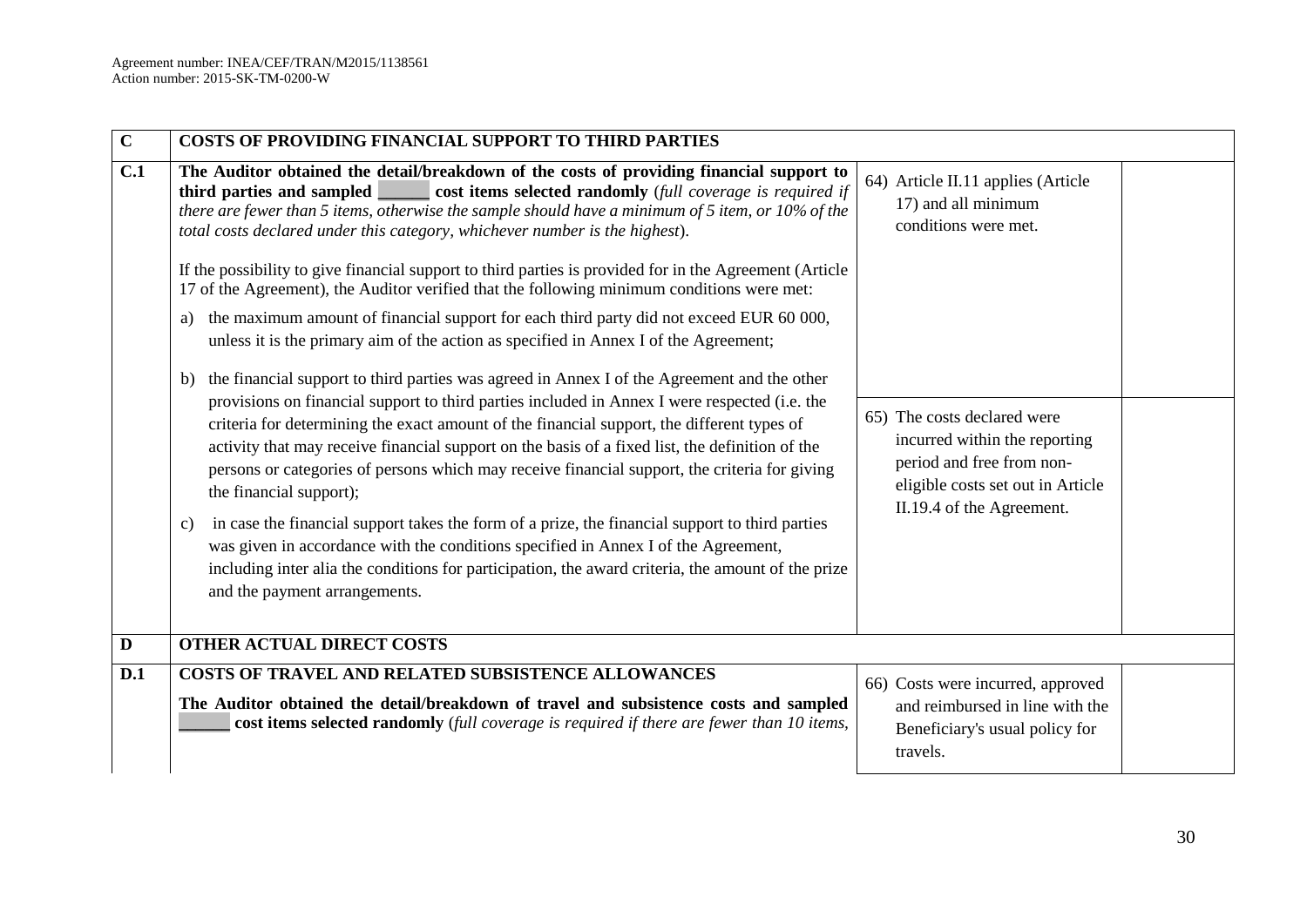| otherwise the sample should have a minimum of 5 items, or $10\%$ of the total costs declared under<br>this category, whichever number is the highest)                                                                                                                                                                                                                                                                                                                                                                                                                                    | 67) There was a link between the<br>trip and the action.                                                                                                                    |  |
|------------------------------------------------------------------------------------------------------------------------------------------------------------------------------------------------------------------------------------------------------------------------------------------------------------------------------------------------------------------------------------------------------------------------------------------------------------------------------------------------------------------------------------------------------------------------------------------|-----------------------------------------------------------------------------------------------------------------------------------------------------------------------------|--|
| The Auditor inspected the sample and verified that:<br>travel and subsistence costs were consistent with the Beneficiary's usual policy for travel. In<br>$\circ$<br>this context, the Beneficiary provided evidence of its normal policy for travel costs (e.g. use<br>of first class tickets, reimbursement by the Beneficiary on the basis of actual costs, a lump<br>sum or per diem) to enable the Auditor to compare the travel costs charged with this policy;<br>travel costs are correctly identified and allocated to the action (e.g. trips are directly linked to<br>$\circ$ | 68) The supporting documents<br>were consistent with each other<br>regarding subject of the trip,<br>dates, duration and reconciled<br>with time records and<br>accounting. |  |
| the action) by reviewing relevant supporting documents such as minutes of meetings,<br>workshops or conferences, their registration in the correct project account, their consistency<br>with time records or with the dates/duration of the workshop/conference;<br>no ineligible costs or excessive or reckless expenditure was declared (see Articles II.19.3 and<br>$\circ$                                                                                                                                                                                                          | 69) No ineligible costs or excessive<br>or reckless expenditure was<br>declared.                                                                                            |  |
| II.19.4 of the Agreement).                                                                                                                                                                                                                                                                                                                                                                                                                                                                                                                                                               | 70) The costs declared were<br>incurred within the reporting<br>period and free from non-<br>eligible costs set out in Article<br>II.19.4 of the Agreement.                 |  |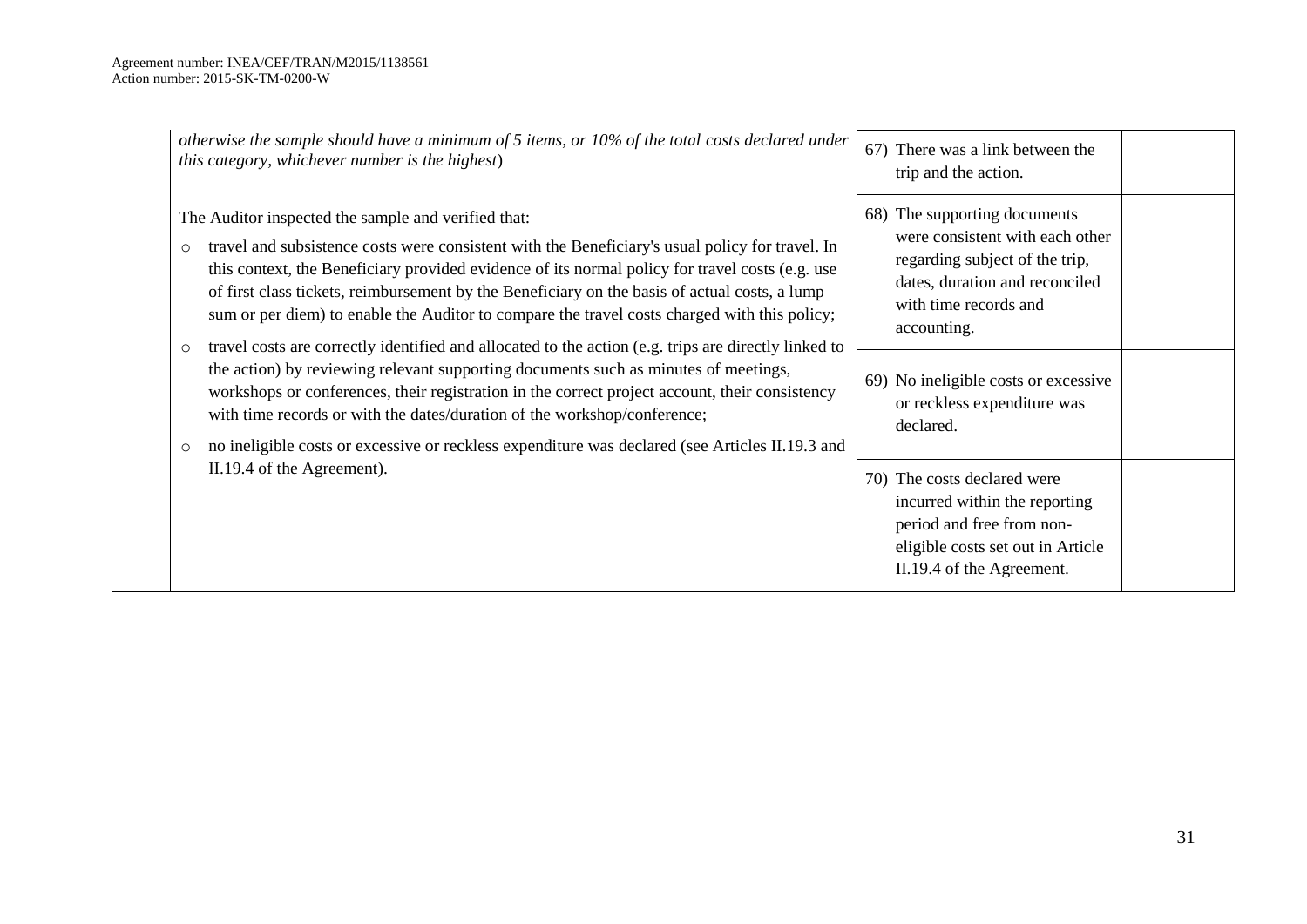| $\overline{D.2}$ | COSTS FOR EQUIPMENT, INFRASTRUCTURE OR OTHER ASSETS                                                                                                                                                                                                                                                                                                                                                                                                                                                                      | 71) [choose one option and delete                                                                                                                                                                                                                     |
|------------------|--------------------------------------------------------------------------------------------------------------------------------------------------------------------------------------------------------------------------------------------------------------------------------------------------------------------------------------------------------------------------------------------------------------------------------------------------------------------------------------------------------------------------|-------------------------------------------------------------------------------------------------------------------------------------------------------------------------------------------------------------------------------------------------------|
|                  | The Auditor obtained the detail/breakdown of equipment, infrastructure and other assets                                                                                                                                                                                                                                                                                                                                                                                                                                  | the other].                                                                                                                                                                                                                                           |
|                  | cost items selected randomly (full coverage is required if there are fewer<br>and sampled<br>than 10 items, otherwise the sample should have a minimum of 5 items, or $10\%$ of the total costs<br>declared under this category, whichever number is the highest).                                                                                                                                                                                                                                                       | [ <i>Option 1</i> : Only the<br>depreciation costs for                                                                                                                                                                                                |
|                  | In addition to the verifications listed under point B.1.1) (standard findings 34-52) or, if applicable,<br>also under point B.1.2) (standard findings 53-59), the Auditor performed the following:                                                                                                                                                                                                                                                                                                                       | equipment, infrastructure or<br>other assets are eligible in                                                                                                                                                                                          |
|                  | If only the depreciation costs are eligible in accordance with Article II.19.2 (c) of the<br>$\circ$<br>Agreement: the Auditor recalculated the depreciation costs and verified that they were in                                                                                                                                                                                                                                                                                                                        | accordance with Article<br>$II.19.2$ (c) of the Agreement].                                                                                                                                                                                           |
|                  | line with the applicable rules in the international accounting standards and the usual<br>accounting practices of the Beneficiary (e.g. depreciation calculated on the acquisition<br>value);                                                                                                                                                                                                                                                                                                                            | [ <i>Option 2</i> : The full purchase<br>costs are eligible in<br>accordance with Article<br>$II.19.2$ (c) of the Agreement.                                                                                                                          |
|                  | The extent to which the assets were used for the action (as a percentage) was supported by<br>$\circ$<br>reliable documentation (e.g. usage overview table);                                                                                                                                                                                                                                                                                                                                                             |                                                                                                                                                                                                                                                       |
|                  | The Auditor verified that no ineligible costs such as deductible VAT, exchange rate losses,<br>$\circ$<br>excessive or reckless expenditure were declared (see Articles II.19.3 and II.19.4 of the<br>Agreement);<br>Costs of contracts for goods, works or services or of subcontracts are considered to be<br>$\circ$<br>incurred when the contract or subcontract (or part of it) is executed, i.e. when the goods,<br>works or services (including studies) are supplied, delivered or provided (see Article II.19.1 | 72) Where only depreciation costs<br>are eligible, the depreciation<br>method used to charge the asset<br>to the action was in line with<br>the applicable rules of the<br>Beneficiary's country and the<br>Beneficiary's usual accounting<br>policy. |
|                  | of the Agreement).                                                                                                                                                                                                                                                                                                                                                                                                                                                                                                       | 73) Where only the depreciation<br>costs are eligible, the amount<br>charged corresponded to the<br>actual usage for the action.                                                                                                                      |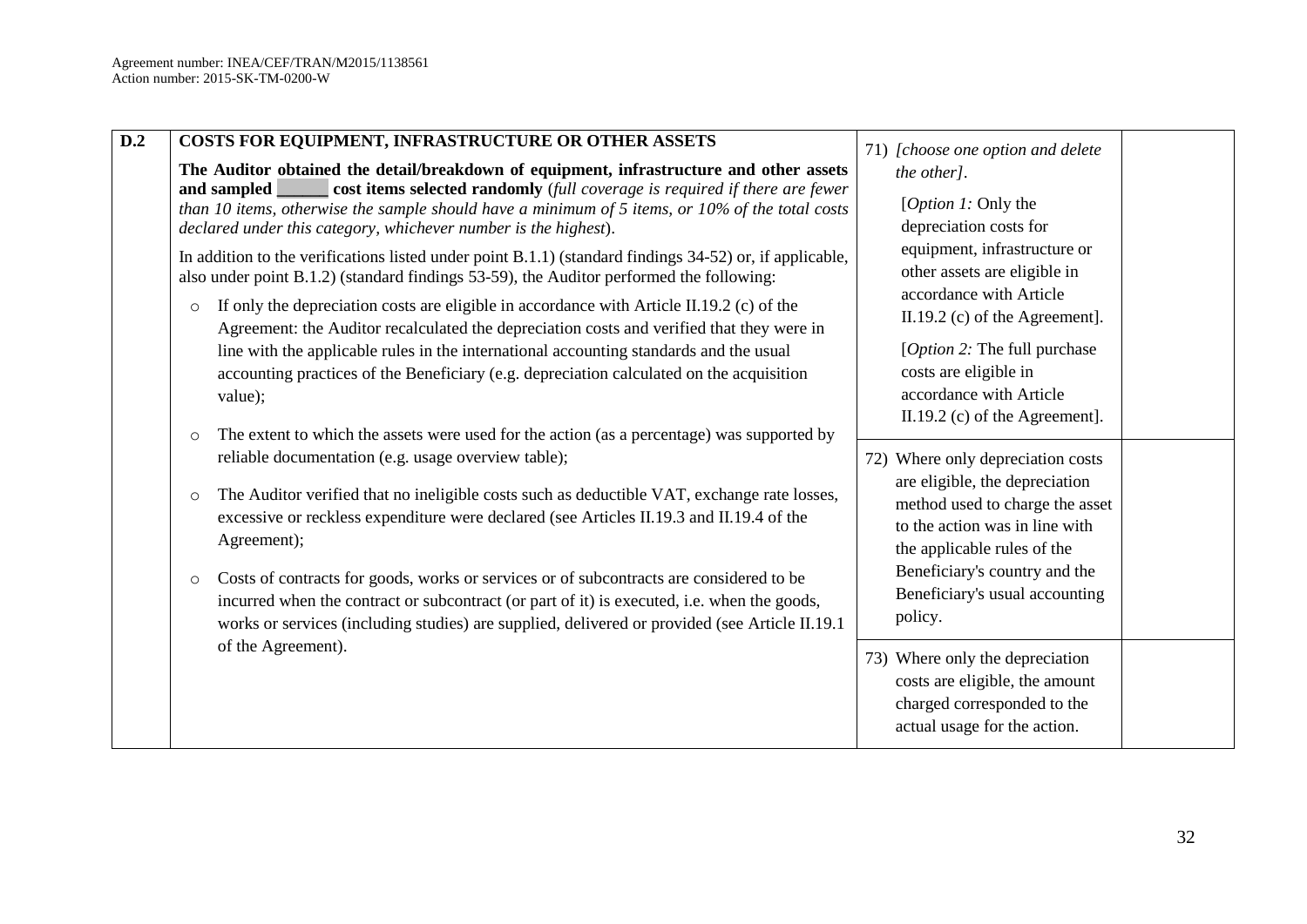|     |                                                                                                                                                                                                                                                                                                                                                                                                                                                                                                                                                                                                                                                                                                                                                                                                                                                                                                                                                                                                                                                                              | 74) Where the full purchase costs<br>are eligible, the assets<br>purchased are treated as capital<br>expenditure in accordance with<br>the tax and accounting rules<br>applicable to the beneficiary,<br>and are recorded in the fixed<br>assets account of its balance<br>sheet. |  |
|-----|------------------------------------------------------------------------------------------------------------------------------------------------------------------------------------------------------------------------------------------------------------------------------------------------------------------------------------------------------------------------------------------------------------------------------------------------------------------------------------------------------------------------------------------------------------------------------------------------------------------------------------------------------------------------------------------------------------------------------------------------------------------------------------------------------------------------------------------------------------------------------------------------------------------------------------------------------------------------------------------------------------------------------------------------------------------------------|-----------------------------------------------------------------------------------------------------------------------------------------------------------------------------------------------------------------------------------------------------------------------------------|--|
| D.3 | <b>COSTS OF SUBCONTRACTING in line with Article II. 10.2</b><br>The Auditor obtained the detail/breakdown of subcontracting costs and sampled<br>cost<br>items selected randomly (full coverage is required if there are fewer than 10 items, otherwise the<br>sample should have a minimum of 5 items, or 10% of the total costs declared under this category,<br>whichever number is the highest).<br>For the items included in the sample, in addition to the verifications listed under point B.1.1)<br>(standard findings 34-52) or, if applicable, also under point B.1.2) (standard findings 53-59), the<br>Auditor reviewed the following in order to confirm standard factual finding 75 in the next column:<br>the use of subcontractors was foreseen in Annex I or communicated by the coordinator and<br>$\circ$<br>approved by the Commission (see Article II.10.2 of the Agreement);<br>for Agreements signed under the CEF-Telecom, subcontracting costs were declared in the<br>$\circ$<br>subcontracting category of Annex III and the Financial Statement. | 75) The use of claimed<br>subcontracting costs was<br>foreseen in Annex I for all<br>sectors of CEF and for CEF<br>Telecom the costs were<br>declared in Annex III and the<br>Financial Statements under the<br>subcontracting category.                                          |  |
| D.4 | COSTS RELATED TO LAND AND BUILDING ACQUISITION<br>Only applicable for Agreements signed under the CEF-Transport, which specifically provide<br>for the eligibility of land and building acquisition.                                                                                                                                                                                                                                                                                                                                                                                                                                                                                                                                                                                                                                                                                                                                                                                                                                                                         | 76) Land / building acquisition<br>costs are eligible in accordance<br>with Article 15 of the<br>Agreement.                                                                                                                                                                       |  |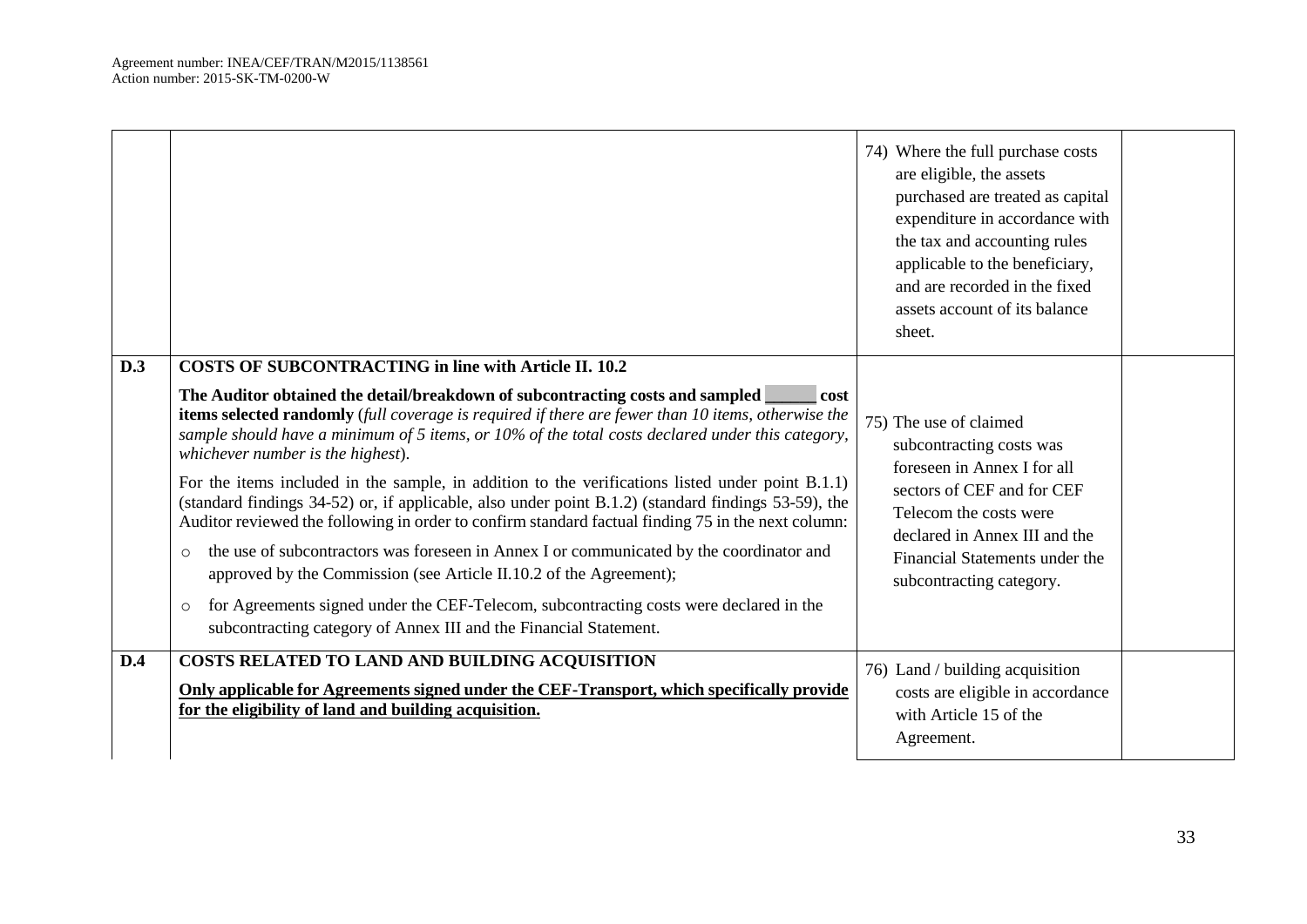|     | The Auditor obtained the detail /breakdown of land and building acquisition costs and<br>cost items selected randomly (full coverage is required if there are fewer than<br>sampled<br>10 items, otherwise the sample should have a minimum of 5 items, or 10% of the total costs declared<br>under this category, whichever number is the highest).                                                 | 77) Costs were allocated to the<br>correct action.                                                                                                          |
|-----|------------------------------------------------------------------------------------------------------------------------------------------------------------------------------------------------------------------------------------------------------------------------------------------------------------------------------------------------------------------------------------------------------|-------------------------------------------------------------------------------------------------------------------------------------------------------------|
|     | For the purchase of land included in the sample the Auditor verified that:<br>the costs of purchase of land not built on and land built on were eligible in accordance with<br>$\circ$<br>Article 15 of the Agreement and did not exceed 10 % of the total eligible costs of the action;                                                                                                             | 78) Costs do not exceed the<br>maximum ceiling as specified<br>in the Agreement.                                                                            |
|     | the costs of purchase of derelict sites and purchase of sites formerly in industrial use which<br>$\circ$<br>comprise buildings were eligible in accordance with Article 15 of the Agreement and did not<br>exceed 15 % of the total eligible costs of the action;                                                                                                                                   | 79) Costs were charged in line with<br>the Beneficiary's accounting<br>policy and were adequately                                                           |
|     | the costs did not exceed the limit agreed upon in the Agreement for operations concerning<br>$\circ$<br>environmental conservation (Article 15 of the Agreement);                                                                                                                                                                                                                                    | supported.                                                                                                                                                  |
|     | they were correctly identified, and allocated to the proper action.<br>$\circ$<br>The Auditor verified that no ineligible costs were declared (Articles II.19.3 and II.19.4 of the<br>Agreement).                                                                                                                                                                                                    | 80) The costs declared were<br>incurred within the reporting<br>period and free from non-<br>eligible costs set out in Article<br>II.19.4 of the Agreement. |
| D.5 | OTHER DIRECT COSTS NOT COVERED BY CATEGORIES D.1-D.4<br>The Auditor obtained the detail/breakdown of other direct costs and sampled<br><b>Cost</b><br>items selected randomly (full coverage is required if there are fewer than 10 items, otherwise the<br>sample should have a minimum of 5 items, or $10\%$ of the total costs declared under this category,<br>whichever number is the highest). | 81) The cost allocation of the<br>declared costs was consistent<br>with the activities performed<br>and the activities covered by<br>the Agreement.         |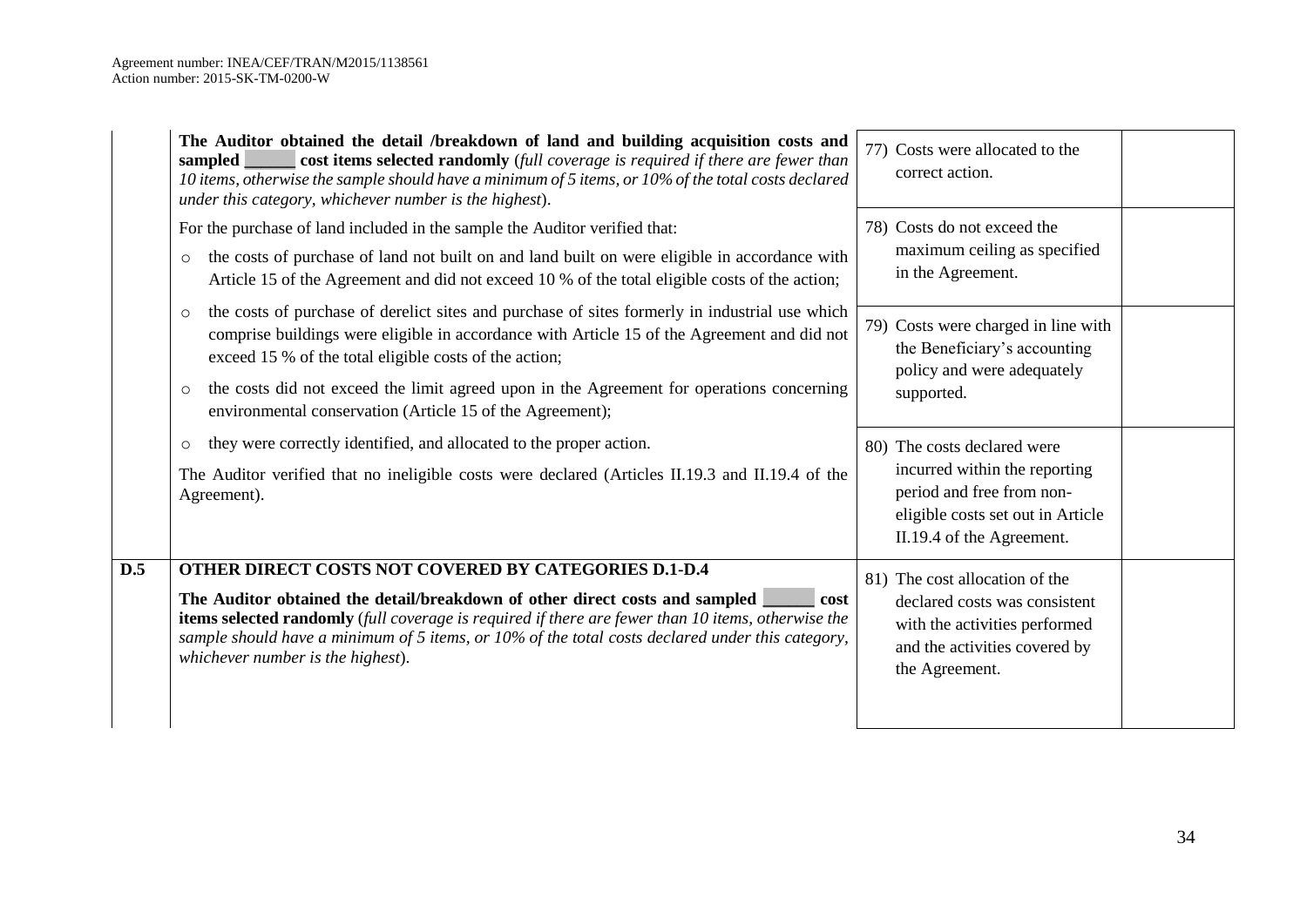|                         | The Auditor inspected the sample and verified that:                                                                                                                                                                                                                                                                                                                                                    | 82) The costs declared were                                                                                                                                                                     |  |
|-------------------------|--------------------------------------------------------------------------------------------------------------------------------------------------------------------------------------------------------------------------------------------------------------------------------------------------------------------------------------------------------------------------------------------------------|-------------------------------------------------------------------------------------------------------------------------------------------------------------------------------------------------|--|
|                         | costs are relevant for the activities (or sub-activities) defined in the Agreement (Article 1 and<br>$\circ$<br>Annex I of the Agreement);                                                                                                                                                                                                                                                             | incurred within the reporting<br>period and free from non-                                                                                                                                      |  |
|                         | the declared costs were allocated to the correct activity (or sub-activity) as defined in the<br>$\circ$<br>Agreement;                                                                                                                                                                                                                                                                                 | eligible costs set out in Article<br>II.19.4 of the Agreement.                                                                                                                                  |  |
|                         | the declared costs were incurred during the reporting period covered by the cost declaration;<br>O                                                                                                                                                                                                                                                                                                     |                                                                                                                                                                                                 |  |
|                         | the declared costs were accounted in line with the beneficiary's usual accounting practice;<br>$\circ$                                                                                                                                                                                                                                                                                                 |                                                                                                                                                                                                 |  |
|                         | 'The Auditor verified that no ineligible costs such as deductible VAT, exchange rate losses,<br>$\circ$<br>excessive or reckless expenditure were declared (see Article II.19.4 of the Agreement)                                                                                                                                                                                                      | 83) The declared costs were<br>accounted according to the<br>Beneficiary's usual accounting<br>practice.                                                                                        |  |
| $\overline{\mathbf{E}}$ | <b>USE OF EXCHANGE RATES</b>                                                                                                                                                                                                                                                                                                                                                                           |                                                                                                                                                                                                 |  |
| E.1                     | a) For Beneficiaries with accounts established in a currency other than euros                                                                                                                                                                                                                                                                                                                          | 84) The exchange rates used to<br>convert other currencies into<br>Euros were in accordance with<br>the rules established in the<br>Grant Agreement and there was<br>no difference in the final |  |
|                         | The Auditor sampled cost items selected randomly and verified that the exchange<br>rates used for converting other currencies into euros were in accordance with the following<br>rules established in the Agreement (full coverage is required if there are fewer than 5 items,<br>otherwise the sample should have a minimum of 5 item, or $10\%$ of the total, whichever number is<br>the highest): |                                                                                                                                                                                                 |  |
|                         | Costs incurred in another currency shall be converted into euro at the average of the daily<br>exchange rates published in the C series of Official Journal of the European Union<br>(http://www.ecb.europa.eu/stats/exchange/eurofxref/html/index.en.html ), determined over the<br>corresponding reporting period.                                                                                   | figures.                                                                                                                                                                                        |  |
|                         | If no daily euro exchange rate is published in the Official Journal of the European Union for the<br>currency in question, conversion shall be made at the average of the monthly accounting rates<br>established<br>Commission<br>published<br>website<br>$b\nu$<br>the<br>and<br>its<br><i>on</i>                                                                                                    |                                                                                                                                                                                                 |  |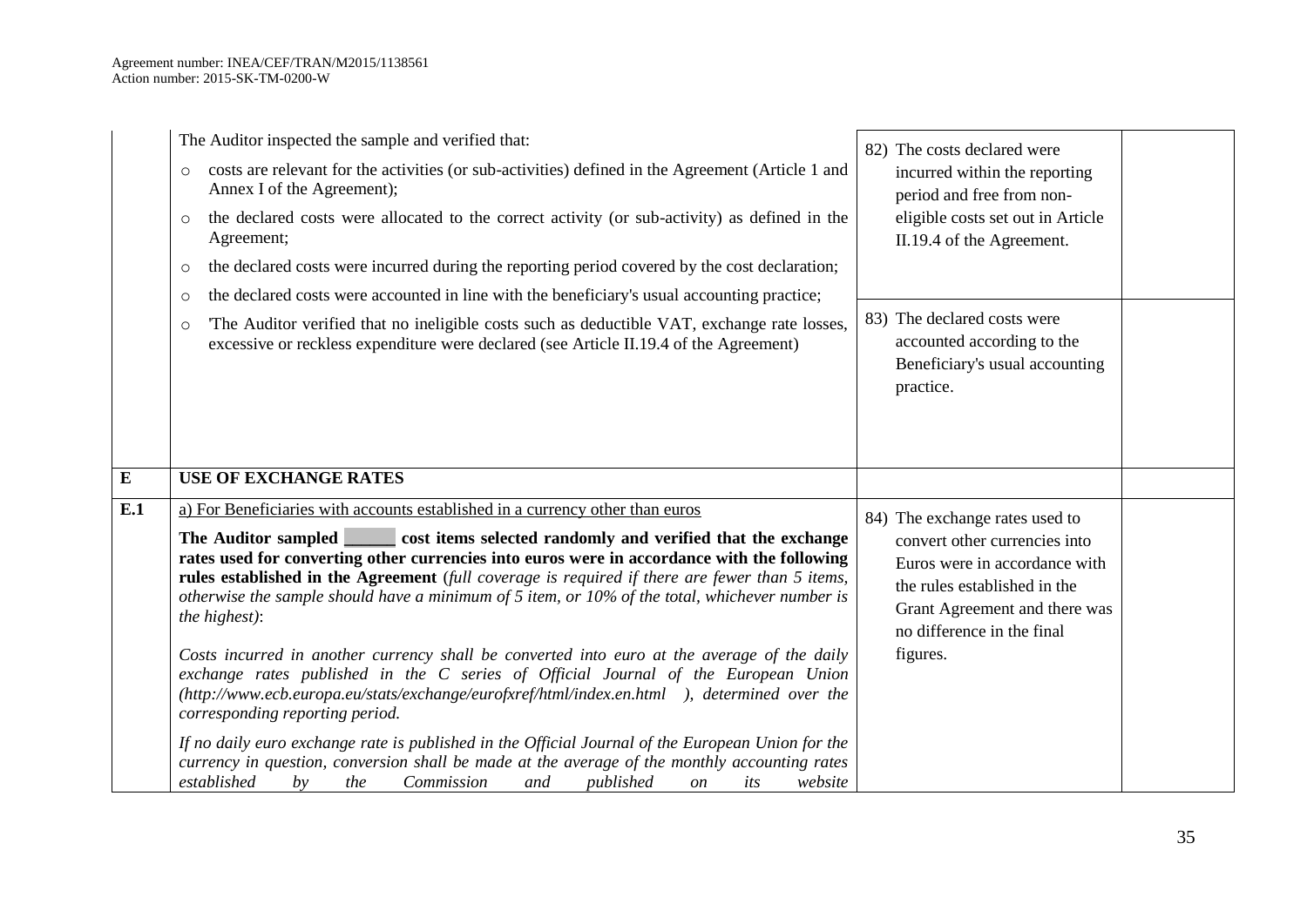|    | (http://ec.europa.eu/budget/contracts_grants/info_contracts/inforeuro/inforeuro_en.cfm<br>determined over the corresponding reporting period.                                                                                                                                                                                                                                                                                                                                                                 |                                                                                                                                |  |
|----|---------------------------------------------------------------------------------------------------------------------------------------------------------------------------------------------------------------------------------------------------------------------------------------------------------------------------------------------------------------------------------------------------------------------------------------------------------------------------------------------------------------|--------------------------------------------------------------------------------------------------------------------------------|--|
|    | A guide to currency conversion to euro is available from the INEA website:                                                                                                                                                                                                                                                                                                                                                                                                                                    |                                                                                                                                |  |
|    | https://ec.europa.eu/inea/sites/inea/files/practical help to the implementation of article ii 23 4 final.pdf                                                                                                                                                                                                                                                                                                                                                                                                  |                                                                                                                                |  |
|    | b) For Beneficiaries with accounts established in euros                                                                                                                                                                                                                                                                                                                                                                                                                                                       | 85) The Beneficiary applied its                                                                                                |  |
|    | The Auditor sampled cost items selected randomly and verified that the exchange<br>rates used for converting other currencies into euros were in accordance with the following<br>rules established in the Agreement (full coverage is required if there are fewer than 5 items,<br>otherwise the sample should have a minimum of 5 item, or $10\%$ of the total, whichever number is<br>the highest):<br>Costs incurred in another currency shall be converted into euro by applying the Beneficiary's usual | usual accounting practices.                                                                                                    |  |
|    | accounting practices.                                                                                                                                                                                                                                                                                                                                                                                                                                                                                         |                                                                                                                                |  |
| F  | <b>COMPLIANCE WITH ELIGIBILITY PERIOD</b>                                                                                                                                                                                                                                                                                                                                                                                                                                                                     |                                                                                                                                |  |
| F1 | a) Regardless of their nature, the Auditor samples the 10 earliest dated and 10 latest dated<br>transactions in the financial statement). If cost items falling into this category have already been<br>sampled under previous checked, and eligibility verified, the test does not have to be repeated.                                                                                                                                                                                                      | 86) The costs declared were<br>incurred within the reporting<br>period and free from non-<br>eligible costs set out in Article |  |
|    | The Auditor inspected the sample and verified that:                                                                                                                                                                                                                                                                                                                                                                                                                                                           |                                                                                                                                |  |
|    | the declared costs were incurred during the reporting period covered by the cost declaration;<br>$\circ$                                                                                                                                                                                                                                                                                                                                                                                                      | II.19.4 of the Agreement.                                                                                                      |  |
|    | the declared costs were accounted in line with the beneficiary's usual accounting practice;<br>$\circ$                                                                                                                                                                                                                                                                                                                                                                                                        |                                                                                                                                |  |
|    | The Auditor verified that no ineligible costs such as deductible VAT, exchange rate losses,<br>$\circ$<br>excessive or reckless expenditure were declared (see Article II.19.4 of the Agreement)                                                                                                                                                                                                                                                                                                              | 87) The declared costs were<br>accounted according to the<br>Beneficiary's usual accounting<br>practice.                       |  |
|    | 'cost were incurred' is when the generating event that triggers the costs takes place. It must be<br>during the action duration.                                                                                                                                                                                                                                                                                                                                                                              |                                                                                                                                |  |
|    | If costs are invoiced or paid later than the action completion date (Article 2.2), they are eligible<br>only if the debt existed already during the action duration (supported by documentary evidence)<br>and the final cost was known at the moment of the financial report.                                                                                                                                                                                                                                |                                                                                                                                |  |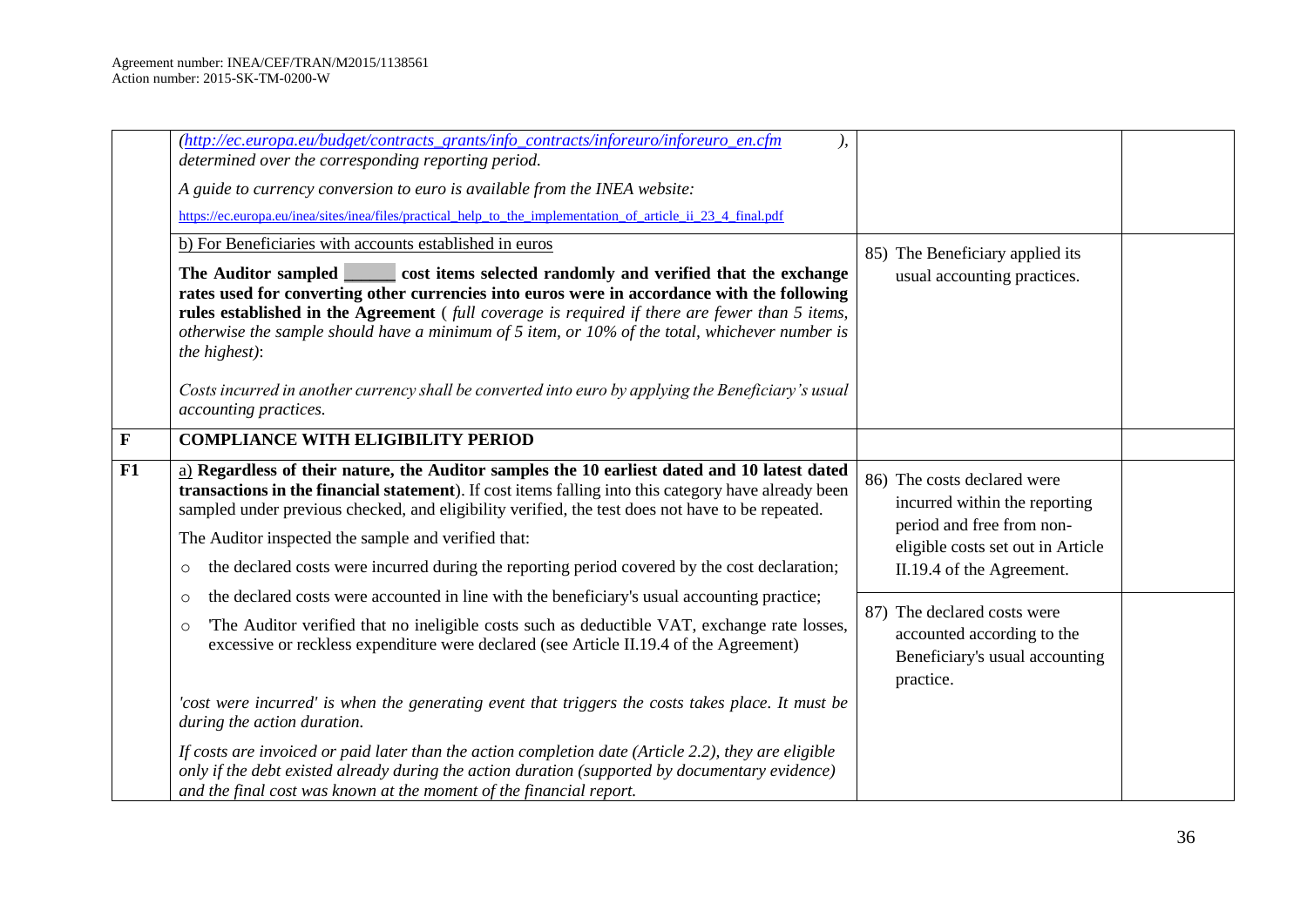| date of the action if the services or equipment were delivered to the beneficiary during the action<br>duration. By contrast, costs of services or equipment supplied after the end of the action (or after $ $<br>GA termination) are not eligible. |
|------------------------------------------------------------------------------------------------------------------------------------------------------------------------------------------------------------------------------------------------------|
|------------------------------------------------------------------------------------------------------------------------------------------------------------------------------------------------------------------------------------------------------|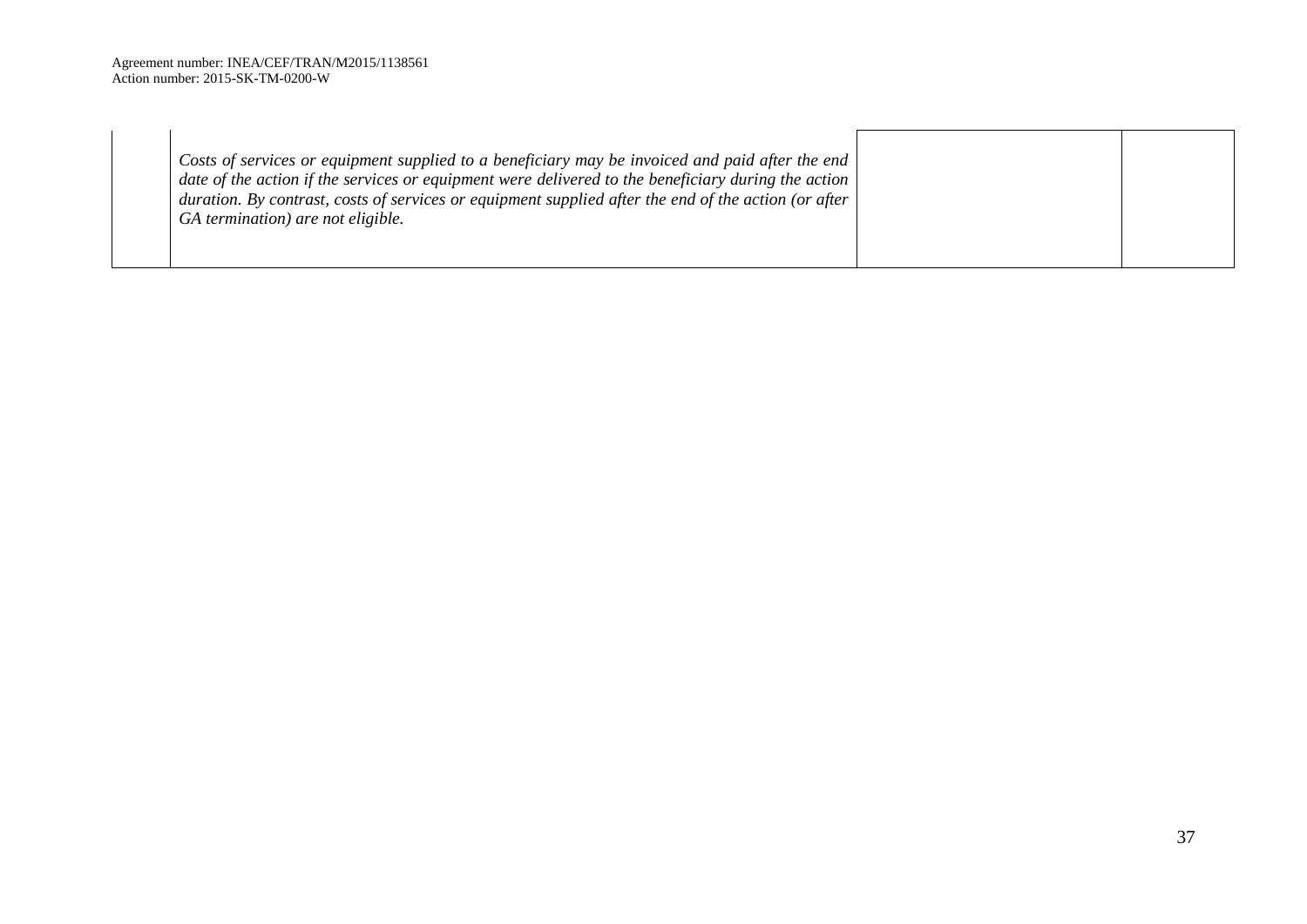## **Annex 1.6.5.A Conditions for personal data processing**

During the performance of the ToR concluded between the Beneficiary and the Auditor hereinafter referred to as the "parties"), based on which the mutual rights and obligations of the parties in processing personal data of the person concerned are regulated by the Auditor on behalf of the Beneficiary and the authorization of the Auditor by the Beneficiary for the processing of personal data which the Beneficiary and the Auditor process in their information systems (hereinafter also referred to as "these conditions" or "Annex 1.6.5.A").

### **Authorization to process personal data**

- 1. The Beneficiary entrusts the Auditor with the processing of personal data for the purpose of performing the activity specified in the ToR so that the purpose of the contractual relationship between the Beneficiary and the Auditor under the ToR is fulfilled.
- 2. The day from which the Auditor is entitled to process personal data on behalf of the Beneficiary is the day of entry into force of the ToR.
- 3. Personal data to be processed: Title, name, surname, birth surname, permanent residence, temporary residence, date of birth, identity number, place of birth, status, nationality, type and number of identity document, signature, bank account number of a natural person, records stated in the official document of education, contact details, especially telephone number and e-mail, job classification, personal data processed on certificates, certificates of passed examinations, as well as all other personal data obtained from documents necessary for the performance of the ToR, such as the population register of the Slovak Republic, decision concerning inheritance, power of attorney, declaration, and other documents. For the purposes of the ToR, as the identity data are considered those data, which are specified as personal data in the GDPR legislation.
- 4. The persons concerned within the meaning of the ToR are: employees, including former employees of the Beneficiary, the Auditor, suppliers, customers, whose personal data are contained in the documents and documents for the performance of the ToR. For the purposes of the ToR, the persons concerned are those who are defined as persons concerned in the legislation of the GDPR.

### **Basic duties of the Auditor**

- 1. The Auditor is obliged/authorized to process personal data only on the basis of written instructions of the Beneficiary, even if it is a transfer of personal data to a third country or international organization, except for the transfer on the basis of a special regulation or international agreement by which the Slovak Republic is bound; In such a transfer, the Auditor is obliged to notify the Beneficiary of this request before processing personal data, unless a special regulation or international agreement by which the Slovak Republic is bound prohibits such notification for reasons of public interest. The conclusion of the ToR is considered to be a giving of a written instruction for the processing of personal data.
- 2. The Auditor is obliged to ensure that the persons authorized to process personal data undertake to maintain the confidentiality of the information of which they have learned, unless they are bound by the obligation of confidentiality under a special law.
- 3. In the interest of security of personal data processing, the Auditor is obliged to carry out and implement measures pursuant to Section 39 of Act no. 18/2018 Coll. on Personal Data Protection and on amendments to certain acts (hereinafter referred to as the "Personal Data Protection Act"), including, where appropriate, in close cooperation with the Beneficiary, to adopt and to be adopting measures at their own expense focusing the latest knowledge, with regard to the nature, scope, context and purpose of the processing of personal data and, for risks of varying probability and severity for the rights of natural persons, appropriate technical and organizational measures to ensure a level of security commensurate with that risk, including, but not limited to: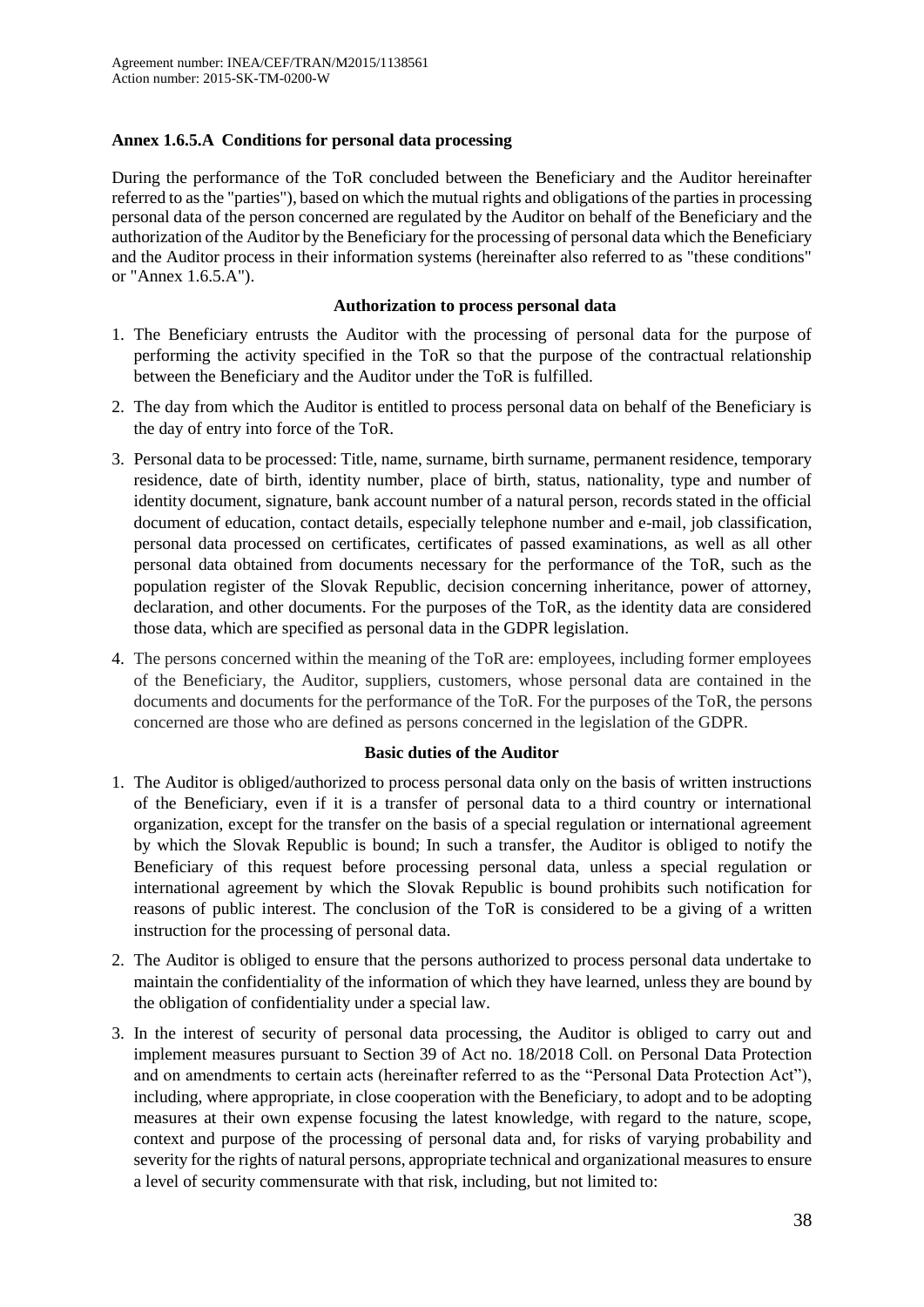- a) pseudonymization and encryption of personal data,
- b) ensuring the continued confidentiality, integrity, availability and resilience of personal data processing systems,
- c) the process of restoring the availability of personal data and access to them in the event of a physical incident or technical incident,
- d) the process of regularly testing, assessing and evaluating the effectiveness of technical and organizational measures to ensure the security of the processing of personal data.

The Auditor may not entrust the processing of personal data to another Auditor without the prior specific written consent of the Beneficiary or the general written consent of the Beneficiary. The Auditor is obliged to inform the Beneficiary in advance about the authorization of another Auditor, if the authorization was performed on the basis of general written consent. If the Auditor has or will have the right to conclude relevant contracts with its subcontractors, on the basis of which personal data will be or may be processed, in order to fulfill the obligations under the concluded ToR or other contract, then the Auditor is obliged to conclude a contract with each subcontractor containing the same obligations for subcontractors concerning the protection of personal data as provided for the Auditor in these conditions, including but not limited to the provision of sufficient guarantees to take appropriate technical and organizational measures so that the processing of personal data meets the requirements of the Personal Data Protection Act and the protection of the rights of the person concerned. The Auditor is obliged to inform the Beneficiary in advance about the authorization of the subcontractor to process personal data.

- 4. The Auditor is obliged, after taking into account the nature of personal data processing, to cooperate as much as possible with the Beneficiary by appropriate technical and organizational measures in fulfilling his obligation to take measures at the request of the person concerned under Part Two of Title II of the Personal Data Protection Act.
- 5. The Auditor is obliged to provide cooperation to the Beneficiary in ensuring the fulfilment of obligations pursuant to Sections 39 to 43 of the Personal Data Protection Act, taking into account the nature of personal data processing and information available to the Auditor.
- 6. The Auditor is obliged to delete personal data or return personal data to the Beneficiary after the termination of the provision of services related to personal data processing based on the Beneficiary's decision and delete existing copies containing personal data, unless a special regulation or international agreement by which the Slovak Republic is bound, does not require the retention of such personal data.
- 7. The Auditor is obliged to delete or return personal data to the Beneficiary and delete existing copies containing personal data after the termination of the provision of services related to personal data processing, unless a special regulation or international agreement by which the Slovak Republic is bound requires the retention of these data.
- 8. The Auditor shall provide the Beneficiary with the information necessary to demonstrate compliance with the obligations and to cooperate in the audit of the protection of personal data and the control by the Beneficiary or the Auditor appointed by the Beneficiary.
- 9. The Auditor is obliged to inform the Beneficiary without undue delay if he considers that the instruction of the Beneficiary violates the Personal Data Protection Act, a special regulation or an international agreement by which the Slovak Republic is bound, which concern the protection of personal data.
- 10.If an Auditor engages in the performance of specific processing activities on behalf of the Beneficiary another Auditor, that other Auditor in the ToR or other legal act shall impose the same personal data protection obligations as set out in these conditions under paragraph 3, in particular: providing sufficient guarantees to take appropriate technical and organizational measures so that the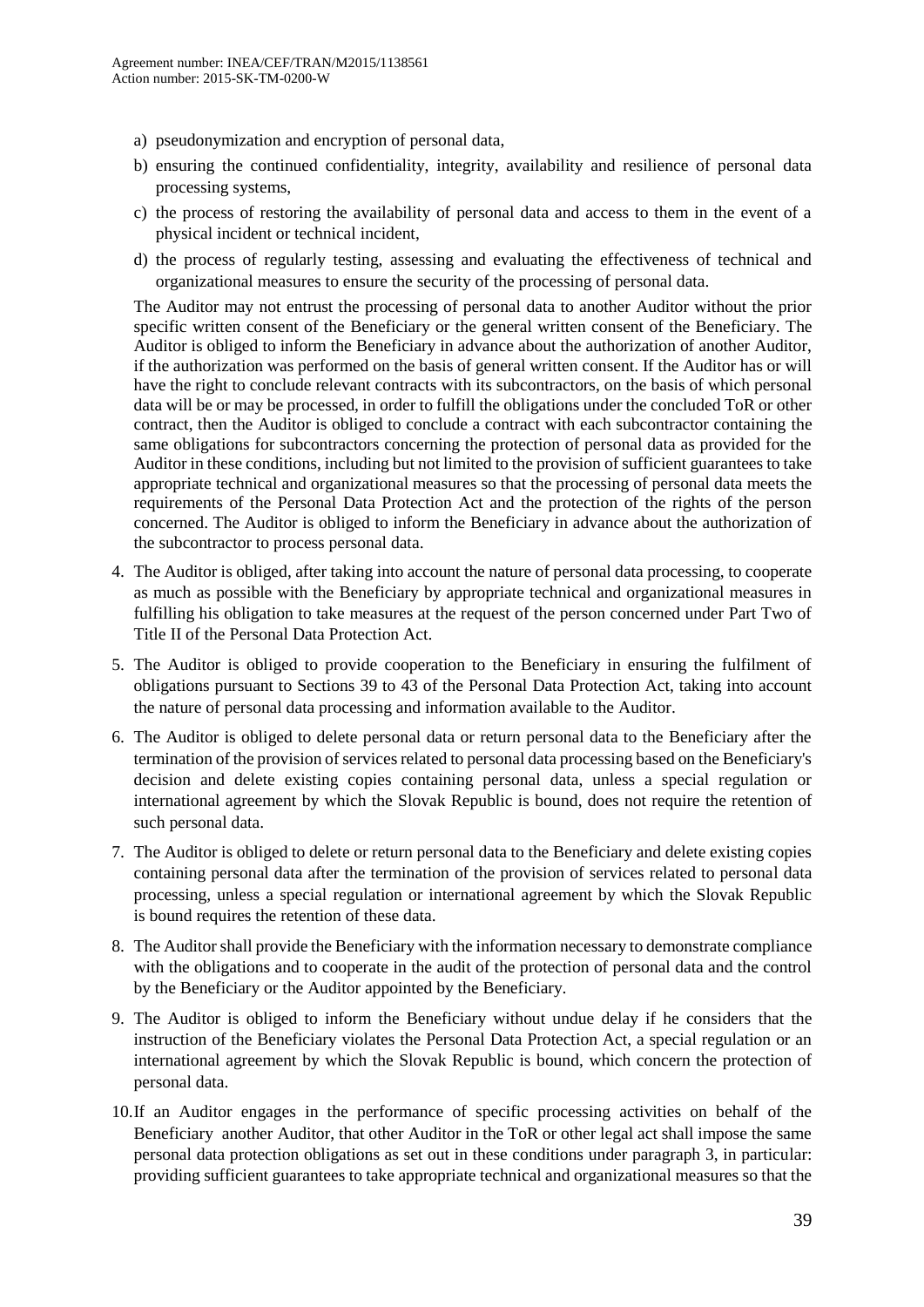processing of personal data meets the requirements of GDPR legislation. The original Auditor shall be liable to the Beneficiary if the other Auditor fails to fulfill his obligations regarding the protection of personal data.

11.The Auditor may prove the fulfillment of sufficient guarantees specified in the previous paragraphs 1 to 10 by an approved code of conduct pursuant to Section 85 of the Personal Data Protection Act or by a certificate pursuant to Section 86 of the Personal Data Protection Act.

### **Particularities of some of the Auditor's obligations**

1. The Auditor is entitled to perform with personal data only the operations necessary to fulfil the purpose of the ToR, namely:

acquisition, collection, dissemination, recording, organizing, processing or alteration, searching, browsing, regrouping, combining, moving, using, storing, copying, liquidating, transboundary transfer, providing, making available, structuring, restricting, deleting.

- 2. The Auditor undertakes not to use or combine personal data obtained from the Beneficiary or for the Beneficiary for other or different purposes than to fulfill the purpose of the ToR.
- 3. The Auditor is obliged to process personal data in accordance with legal regulations relating to the processing of personal data and the security of personal data processed, in particular the Personal Data Protection Act, including its implementing regulations, the General Regulation on Personal Data Protection and other generally binding legal regulations.
- 4. The Auditor is entitled to process only those personal data which correspond to the purpose of the ToR, while he is obliged, inter alia:
	- a) process personal data only for specified purposes,
	- b) process only such personal data which, in scope and content, correspond to the intended purpose and are necessary for its achievement,
	- c) keep personal data obtained for different purposes separately and to ensure that personal data are processed only in a way that corresponds to the purpose for which they were collected,
	- d) process only correct, complete and up-to-date personal data in relation to the purpose of their processing and deal with incorrect and incomplete data in accordance with the Personal Data Protection Act.
	- e) process personal data in accordance with good morals and act in a manner that does not conflict with or circumvent the Personal Data Protection Act, the General Regulation on Personal Data Protection or other legal regulations.
- 5. The Auditor undertakes not to use the processed personal data in contrary with the legitimate interests of the persons concerned, not to endanger or damage their rights and legally protected interests, and to unjustifiably interfere with the right to protection of their personality and privacy.
- 6. The personal data of the persons concerned will be processed by the Auditor exclusively for the duration of the ToR, resp. for the time strictly necessary to achieve the purpose of processing, and immediately after reaching the purpose of processing personal data, the Auditor is obliged to ensure the liquidation of personal data of the persons concerned in accordance with the Personal Data Protection Act. The Beneficiary is entitled to request a confirmation of the liquidation of personal data from the Auditor and the Auditor is obliged to comply with such a request without delay. The provisions of this point are without prejudice to the provisions of generally binding legal regulations which imposes on the Auditor the obligations of archiving and the provisions of the ToR concerning liability for defects and guarantees.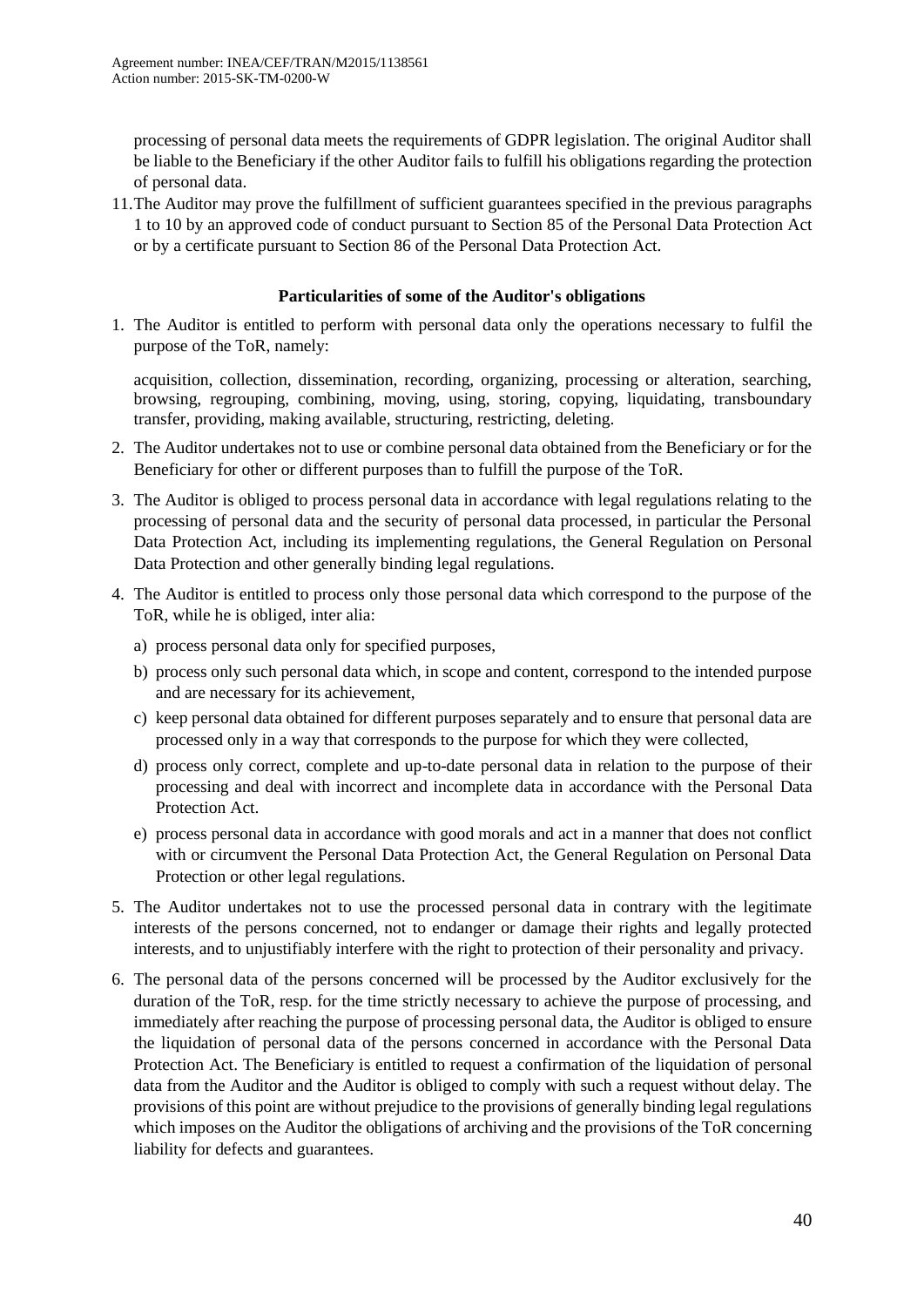- 7. If the Auditor processes and sends personal data by e-mail, such e-mail must be password protected or encrypted; if it is sent by post, the consignment must be marked "by registered mail". The Auditor undertakes to respect the right of the data subject to information related to the processing of his/her personal data in the information system, if he/she exercises it in writing. The Auditor is fully responsible for compliance with the Personal Data Protection Act in obtaining personal data of the persons concerned and is obliged to inform the person concerned that he processes his/her personal data on behalf of the Beneficiary to the extent specified in the Personal Data Protection Act and in these conditions.
- 8. The Auditor is obliged to maintain the confidentiality of personal data with which he comes into contact; he may not use them for any purpose other than that necessary to fulfill their obligations under the ToR, nor publish or make available or make available to anyone without the prior written consent of the Beneficiary, unless such provision and/or disclosure is necessary to ensure the processing of personal data under the ToR or the obligation to provide and/or make available personal data arises from special legal regulations or on the basis of a decision of a public authority. He undertakes to maintain this confidentiality even after termination of the authorization. The Auditor is obliged to keep records of any disclosure and/or provision of personal data under the previous sentence for the entire duration of the ToR.
- 9. The Auditor undertakes to allow access to the obtained data only to authorized persons (employees, representatives or other person working on behalf of the Auditor or under his instructions or under his supervision), and only to the extent necessary to ensure the processing of personal data. The Auditor is obliged to inform authorized persons who have access to personal data about their rights and obligations in the protection of personal data arising from regulations, as well as about liability in case of breach, including the obligation to maintain confidentiality of personal data under the Personal Data Protection Act and security rules for the processing of personal data. The Auditor is obliged to store documents containing personal data in lockable cabinets, drawers or areas without the possibility of access to them by unauthorized persons. The Auditor is responsible for maintaining confidentiality on the part of the authorized persons.

### **Security of personal data processing**

- 1. The Auditor is obliged to protect personal data from damage, destruction, loss, alteration, unauthorized access and disclosure, provision or disclosure, as well as from any other inadmissible methods of processing. To this end, it shall take appropriate technical, organizational and personnel measures corresponding to the way personal data are processed in the information systems, in the form and under the conditions laid down by the GDPR legislation. At the same time, the Auditor declares that it already has sufficient guarantees for the secure processing of personal data and has taken appropriate technical and organizational measures to process personal data under GDPR legislation and to safeguard the rights of data subjects to process personal data in accordance with these conditions. The Auditor shall take into account, in particular, but not only the applicable technical means, the confidentiality and importance of the personal data processed, as well as the extent of possible risks that are capable of disrupting the security or functionality of information systems.
- 2. The Auditor is obliged to notify the Beneficiary of the personal data breach without undue delay after becoming aware of it.
- 3. The notification referred to in the previous paragraph shall contain in particular:
	- a) description of the nature of the personal data breach, including, where possible, the categories and approximate number of data subjects concerned and the categories and approximate number of personal data records concerned,
	- b) contact details of the responsible person or other contact point where more information can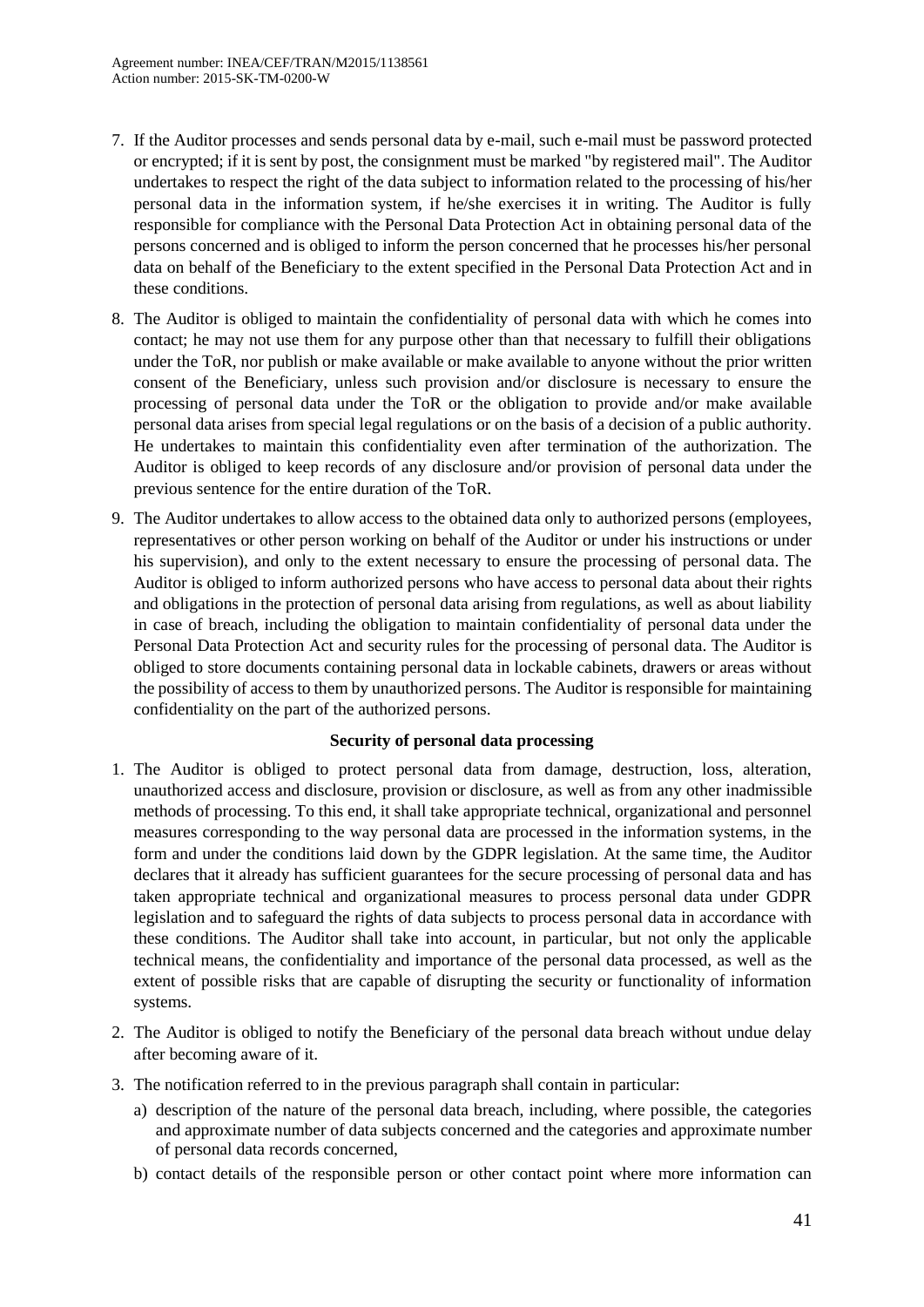be obtained,

- c) description of the likely consequences of the personal data breach,
- d) description of the measures taken by the Auditor and proposed to the Beneficiary to remedy the personal data breach, including measures to mitigate its potential adverse consequences, if necessary. The Auditor is obliged to take appropriate corrective measures as soon as possible.
- 4. The Auditor shall be obliged to provide the Beneficiary without delay with all relevant information requested by the Beneficiary in connection with the breach of security of personal data processing. The Auditor is obliged to provide the Beneficiary with all necessary cooperation in order to eliminate the consequences of a breach of security of personal data processing.

## **Duration of conditions for the personal data processing**

- 1. The conditions for the processing of personal data specified in this document apply until the expiration of the period for which the Beneficiary as a contracting authority is obliged in accordance with Act no. 343/2015 Coll. on Public Procurement and on amendments to certain acts, as amended, to keep complete public procurement documentation, the result of which is the conclusion of the ToR or in accordance with other special regulations.
- 2. If the ToR expires, the Auditor is obliged to return to the Beneficiary immediately after their termination all documents containing personal data provided to the Auditor, unless the parties agree otherwise in a specific case in accordance with applicable law.

### **Compensation for damages**

- 1. The Auditor undertakes to compensate the Beneficiary for the damage incurred as a result of a breach of the Personal Data Protection Act by the Auditor.
- 2. The Auditor undertakes to compensate the Beneficiary for the damage caused to the persons concerned as a result of the breach of the Personal Data Protection Act by the Auditor, who will claim it against the Beneficiary.
- 3. If the personal data control authority finds in connection with the performance of the ToR a breach of the Auditor's obligations arising from the ToR or GDPR legislation and subsequently imposes a fine on the Beneficiary, which the Beneficiary shall claim against the Auditor and the Auditor undertakes to pay this fine to the Beneficiary.

### **Special provisions**

- 1. If a breach of the terms set forth in Annex 1.6.5.A is identified, the contracting party who found the breach is entitled to request the other contracting party to remove the breach in question and set a reasonable time limit for its removal, and the other party shall remove the breach within that period including the consequences of the infringement. The adequacy of the time limit shall be assessed in the light of the nature of the infringement and the consequences thereof.
- 2. In the event of a substantial breach of the conditions set out in this document, for which the contracting parties consider:
	- a) transfer of personal data to third countries or an international organization without the consent of the Beneficiary;
	- b) the involvement of a subcontractor other than the Beneficiary approved for the processing of personal data;
	- c) failure to ensure a level playing field for the protection of personal data by an approved subcontractor;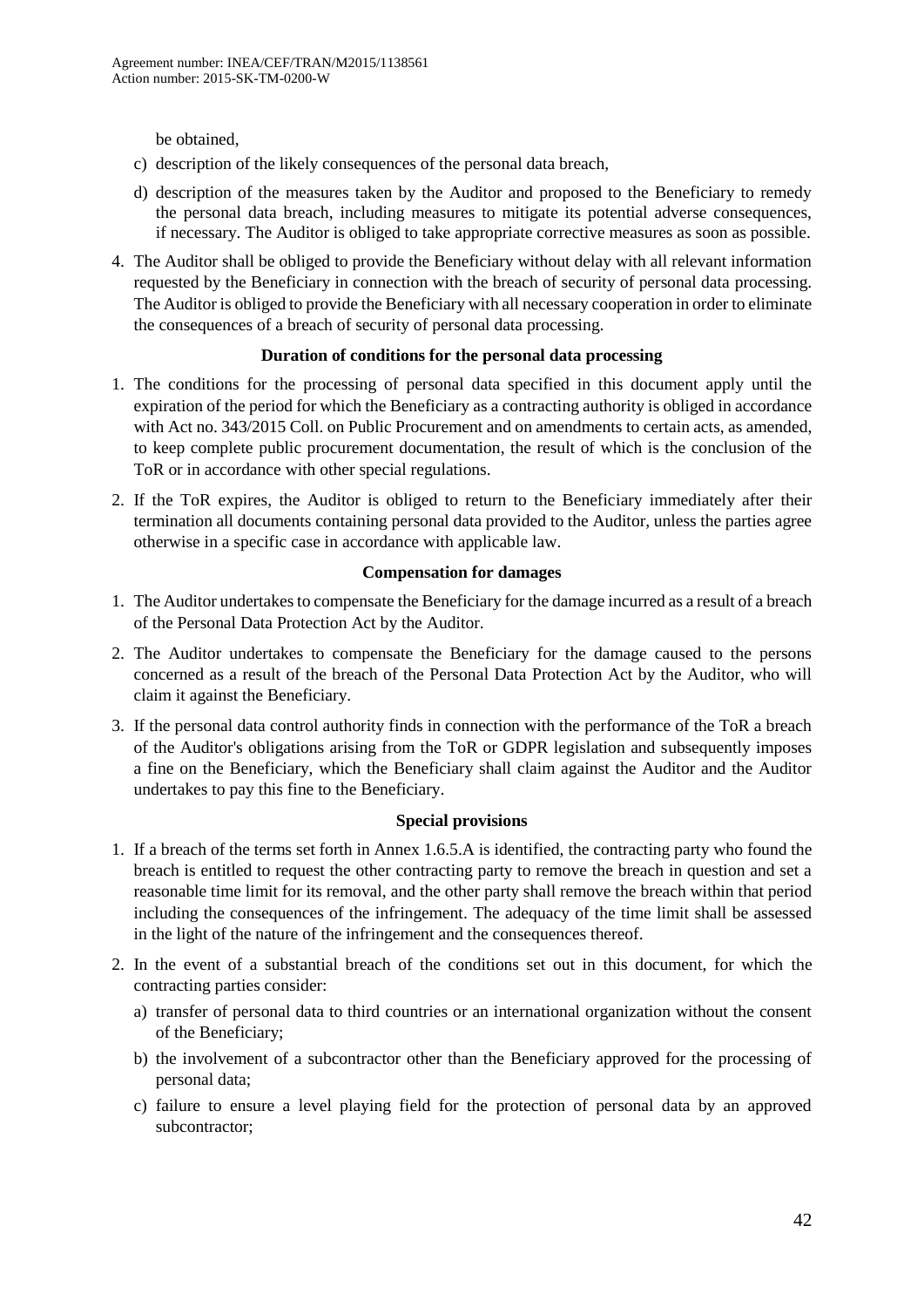d) failure to inform the Beneficiary of the loss or misuse of processed personal data, or failure to report a breach of personal data protection, which the Beneficiary is obliged to notify the Office for Personal Data Protection pursuant to Section 40 of the Personal Data Protection Act,

the Beneficiary is entitled to withdraw from the ToR within the framework of which the processing of personal data took place.

3. The procedure under the preceding paragraphs of the Special provisions shall not affect the rights and obligations of the contracting parties under other parts of these conditions, in particular the provisions regarding compensation for damages.

The Beneficiary is entitled to check with the Auditor whether the Auditor processes personal data in accordance with these conditions and the GDPR legislation. The Beneficiary is obliged to notify the Auditor of the date of the inspection in writing at least five working days before the planned date of the inspection. The notification of the planned inspection must contain, in addition to the date of the inspection, the names of the persons who will perform the inspection and may also contain other information that will enable the proper performance of the inspection.